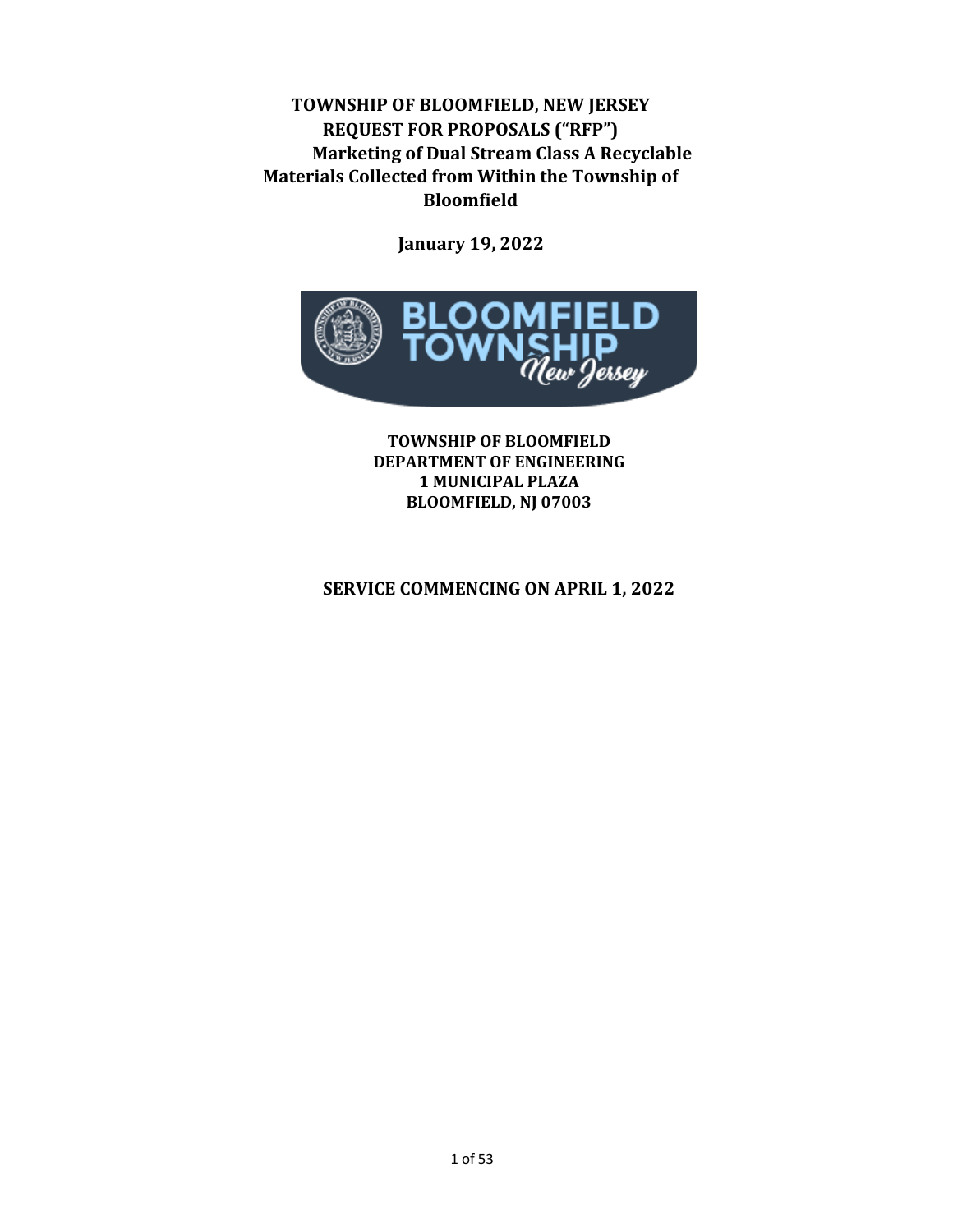#### **NOTICE TO PROPOSERS**

NOTICE IS HEREBY GIVEN that sealed proposals will be received by the **Township of Bloomfield**, State of New Jersey on Tuesday February 7, 2022 at 11 A.M. Local Prevailing Time, by the Township of Bloomfield, at the Municipal Building, 1 Municipal Plaza, Bloomfield New Jersey 07003. Proposals received after 11 A.M. will not be accepted. Note that due to the current pandemic conditions, the Proposals received may be opened and read via a video conference call.

The Township of Bloomfield has issued this Request for Proposal (RFP) for thefollowing Contract:

#### *Marketing of Dual Stream Class A Recyclable Materials Collected from Within the Township of Bloomfield*

Proposal documents may be examined and obtained at the Township of Bloomfield Municipal Building, 1 Municipal Plaza, Bloomfield New Jersey. Copies may also be obtained via the Township's Website at www.bloomfieldtwpnj.com. Questions regarding the availability of this RFP should be directed to the Purchasing Agent's Office at, during business hours, 9:00 a.m. until 4:00 p.m.

A Pre-Proposal Meeting will be held on January 26, 2022 at 11 A.M. at the Township of Bloomfield Municipal Building, 1 Municipal Plaza, Bloomfield, NJ 07003.

In-person attendance at the Pre-Proposal Meeting at the above date and time will be at the discretion of the Township. If the meeting is remote, **online viewing of the preproposal meeting will be available on said date and at said time by joining by computer.** The link and information to view via computer will be posted on **www.bloomfiledtwpnj.com** at least 48 hours in advance of the meeting date.

Proposers may submit questions in writing no later than, 4:00 P.M., January 28, 2022.

Proposers are required to comply with the requirements of N.J.S.A. 10:5-31 et seq. and N.J.A.C. 17:27-1 et seq.

Purchasing Agent

Publication date: January 19, 2022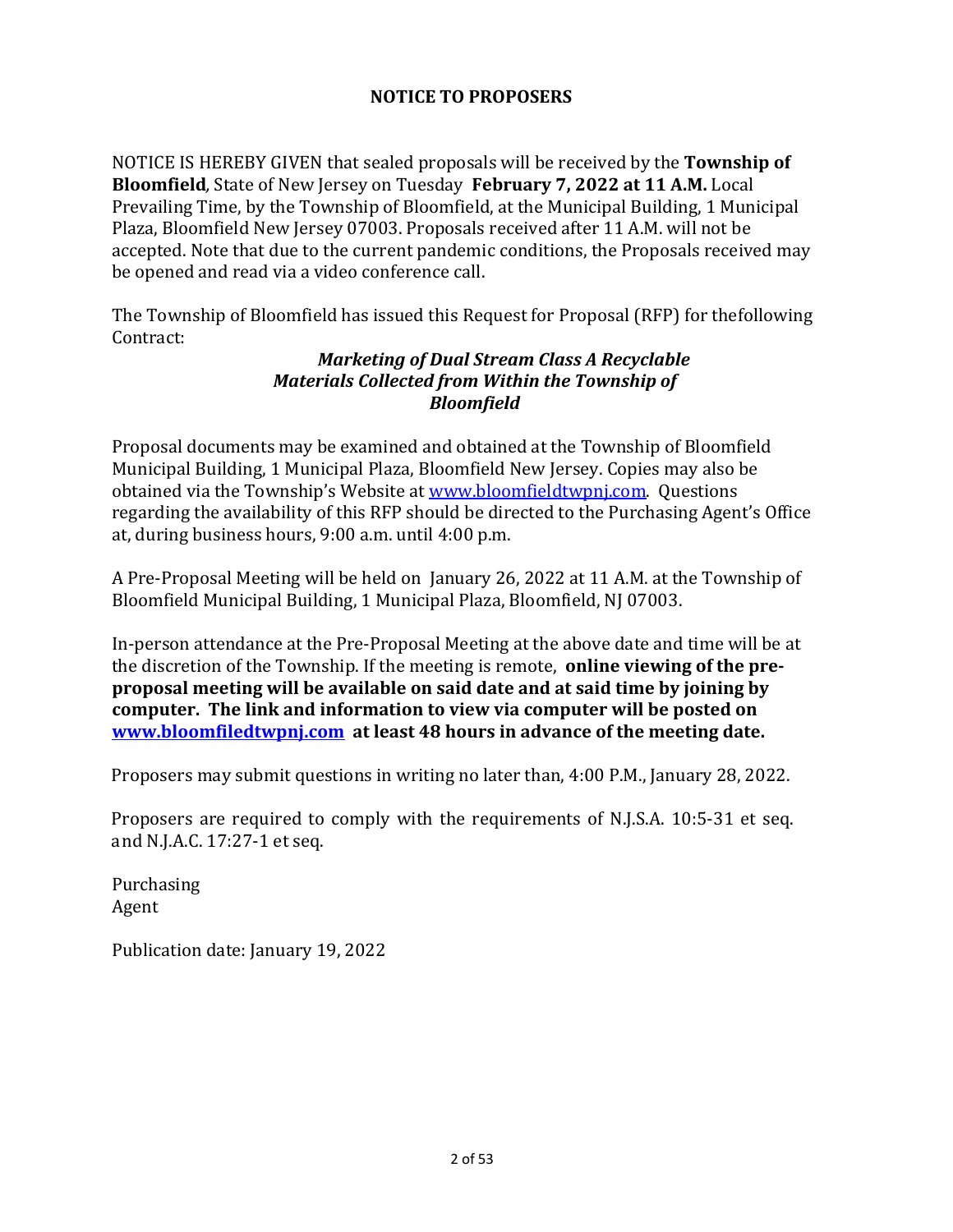#### **INDEX**

#### **SECTION 1.0 - GENERAL DESCRIPTION**

- 1.01 General Description
- 1.01.4 Pre–Proposal Meeting
- 1.02 Anticipated Procurement Schedule
- 1.03 Preparation of Proposal
- 1.04 Authorization to do Business in New Jersey
- 1.05 Qualifications
- 1.06 Familiarity with the Work
- 1.07 Interpretation of Documents
- 1.08 Cause of Rejection
- 1.09 Award of Execution of Contract
- 1.10 Insurance
- 1.11 Proposal Security
- 1.12 Consent of Surety, Performance and Payment Bond
- 1.13 Contract Documents
- 1.14 Proposal Forms
- 1.15 Affirmative Action Requirements

#### **SECTION 2.0 - TECHNICAL INFORMATION**

| 2.01 | <b>Definitions</b>                     |
|------|----------------------------------------|
| 2.02 | <b>Historical Recycling Quantities</b> |

#### **SECTION 3.0 - SCOPE OF WORK - Overview and Summary**

- 3.01 General Requirement
- 3.02 Base Proposal
- 3.02.1 Pricing Option- Blended Value Pricing Formula
- 3.03 Dual Stream Recycling
- 3.04 Schedule for Delivery of Recyclable Materials
- 3.05 Administration of Contract
- 3.06 Invoices, Payment Procedures
- 3.07 Liquidated Damages
- 3.08 Annual Reporting of Recycling Tonnages
- 3.09 Termination
- 3.10 Contractor Non-Performance
- 3.11 Assignment of Contract
- 3.12 Performance Bond and Insurance
- 3.13 Insurance
- 3.14 Indemnification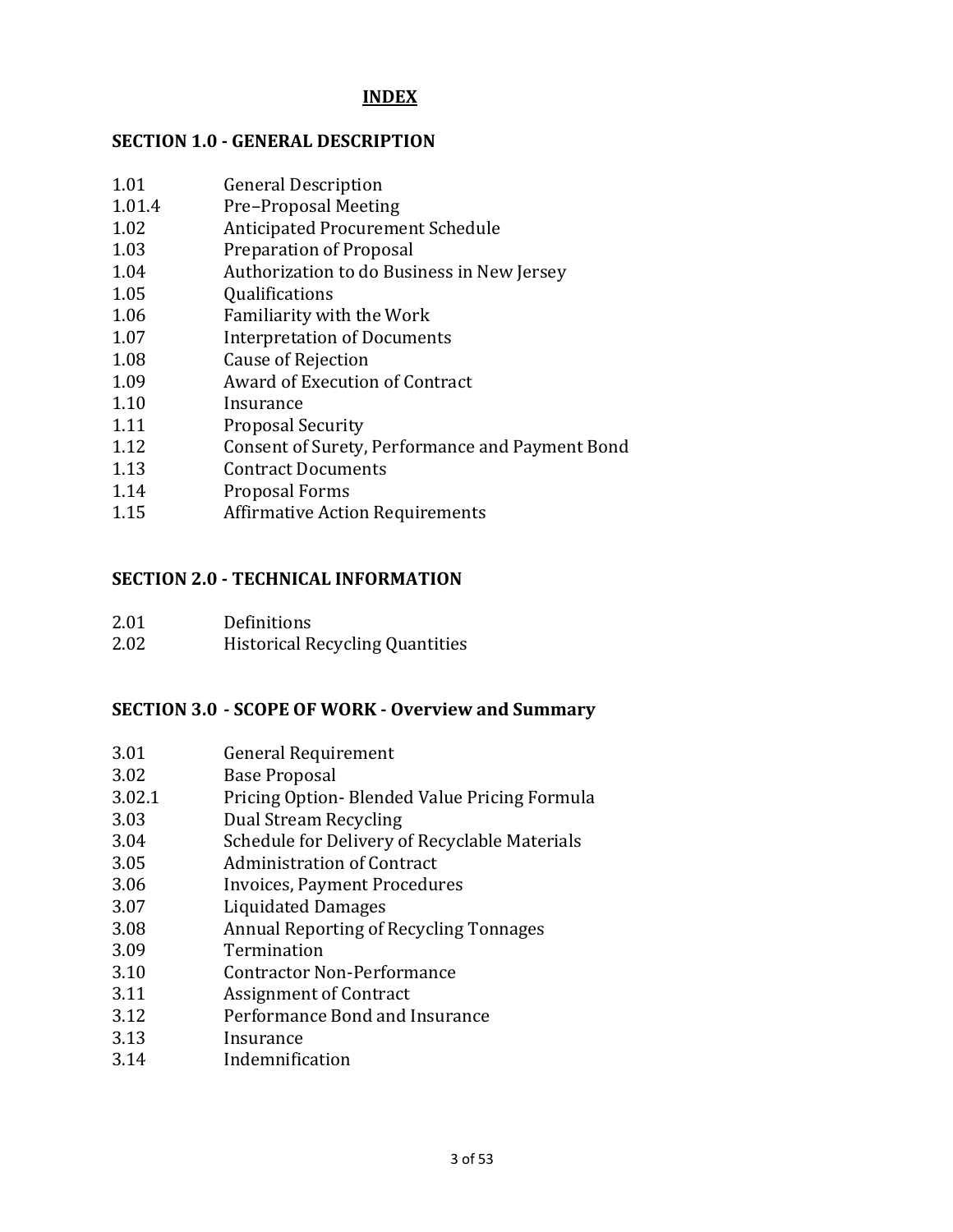#### **SECTION 4.0 - PROPOSAL DOCUMENTS**

- 4.01 Statement of Ownership Disclosure
- 4.02 Affidavit of Authorization for Contract
- 4.03 Moral Integrity Affidavit for Contract
- 4.04 Non-Collusion Affidavit
- 4.05 State of New Jersey Debarred List Affidavit
- 4.06 Experience Statement
- 4.07 Proposal Guarantee
- 4.08 Consent of Surety
- 4.09 Disclosure of Political Contributions
- 4.10 Affirmative Action Requirements and Affidavit
- 4.11 Americans with Disabilities Requirements and Affidavit
- 4.12 Recycling Market Affidavit
- 4.13 Disclosure of Violation Form
- 4.14 Iran Disclosure Requirements and Form
- 4.15 Business Registration Certificate
- 4.16 Mileage Documents
- 4.17 Proposal Form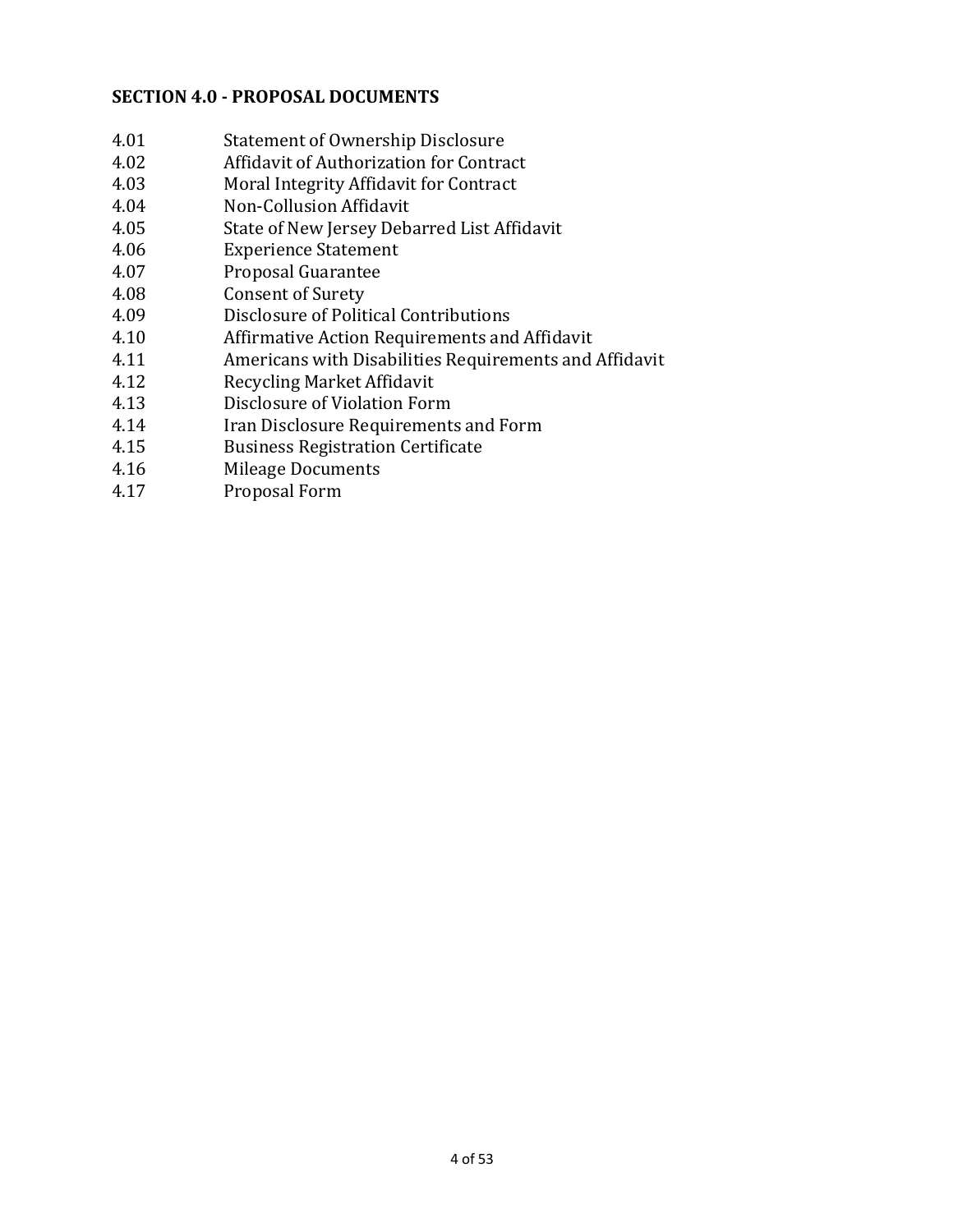### **1.00 GENERAL DESCRIPTION**

### **1.01 GENERAL DESCRIPTION**

1.01.1 The Township of Bloomfield has issued this Request for Proposal (RFP)for the following Contract:

#### **Marketing of Dual Stream Class A Recyclable** *Materials Collected from Within the Township of Bloomfield*

- 1.01.2 The purpose of this Request for Proposal (RFP) is to solicit proposals from firms interested in the Marketing of the Township of Bloomfield's Recyclable Materials as outlined herein in accordance with all the applicablefederal, state, county and Township laws and ordinances, New Jersey Department of Environmental Protection Regulations and all requirements set forth in this Request for Proposal (RFP) for a period of Three  $(3)$  years plus two additional one  $(1)$  year renewal option periods with the contract period commencing April 1, 2022.
- 1.01.2.1 This RFP requests pricing based on a single Blended Value Pricing Option as outlined within this Proposal.
- 1.01.2.1.1.1 Proposal documents may be examined and obtained at the Township of Bloomfield, Purchasing Agent's Office, Township of Bloomfield Municipal Building, 1 Municipal Plaza, Bloomfield New Jersey 07003. Copies may also be obtained via the Township's Website at www.bloomfieldtwpnj.com Questions regarding the availability of this RFP should be directed to the Purchasing Agent's Office at 1 Municipal Plaza, Room 203, Bloomfield NJ during business hours, 9:00 a.m. until 4:00 p.m.
- 1.01.3 Questions regarding this RFP may be submitted no later than January 28, 2022 at 4:00 P.M.
- 1.01.4 A **Pre-Proposal Meeting** will be held on January 26, 2022 at 10 A.M. to allow Proposers the opportunity to ask questions of the Township. The Pre-Proposal meeting will be held at the Township of Bloomfield Municipal Building, 1 Municipal Plaza, Bloomfield, NJ, 07003. The meeting will be held in the Council Chambers.

Although not a mandatory meeting, proposers are strongly encouraged to attend this meeting.

In-person attendance at the Pre-Proposal Meeting at the above date and time will be at the discretion of the Township. If the meeting is remote, online viewing of the pre-proposal meeting will be available on said date and at said time by joining by computer. The link and **information to view via computer will be posted on www.bloomfieldtwpnj.com** at least 48 hours in advance of the meeting date.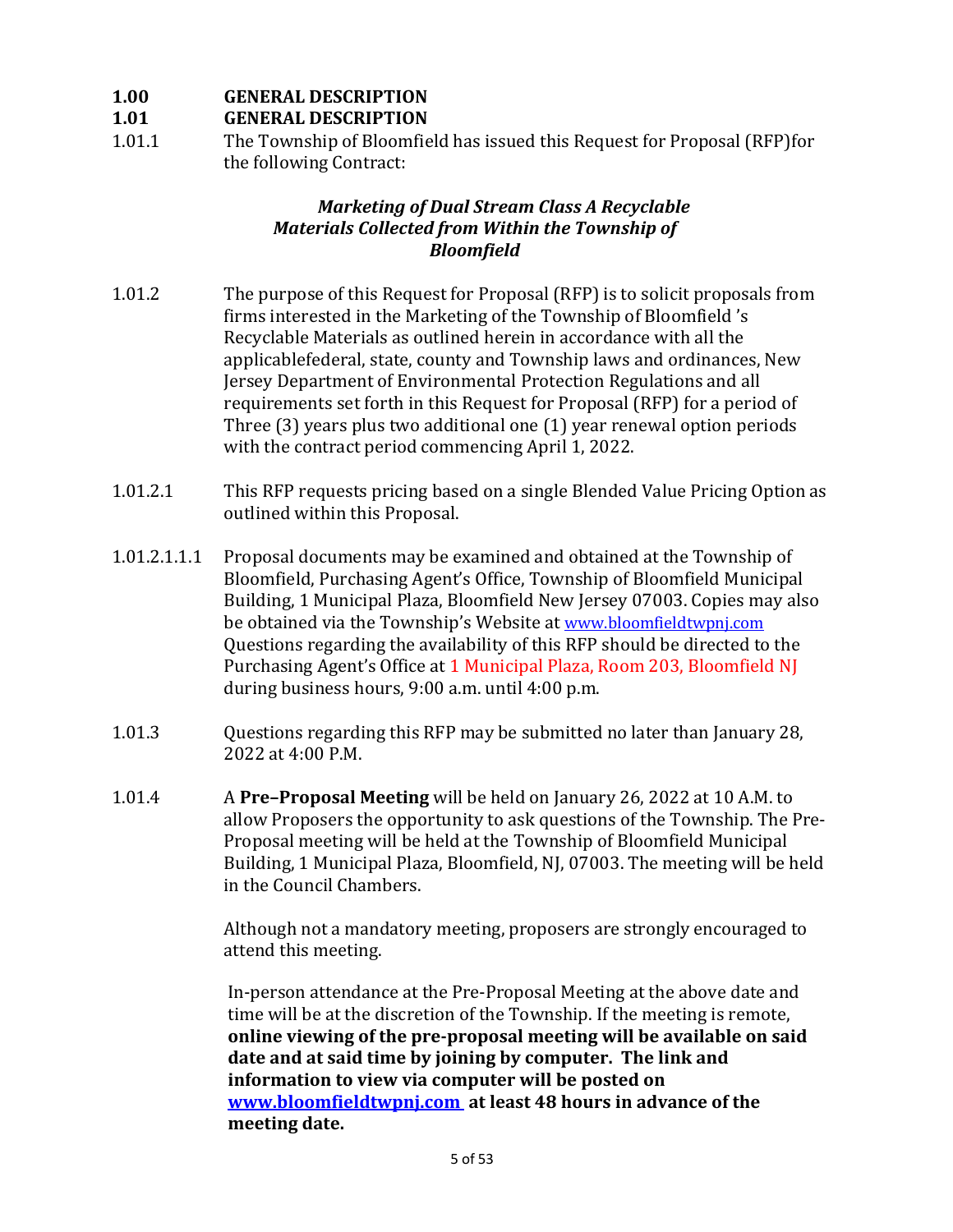### **1.02 Anticipated Procurement Schedule Activity Date**

- Issuance of Request for Proposals January 19, 2022
- Pre-Proposal Meeting January 26, 2022
- Receipt of Questions January 28, 2022
- Receipt of Proposals February 7, 2022
- Award of Contract- February 28, 2022
- Start of work-<br>
April 1,2022
- 
- 

### **1.03 Preparation of Proposal**

All proposals will be publicly opened and read by the Purchasing Agent or her/his Designee at 11:00 AM Prevailing Local time in the Township of Bloomfield, 1 Municipal Plaza, Bloomfield, New Jersey, 07003 on February 7, 2022. Proposals must be delivered by hand or by mail to the Township of Bloomfield, 1 Municipal Plaza, Bloomfield, New Jersey 07003, no later than 11:00 AM on this date. All proposals will be date and time stamped upon receipt. Proposer is solely responsible for the timely delivery of the Proposal and no proposal shall be considered which are presented after the public call for receiving proposals. Any Proposal received after the date and time specified will be returned, unopened, to the Proposer.

- 1.03.1.1 In-person attendance at the Proposal Opening at the above date and time will be at the discretion of the Township. If the opening is remote, **online viewing of the proposal opening will be available on said date and at** said time by joining by computer. The link and information to view via computer will be posted on **www.bloomfieldtwpnj.com** at least 48 **hours in advance of the opening date.** If the proposer chooses to provide an email address at the time of their proposal package submission, a courtesy email with the electronic viewing information will also be sent to that email address.
- 1.03.2 Proposals may be delivered in person, by U.S. Mail, Overnight Delivery or Certified Mail. The Purchasing Agent must receive the envelope containing the Proposal by the date and time set forth above. No late Proposals will be accepted.
- 1.03.3 Two (2) copies shall be submitted. One (1) packet shall contain original documents and the packet shall be marked "Original."
- 1.03.4 The Proposal shall be as specified herein. If the Proposal is made by a company or partnership, the Respondent's Disclosure Statement shall be signed by all general partners and others having a beneficial interest of ten  $(10\%)$  percent or more. If made by a corporation (Joint Venture, Associated Firms, Etc.) the Respondent's Disclosure Statement shall be signed by a corporate officer and witnessed by the Corporate Secretary or a Notary Public. Corporations shall affix their corporate seals to the Respondent's Disclosure Statements. If made by an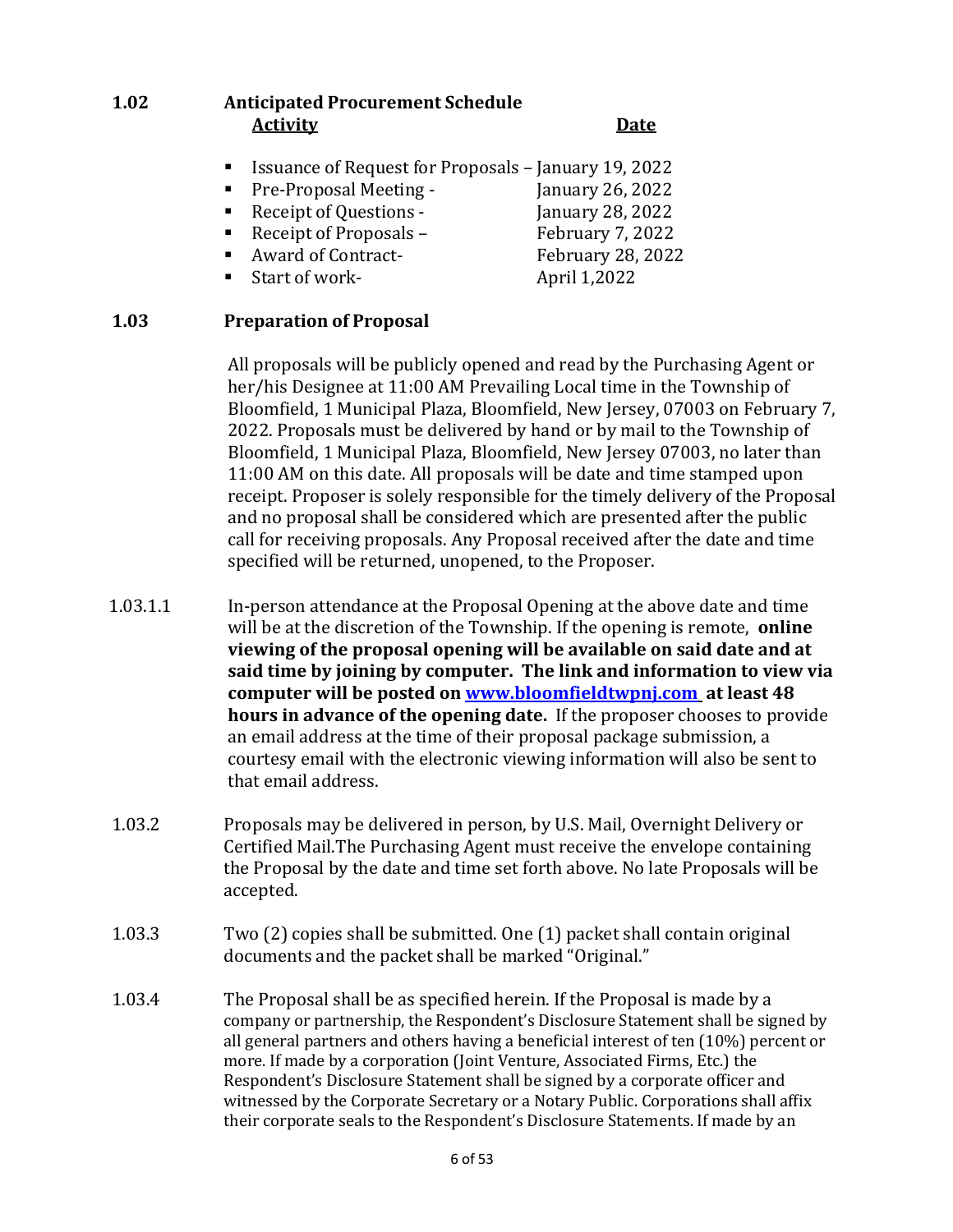individual, that individual shall sign it.If made by a limited liability company or partnership, the names and addresses of all members and partners shall be disclosed.

- 1.03.5 The Proposal shall be submitted in a sealed envelope with the following information clearly indicated on the outside of the envelope.
	- Proposal Documents for Marketing of Dual Stream Class A Recyclable Materials Collected from Within the Township of Bloomfield
	- ! Respondent's Name
	- Respondent's Address
	- ! Respondent's Telephone and Fax Numbers
- 1.03.6 Enclosed in the sealed envelope with the proposal shall be the following documents, attached hereto in **Section 4.0** *Proposal Documents***.**
	- Respondents Disclosure Statement
	- ! Affidavit of Authorization
	- ! Moral Integrity Affidavit
	- ! Non-Collusion Affidavit
	- Subcontractor Use Form
	- ! State of New Jersey Debarred List Affidavit
	- **Experience Affidavit**
	- **"** "Proposal Bond" or Certified Check in the amount of ten  $(10\%)$  of the Total Proposed Amount, not to exceed \$20,000.00.
	- Consent of Surety
	- ! Affirmative Action Affidavit
	- ! Business Registration Certificate
	- Disclosure form reflecting all violations, fines, notices of violation from any governmental agency or entity within five (5) years. This specifically includes copies of all violations, appeals, final determinations, etc.
	- ! Disclosure of Political Contributions
	- ! Disclosure of Investment Activities in Iran
	- **E** Mileage Chart
	- ! Proposal Form
- 1.03.7 The Respondent may withdraw their Proposal prior to 11 A.M. on, Friday, January 28, 2022, the time for the receipt of proposals specified above.
- 1.03.8 All questions concerning the contents of this Request for Proposal (RFP) shall be directed to:

Township Engineer Township of Bloomfield Municipal Building 1 Municipal Plaza Bloomfield, NJ 007003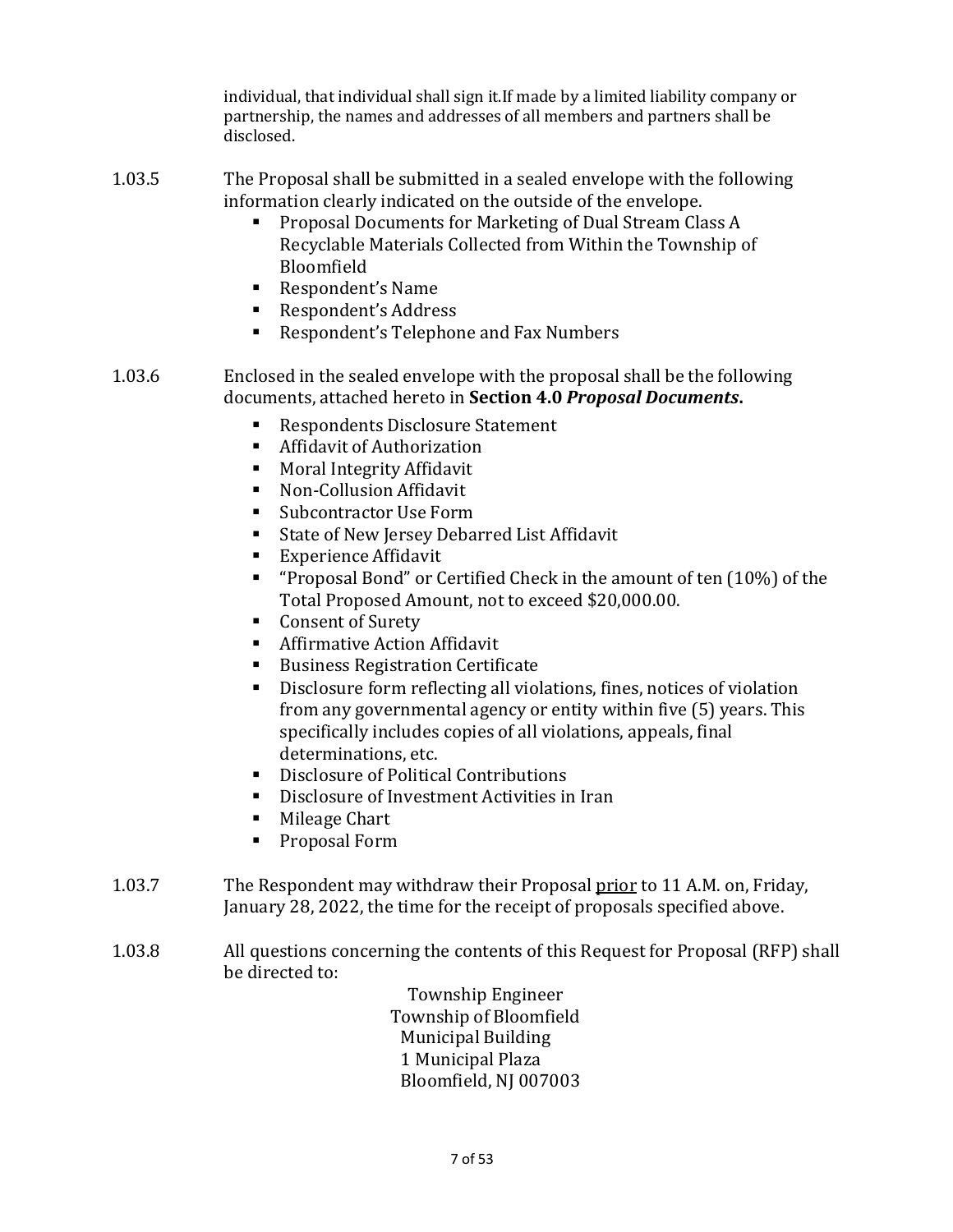### **1.04 Authorization to do Business in New Jersey**

- 1.04.1 Corporations not incorporated in the State of New Jersey shall submit, with their Proposal, a certification from the Secretary of the State of New Jersey that said corporation is authorized to transact business in the State of New Jersey. All non-residents of the State of New Jersey shall designate a registered agent in the State of New Jersey upon whom service can be made. This designation shall be shown on a duly executed statement accompanying the Proposal, or submitted prior to the award of the Contract by the Township of Bloomfield.
- 1.04.2 The Proposer shall execute the Affidavit stating that at the time of submission of this proposal it is not included on the State of New Jersey, State Treasurer's List of Debarred, Suspended and Disqualified Proposers or at any time prior to the submitting this Proposal.

#### **1.05 Qualifications**

- 1.05.1 Each Respondent shall submit with his Proposal a statement of qualifications that demonstrates the Respondent's ability to perform the work as outlined in Section 3.0 *Scope of Work Overview and Summary* with demonstrated experience on similar projects.
- 1.05.2 All Respondents must demonstrate a minimum **one (1) year** of successful experience marketing those Recyclable Materials on which they have submitted a price proposal as they are to be received from a Municipality of similar size and capacity to the Township of Bloomfield. The experience listed shall be direct experience of the Respondent. Each Respondent shall include within the Proposal, a Marketing Experience List, including the following items:
	- Name and Location of Facility from which the materials were marketed
	- Responsibilities
	- **Name and location of the facility to which the materials are to be delivered if different from above.**
	- **The corporate address to which all correspondence is to be directed if different from the facility location.**
	- Principals of each firm involved in the marketing of the recyclables
	- Contact person, including telephone number and address; and
	- Evidence that the firm complied with all applicable statues, laws and regulations during the marketing of the recyclables.
	- Evidence by way of an Affidavit, signed by the Owner or Principal of the Proposer stating that all payments from the sale of Recyclable Materials (where applicable) were paid in accordance with the requirements of the Contract.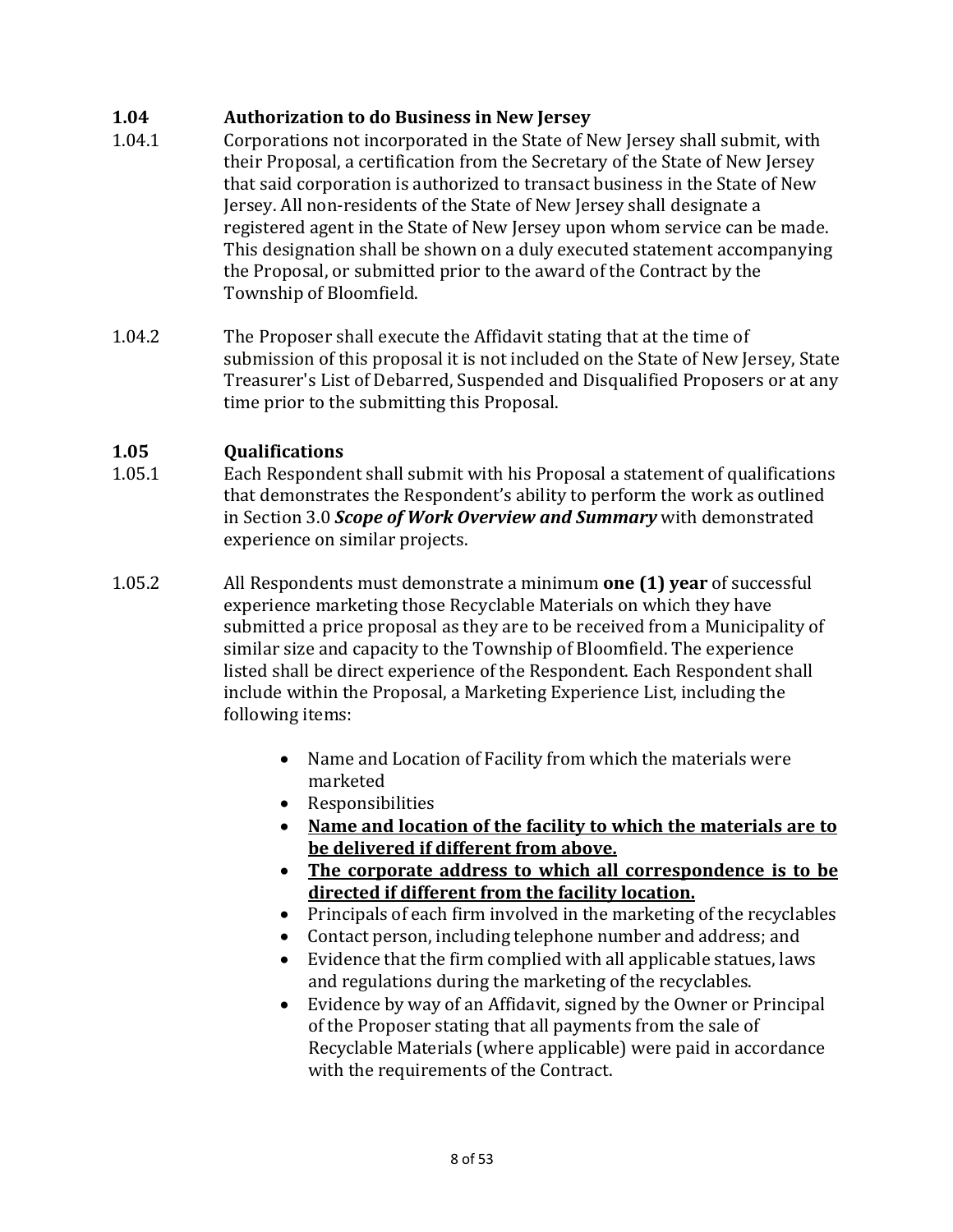- 1.05.3 Responses from joint ventures or associated firms shall include qualifications and experience from the lead firm and the project team in addition to addressing individual firm responsibilities, and coordination of all work.
- 1.05.4 The Township of Bloomfield reserves the right to require the submission of additional information regarding qualifications, as it may deem necessary, and may consider any evidence available on the technical orother qualifications or abilities of any Respondent.
- 1.05.5 The Contract may only be awarded to a Respondent(s) who, in the opinion of the Township of Bloomfield and after scoring each Respondent, is fully qualified to undertake the work, and who possesses the necessary resources to perform same and who has fully and truthfully responded to all questions and executed all Affidavits.

### **1.06 Familiarity with the Work**

- 1.06.1 It is the obligation of the Respondent to appraise itself of all facts necessary to undertake the performance of the work. This includes, but is not limited to, the examination of related documents, the most recent New Jersey Department of Environmental Protection's regulations for Recycling Materials included in this Contract and other applicable Rules and Regulations
- 1.06.2 The Respondent hereby expressly waives any right to, and agrees that he will make no claim for, a reduction in the payments made to or received from the Township of Bloomfield under these terms of the Contract because of any misinterpretation or misunderstanding of this Request for Proposal (RFP) or because of any failure to fully acquaint itself with all conditions relating to the work.
- 1.06.3 The Proposal submitted shall be at the cost and expense of each Respondent, and all materials submitted within the Proposal shall become the property of the Township of Bloomfield. No Proposals or other submitted materials will be returned.

#### **1.07 Interpretation of Documents**

1.07.1 Only the interpretations or corrections issued as written Addenda by the Township of Bloomfield shall be binding. No other source is authorizedto give information regarding any explanation or interpretation of these Documents. Written Addenda shall be sent to all parties who register in writing with the Township by certified mail with return receipt requested.

#### **1.08 Cause of Rejection**

Proposals may be rejected for any reason including but not necessarily limited to the following:

• Not responsive to the Request for Proposal (RFP).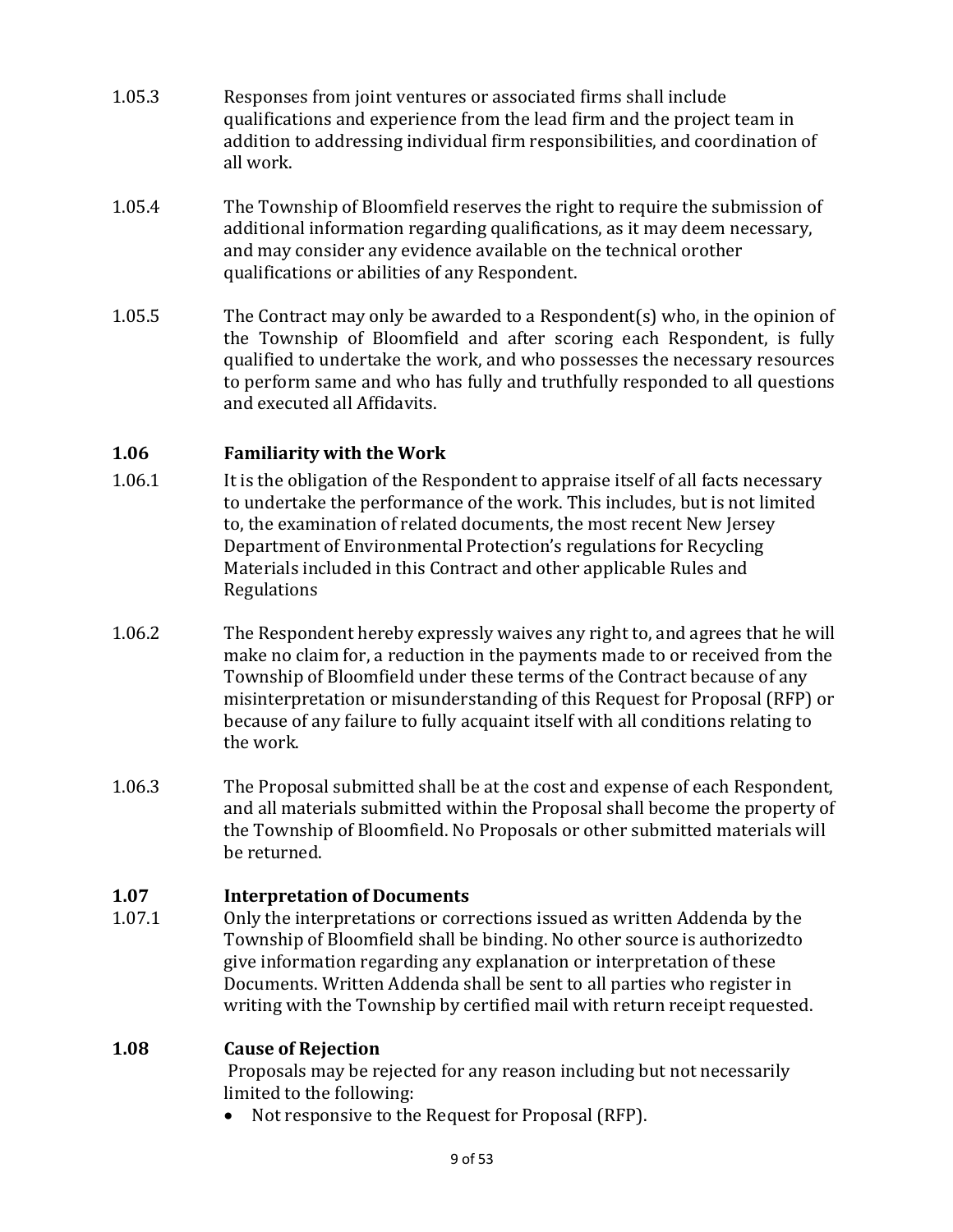- Inability to qualify or perform the specified work.
- If more than one proposal is received from an individual, firm or partnership, corporation or association under the same name;
- Multiple Proposals from an agent representing competing proposers;
- The Proposal is, in the opinion of the Review Committee, inappropriately unbalanced;
- The Proposer is determined to possess, pursuant to N.J.S.A. 40A:11-4b, Prior Negative Experience; or,
- If the successful Proposer fails to enter into a contract within 21 days after notification of award, Sundays and holidays excepted, or as otherwise agreed upon by the parties to the contract. In this case at its option, the Township may accept the Proposal with the next highest score of a responsible Proposer. (N.J.S.A. 40A:11-24b)
- The Township of Bloomfield reserves the right to waive anyand all irregularities and informalities in the submission of the Proposals. The Township of Bloomfield reserves the right to reject anyand/or all Proposals submitted in response to this Request for Proposal (RFP)

#### **1.09 Award and Execution of Contract**

1.09.1 The Township is scheduled to make a provisional award for this RFP on February 28, 2022. This provisional award is being made for the purpose of allowing the Township's Bid for collection of recyclable materials to be bid after identifying a market location.

> The final and binding award will be made subsequent to the receipt of collection proposals and will be based on the most advantageous evaluation of both collection and marketing that best meets the needs of the Township. The award may be delayed by the Township of Bloomfield due to rejection of one or more of the Proposals or under the advice from Township staff and the Township Council. All Respondents will be notified in writing of the action taken by the Township of Bloomfield.

- 1.09.2 The award will not be binding upon the Township of Bloomfield until Respondent has submitted all required documentation; the Township Council has issued a resolution awarding the Contract and all parties have executed the Contract. The Township Review Committee will select the Contractor deemed most advantageous to the Township. The Township Review Committee's selection shall be forwarded to the Governing Body for approval. Once approved by the Governing Body the contract between the Township and the selected Contractor(s) shall be comprised of the contract, the terms of this Request for Proposal (RFP), any clarifications or addenda thereto, the selected Contractor's proposal, and any changes negotiated by the parties.
- 1.09.3 The Township of Bloomfield is awarding this Contract under N.J.S.A. 19:44A-20.4 et seq., a "fair and open" process compliant with the rules and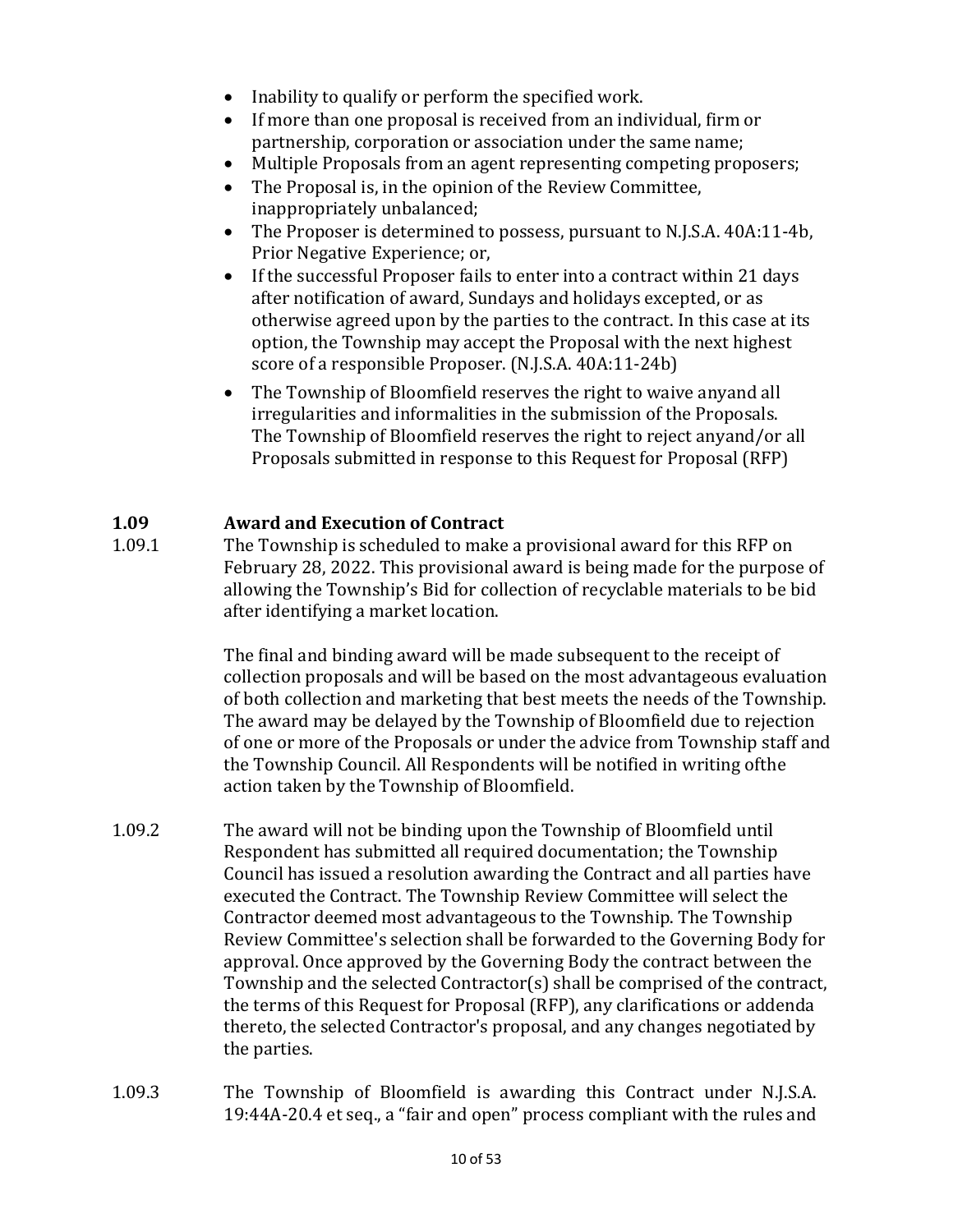restrictions set forth by the State's Local Unit Pay-to-Play law.

- 1.09.4 The Township Review Committee shall consist of those persons, chosen by the Township, who possess special knowledge in the subject area that could be of benefit to the selection process. No less than three persons shall comprise the Review Committee.
- 1.09.5 In addition to the proposer's responsiveness to this Request for Proposal (RFP) the awarding of this contract will be based on an evaluation and ranking of each respondent's proposal of the following:
	- 1) Experience of the Respondent in completing contracts of similar size and scope
	- 2) Relevance and extent of qualifications
	- 3) Distance of Facility from Bloomfield Municipal Building, 1 Municipal Plaza, Bloomfield, NJ 07003
	- 4) Mileage Impact
	- 5) Payment History
	- 6) Violations, Fines, Notices of Violations from any governmental agency within the last five (5) years
	- 7) Reasonableness of Cost (Based on the Formula submitted)

The Township will use weighting criteria in its evaluation methodology. The Review Committee will evaluate each proposal. It will be the Township's sole discretion to award a contract for the Proposal.

The Proposal consists of one  $(1)$  Pricing Option for a period of three  $(3)$  years with options to renew for two additional one (1)-year periods. The Township will notify the Contractor 120 days prior to the expiration of the three-year contract if it will exercise the option to renew foranother one-year period. Should the contract be extended for one additional year, the Township will notify the Contractor 120 days prior to the expirationof the one- year extension if it will exercise the option and renew the contract for the fifth and final year. Renewals shall be at the sole discretion of the Township.

1.09.6 The successful Respondent shall commence the work upon receipt of a written Notice-to-Proceed from the Township of Bloomfield, whichshall be issued within 15 calendar days following the execution of the Contract by both parties.

### **1.10 Insurance**

1.10.1 Before commencing work, the respondent shall furnish the Township of Bloomfield with insurance certificate copies providing evidence of coverage. The Insurance requirements are specified in Section 3.13 *Insurance.*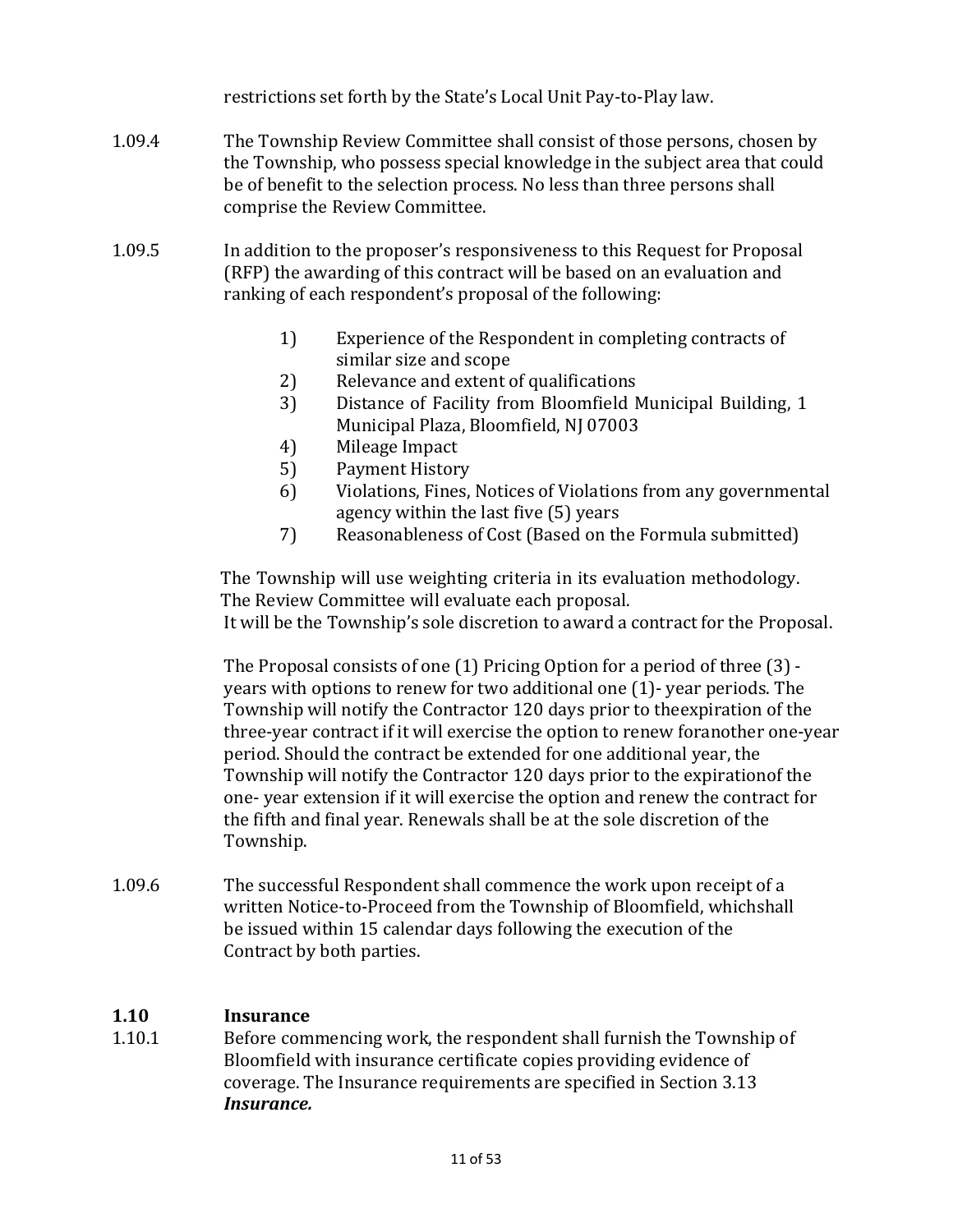- 1. 10.2 The Respondent shall maintain the above coverage in force for the duration of the contract.
- 1.10.3 The coverages under Section 3.13.01 shall be endorsed to include the Township of Bloomfield as additional insured for the duration of the Contract.

### **1.11 Proposal Security**

1.11.1 Each proposal must be accompanied by a Proposal Security in the form of a certified check from the Respondent, or a "Proposal Bond" included in Section 4.07, herein, or on a similar form, duly executed by the Respondent as principal and by a reputable surety company rated  $A+$  or better by A.M. Best Company's Insurance Rating licensed to do business under the laws of and in the State of New Jersey and satisfactory to the Township of Bloomfield as Surety. The amount of the Proposal security shall be ten  $(10\%)$  percent of the Total Contract Amount indicated in the Proposal Form, not to exceed \$20,000.

> Should the prices being offered be \$0.00 or less, than the Proposer shall provide a Proposal Bond equal to \$20,000.00.

- 1.11.2 The Proposal security will be held by the Township of Bloomfield as security for fulfillment of the Respondent's Promises, as set forth in this Proposal, that he will not withdraw his Proposal while it is being considered and that he will execute the Contract and furnish all required bonds, insurances, and other documentation required within the specified time.
- 1.11.3 The Respondent to whom the Contract has been awarded, upon his failure or refusal to execute the Contract or to deliver the bonds, insurances or other documentation required within the specified time, shall forfeit the Proposal security.

### **1.12 Consent of Surety, Performance and Payment Bond**

- 1.12.1 Each proposal must be accompanied by a Consent of Surety signed by a surety company stating that if the Respondent's proposal is accepted the surety company which provides the Consent shall be required to furnish a Performance and Payment Bond in the amount as specified in Section 3.12.01 Such surety company will provide the Respondent with bonds guaranteeing the faithful performance of work in accordance with the Request for Proposal (RFP), and the payment of labor, materials and all other indebtedness which may accrue on the account of this contract.
- 1.12.2 A Performance and Payment Bond will be required at the time of the signing of the contract. The amount of the bond and the rating of the Surety Company shall be as specified in Section **3.12.01,** *Performance Bond.*
- 1.12.3 The performance and payment bond must be furnished with the executed Contract and shall be submitted annually. It shall be submitted within ten (10) days of the date of the award letter. **Failure to submit a Performance**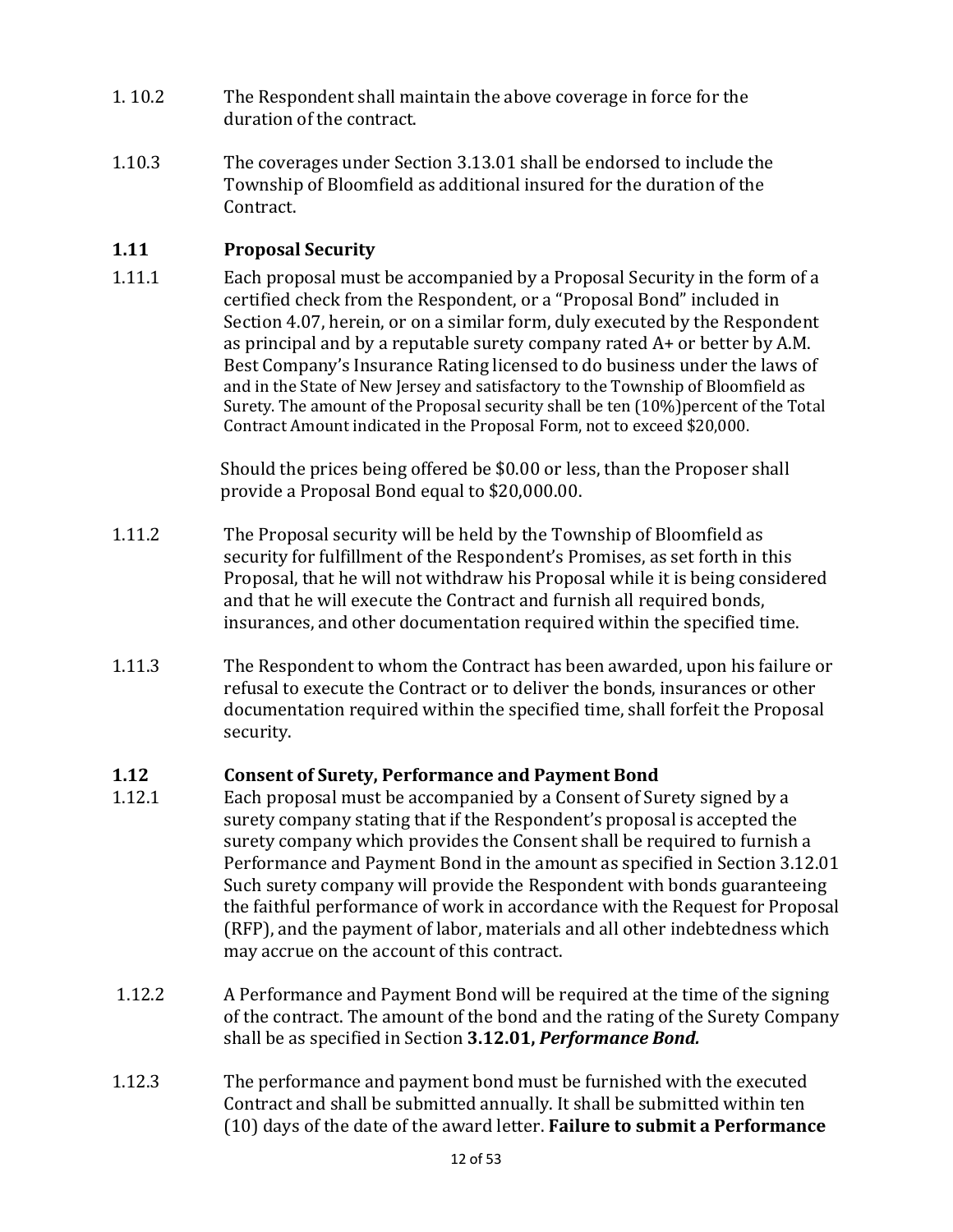Bond shall be cause for declaring the contract null and void and shall **result in forfeiture of the Proposal Security.**

- 1.12.4 For each year of the contract a new performance bond shall be submitted no later than sixty - (60) days prior to the start of a new contract year.
- 1.12.5 In lieu of the Performance Bond, the Respondent may submit a Certified Check for the required amount for each contract year to be held in escrow bythe Township of Bloomfield.

#### **1.13 Contract Documents**

- 1.13.1 The contract documents shall consist of this Request for Proposal (RFP), along with the Respondent's Proposal form and the Agreement to the successful Respondent by Township of Bloomfield.
- 1.13.2 Should discrepancies exist between the Request for Proposal (RFP) and the Respondent's Proposal, the requirements of the Request for Proposal (RFP) will govern, unless otherwise agreed to in writing by the Township of Bloomfield.

#### **1.14 Proposal Forms**

- 1.14.1 The revenue or cost information shall be required on the Proposal Form included in Section 4.16. The Proposal Form shall be completed in ink or by typewriter or printer. Any erasure or alteration to the Proposal Form must be initialed by the Respondent in ink. The prices shall be stated in words and numerals. All blank spaces must be completed. Ditto marks shall not be used.
- 1.14.2 Discrepancies between words and numerals will be resolved in favor of the words.
- 1.14.3 All names must be typed or legibly printed below the signature.

#### **1.15 Affirmative Action Requirements**

1.15.1 If awarded a contract, the successful Proposer will be required to comply with the requirements of N.J.S.A. 10:5-31 et seq. and N.J.A.C. 17:27 et seq.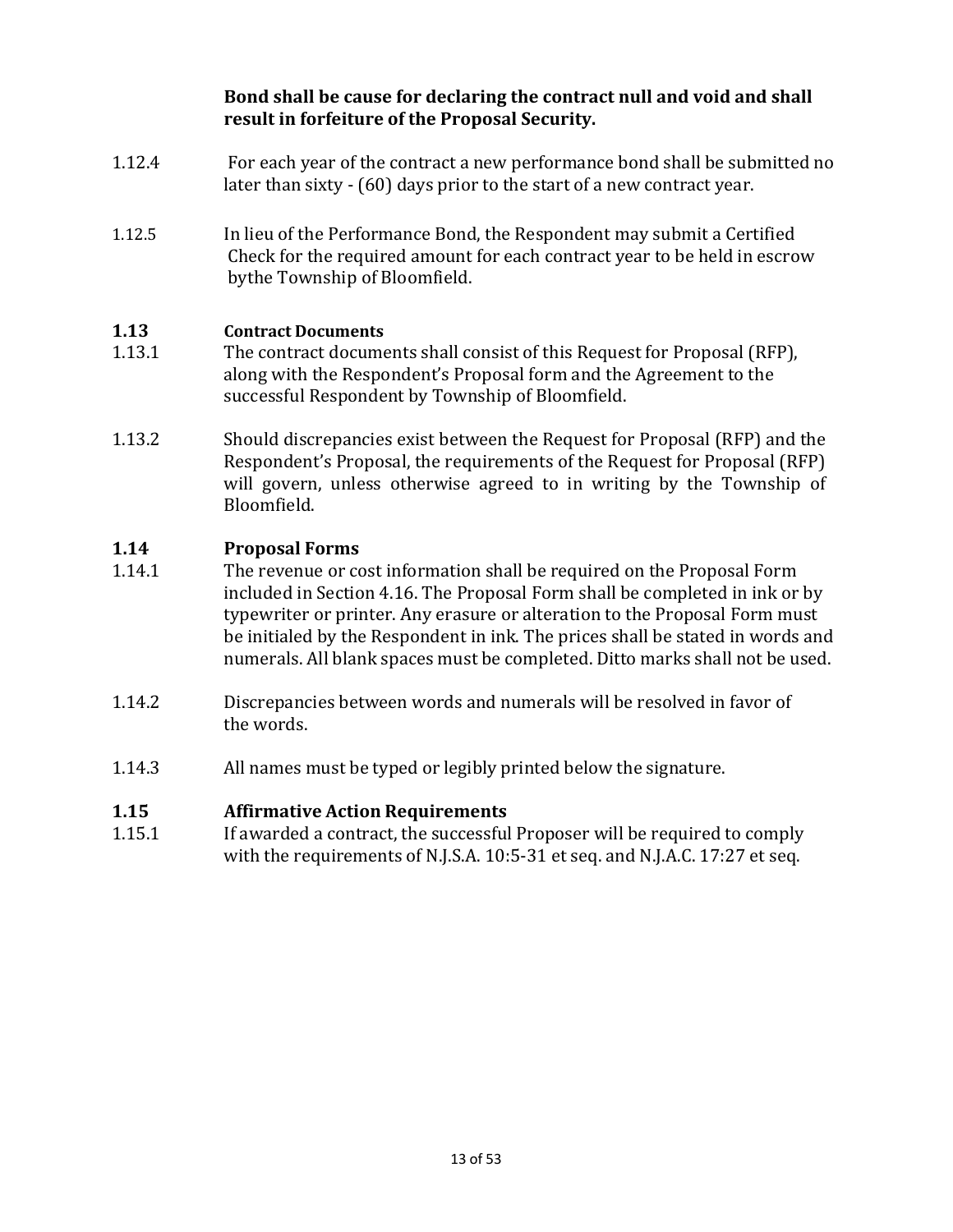### **2.0 TECHNICAL INFORMATION**

### 2.01 **Definitions**

**"Blended Value Index"** means a formula presented by Proposer(s) that results in a simplified, single pricing system that includes specific pricing components and is able to be adjusted in response to market conditions. **"Certificate of insurance"** means a document showing that an insurance policy has been written and includes a statement of the coverage of the policy.

**"Class A Recyclable Material"** means for the purpose of this Proposal and the corresponding RFP shall mean Co-Mingled Recyclable as defined herein and fiber as defined herein with each collected separately.

**"Collection source**" means a generator of designated recyclables from whom recyclables have been collected and delivered by the Township of Bloomfield under the terms of the contract.

"**Co-Mingled Material**" - refers to co-mingled glass food and beverage containers, metal food cans, Aluminum beverage cans, and plastic bottles and food containers with the resin codes  $(H1, H2 \& H5)$  and Cartons (Milk, Juice, soup, wine, broth, etc.)

**"Consent of surety"** means a contract guaranteeing that if the contract is awarded, the surety will provide a performance bond.

**"Contract"** means the written agreement executed by and between the successful Proposer and the governing body and shall include the agreement, the proposal, and the Request for Proposal.

**"Contract Administrator**" is the person authorized by the contracting unit to procure and administer contracts for recycling marketing services.

"**Contracting unit**" means the Township of Bloomfield a municipalityin the County of Middlesex, State of New Jersey, which has statutory power to make purchases and enter into contracts or agreements for the performance of any work or the furnishing or hiring of any materials or supplies usually required, the costs or contract price of which is to be paid with or out of public funds.

"**Contractor**" means the proposer to whom award of the contract shall be made.

**"Designated recyclable material"** means those materials outlined as per the Township of Bloomfield Recycling Ordinances and any amendments thereto. It refers to, but is not limited to, material generally consisting of Co-Mingled Material and Fiber.

**"Dual Stream"** means a recycling system whereby designated source separated recyclable materials are separated into fiber and non-fiber materials and sorted at a facility able to process each material stream. "Fiber" means all paper products listed as designated recyclables including-Newspaper, Mixed paper including magazines, junk mail, school paper, computer paper, catalogs, non-metallic wrapping paper and books with hard covers removed; Cardboard and Corrugated paper including chipboard.

**"Final Market Share"** shall mean the result of applying the percentage for market sharing submitted by the Proposer as accrued to the Township.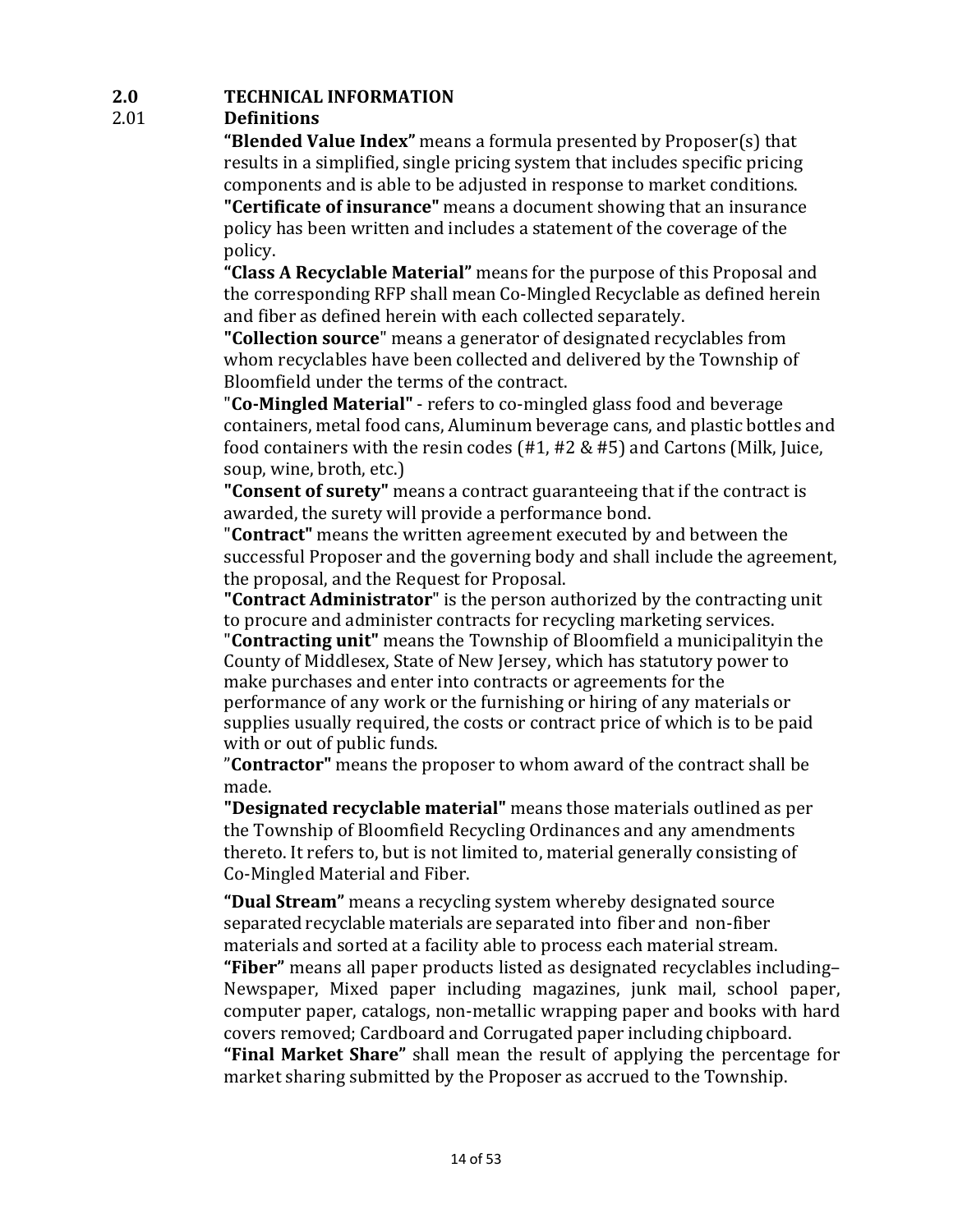**"Fixed Fee Processing Cost"** The cost of processing the recyclable materials delivered to the Market.

**"Governing Body"** means the governing body of the municipality, when the contract or agreement is to be entered into by, or on behalf of a, municipality as further defined at N.J.S.A. 40A: 11-2.

**"Gross Market Price"** shall mean the market price in effect for a specific recyclable material at the time of the Proposal submission.

**"Guarantor"** means, if applicable, the parent corporation or other third party, its successors or assigns, which has in each case guaranteed the performance by the successful proposer of each of the proposer's obligations under the terms of this Proposal. Such guarantee shall be evidenced by an agreement executed by the Guarantor, a form of which is set forth in these specifications. "Law" shall mean those statutes and regulations governing the collection and marketing of recyclable materials for which the Township of Bloomfieldis soliciting this RFP. Law includes, but is not limited to, the Recycling Management Act.

**"Legal newspaper"** means the Home News Tribune.

**"Liquidated damages**" means those damages assessed by the Township against the Contractor as specified in the RFP and Contract.

**"Market"** shall mean a location for the Township to deliver recyclable materials as required under this RFP for processing into a form that can be recycled as defined in N.J.S.A. 13:1E-99.11, et. seq.

**"Market Index"** shall mean the average sales price received by the Contractor from an end market or markets of each material for the prior month as evidenced by the inclusion of copies of all receipts received by the Contractor for that period or a recognized trade publication. The Market Index(s) acceptability shall be at the sole discretion of the Township.

**"Mileage Charges"** means those charges used to calculate the impact on the total cost of delivery to an associated recycling facility located at varying distances from the Township of Bloomfield.

"Net Market Price" shall mean the net value of those recyclable materials delivered to the Market after adjusting the Gross Market Price with the Fixed Fee Processing Cost.

"**Operating Schedule**" shall mean those time periods where the Site is allowed to receive recyclable materials in accordance with the authorization to operate.

**"Percentage Allocation"** shall mean the percentage of the Net Market Price shared by the Proposer and the Township of Bloomfield.

"Processing Fee" means the cost associated with the sorting of Dual Stream recyclable materials.

**"Proposal forms"** mean those forms that must be used by all Proposers to set forth the prices for services to be provided under the contract.

**"Proposal guarantee,"** means the Proposal bond, cashier's check or certified check submitted as part of the Proposal, payable to the contracting unit, ensuring that the successful Proposer will enter into a contract.

**"Qualified Respondent**" - refers to those Respondents who (in the sole judgment of the Township) have satisfied the qualification criteria set forth in this RFP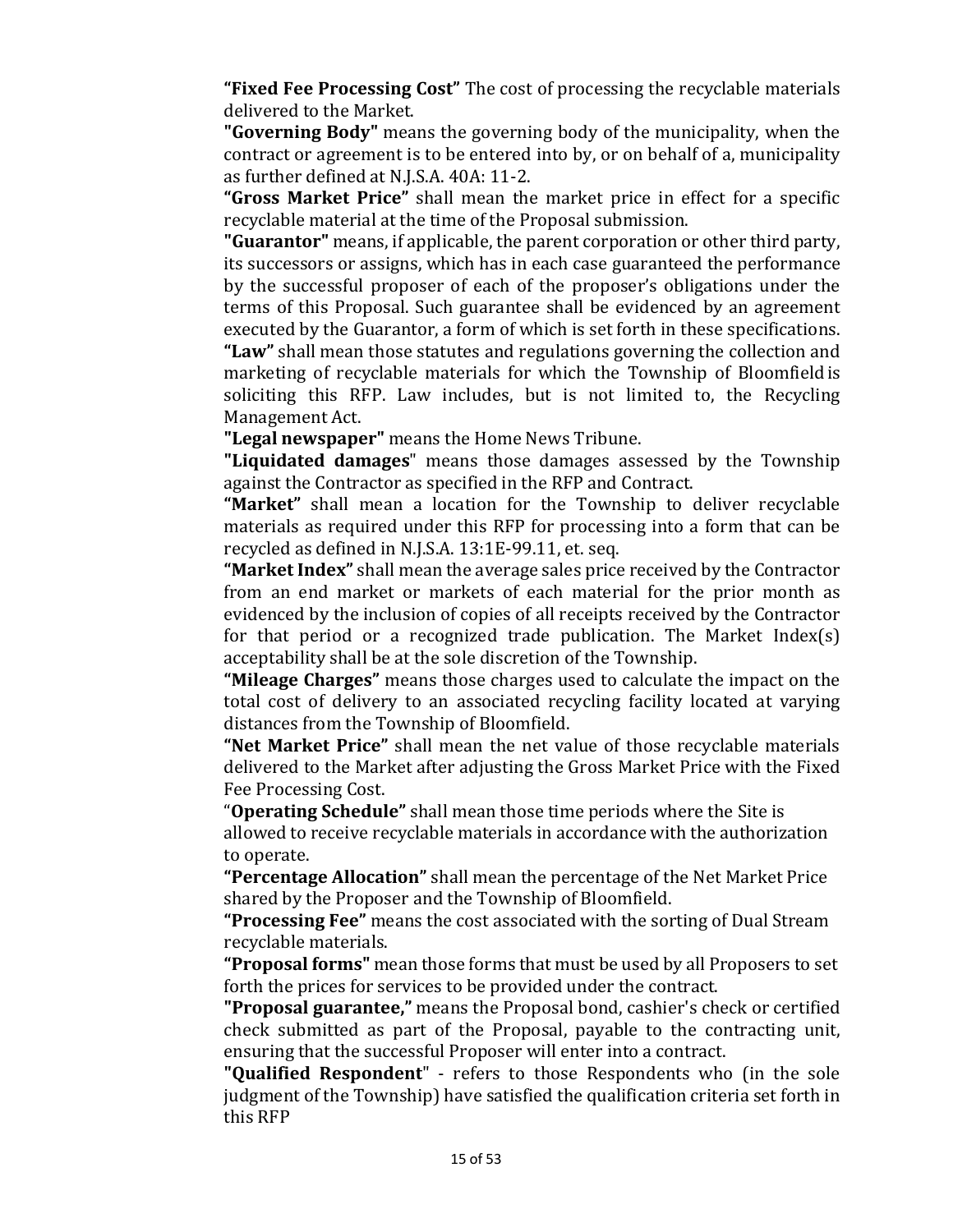**"RFP"** - refers to this Request for Proposals, including any amendments thereof or supplements thereto.

"Surety" means a company that is duly certified to do business in the State ofNew Jersey and that is qualified to issue bonds in the amount and of the type and character required by these specifications.

**" Township Review Committee"** means persons, chosen by the Township, who possess special knowledge in the subject area that could be of benefit to the selection process.

#### **2.02 Historical Recycling Quantities**

The Township generates an average 1801 tons of Fiber and 1698 tons of Commingled materials collected as Dual Stream.

|      | <b>Dual Stream Recycling</b> |             |                      |             |
|------|------------------------------|-------------|----------------------|-------------|
| Year | <b>How Collected</b>         | <b>Tons</b> | <b>How Collected</b> | <b>Tons</b> |
| 2016 | Commingled                   | 1761        | Fiber                | 1696        |
| 2017 | Commingled                   | 1749        | Fiber                | 1741        |
| 2018 | Commingled                   | 1785        | Fiber                | 1781        |
| 2019 | Commingled                   | 1521        | Fiber                | 1727        |
| 2020 | Commingled                   | 1674        | Fiber                | 2059        |

Acceptable materials are outlined below.

| <b>Commingled</b> – includes glass food<br>and beverage containers, metal<br>food cans, Aluminum beverage<br>cans, and plastic bottles andfood<br>containers with the resin codes (#1,<br>#2 & #5) and Cartons (Milk, Juice,<br>soup, wine, broth, etc.) | <b>Fiber</b> includes               |
|----------------------------------------------------------------------------------------------------------------------------------------------------------------------------------------------------------------------------------------------------------|-------------------------------------|
| Detergent Bottles                                                                                                                                                                                                                                        | Newspaper                           |
| uice                                                                                                                                                                                                                                                     | Office Paper                        |
| Milk                                                                                                                                                                                                                                                     | Magazines                           |
| Soda                                                                                                                                                                                                                                                     | Mixed Junk Mail                     |
| Water                                                                                                                                                                                                                                                    | Paper Bags                          |
| Glass food containers                                                                                                                                                                                                                                    | <b>Brown Bags</b>                   |
| Aluminum beverage cans                                                                                                                                                                                                                                   | Cardboard                           |
| Steel food containers                                                                                                                                                                                                                                    | <b>Chip Board Cartons and Boxes</b> |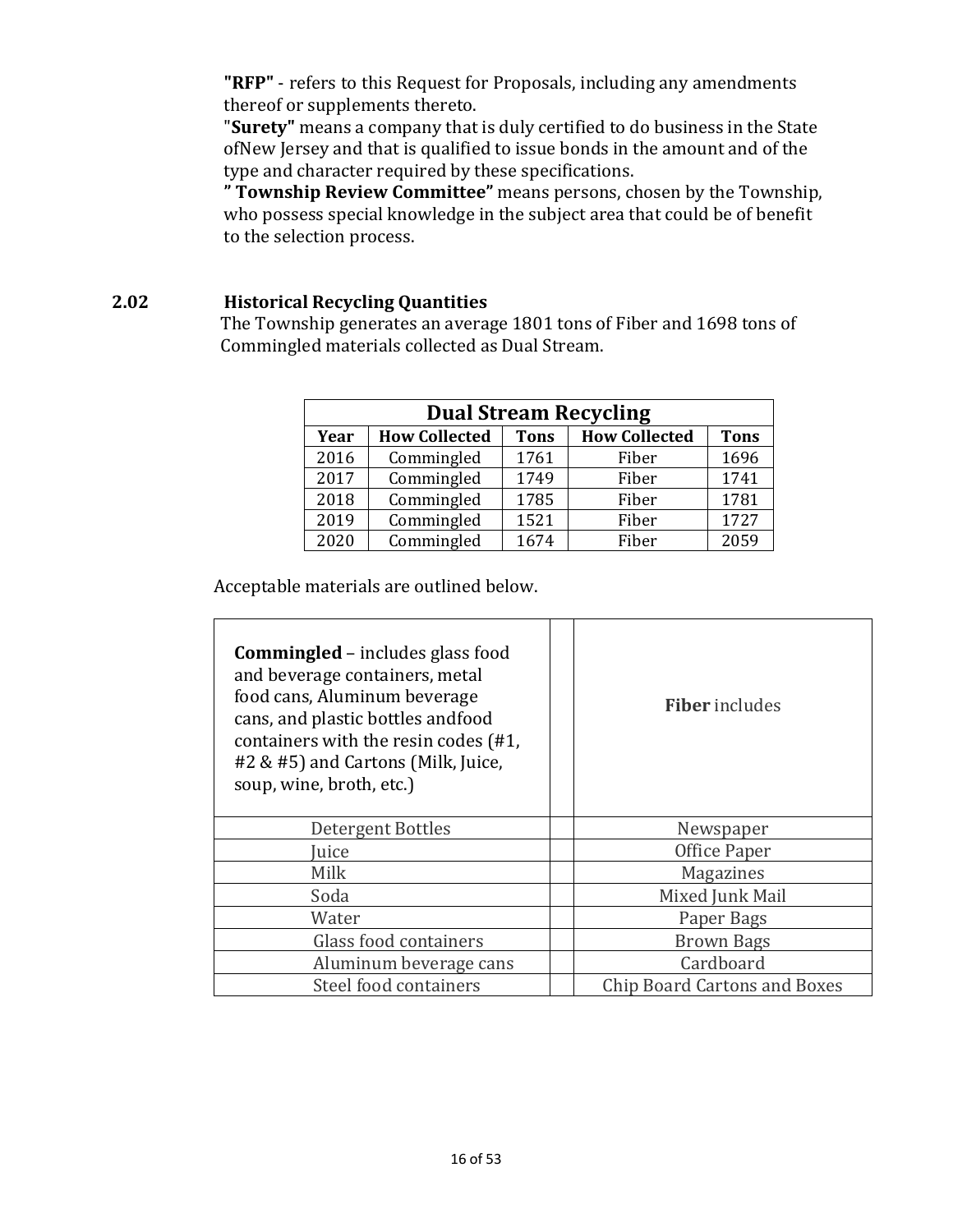### **3.0 Scope of Work - Overview and Summary**

#### **3.01 General Requirement.**

- 3.01.1 The Contractor will process recyclable materials delivered to their location by vehicles under Township control or to a location either under his control or engaged by the Contractor.
- 3.01.2 Where a proposer is electing not to submit on a specific Material the words "NO PROPOSAL" shall be entered on the proposal page.
- 3.01.3 The Contractor's facility shall be open at a minimum of Monday through Friday between the hours of 7:00 A.M. to 5:00 P.M. to receive recyclable materials delivered by the Township.
- 3.01.4 An approved market shall be determined by the Contractor and must comply with all New Jersey Department of Environmental Protection Regulations and Statutes of the State of New Jersey.
- 3.01.5 Markets shall be identified before the start of services on the part of the Contractor and a list of said markets shall be provided to the Contract Administrator no less than five (5) days before the start of service.
- 3.01.6 Proposers shall identify all market indexes as defined herein that are proposed as the reference point for pricing within this Proposal.

### **3.02 Base Proposal**

Proposers shall submit a Pricing Formula as outlined herein.

#### 3.02.1 **PRICING – BLENDED VALUE PRICING (BVP) FORMULA**

To simplify the analysis requirement needs of the Township, The BVP formula shall consist of the following component parts:

- Market Value of Commodity at time of submission
- Commodity Composition by percentage found in Dual Stream Recycling
- Blended Value of Commodity
- Presumed Contamination level in percent
- Percentage Final Market Price Allocation between Bloomfield and Proposer.

#### **Example:**

| Commodity   | <b>Current Value</b><br>$\frac{\sinh(\theta)}{\sinh(\theta)}$ | Percentage<br>Composition | <b>Blended Value</b> | <b>Market Share</b><br>Market/Township | Percentage<br>Contamination |
|-------------|---------------------------------------------------------------|---------------------------|----------------------|----------------------------------------|-----------------------------|
| Mixed Paper | \$50.00                                                       | 25%                       | \$10.00/ton          | 50/50 %                                | 10                          |
| Net Pricing |                                                               |                           |                      |                                        |                             |

3.02.1.1 The Township recognizes that pricing of Recyclable Materials is a volatile and changing situation. Accordingly, the price pages within this RFP may be modified each month during the term of this RFP in accordance with the proposal pages.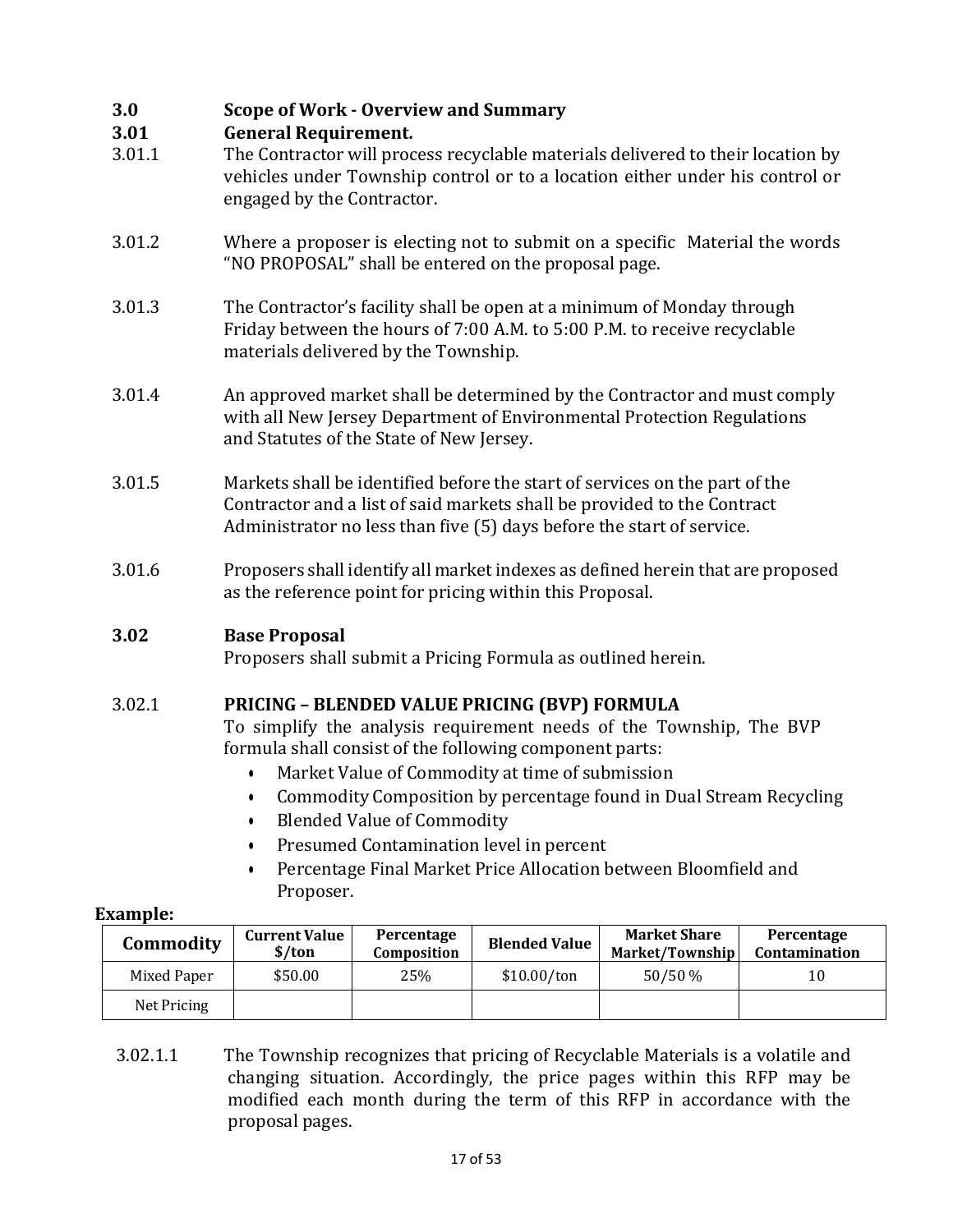- 3.02.1.2 If utilizing the actual average sales price or a recognized trade publication, the Contractor shall base the commodity value on the average market value for the month. All values shall be net of any freight charges. If freight charges are utilized, freight charges must be indicated on the monthly forms.
- 3.02.1.3 Proposers shall provide the Township with a residue audit one (1) time each year. The Township shall have the right to have a representative present during an audit. The audit shall include:
	- An outline of the audit method utilized including:
		- $\circ$  Number of loads audited
		- o Representative percentage of load reviewed.
	- Photographs of the loads being audited.
	- Findings outlining the percentage of residue found.
	- After reviewing the findings of the audit, and after confirmation by the Township, the residue rate (percentage) may be adjusted in accordance with the findings.
- $3.02.1.4$  The charge per ton for residue shall remain the same through all years of the contract.
- 3.02.1.5 The Township will consider a mileage impact in its evaluation of any submission. Proposers will provide detailed information regarding the distance of their facility from the Township of East Orange as indicated herein.
- 3.02.1.5.1 Proposers must submit a detailed truck route using Google Maps that clearly and accurately indicates the total mileage from the Township of Bloomfield Municipal Building to their location, and that a recycling collection vehicle can legally and safely traverse the route based on the vehicle type, size and weight.
- $3.02.1.5.2$  Travel Time must be shown based on time  $-$  of  $-$  day travel for each predicted delivery by vehicles servicing the Township. Time of day delivery shall be 11:30 A.M. and 2:30 P.M. Proposers shall utilize Google Map drive times for one (1) Monday through Friday Period and submit printed copies of these maps and routes with their proposal.

Failure to provide accurate information in this matter will result in the **proposal being deemed non-responsive.**

#### **3.03 Dual Stream Recycling**

3.03.1 The Contractor shall provide for the processing of Recyclable Materials collected via a Dual Stream collection system and provide for the marketing of all recyclable materials to an end market.

#### **3.04 Schedule for Delivery of Recyclable Materials** Recyclable materials will be delivered to the Contractor between the hours of  $7:00$  A.M.  $-5:00$  P.M Monday through Friday.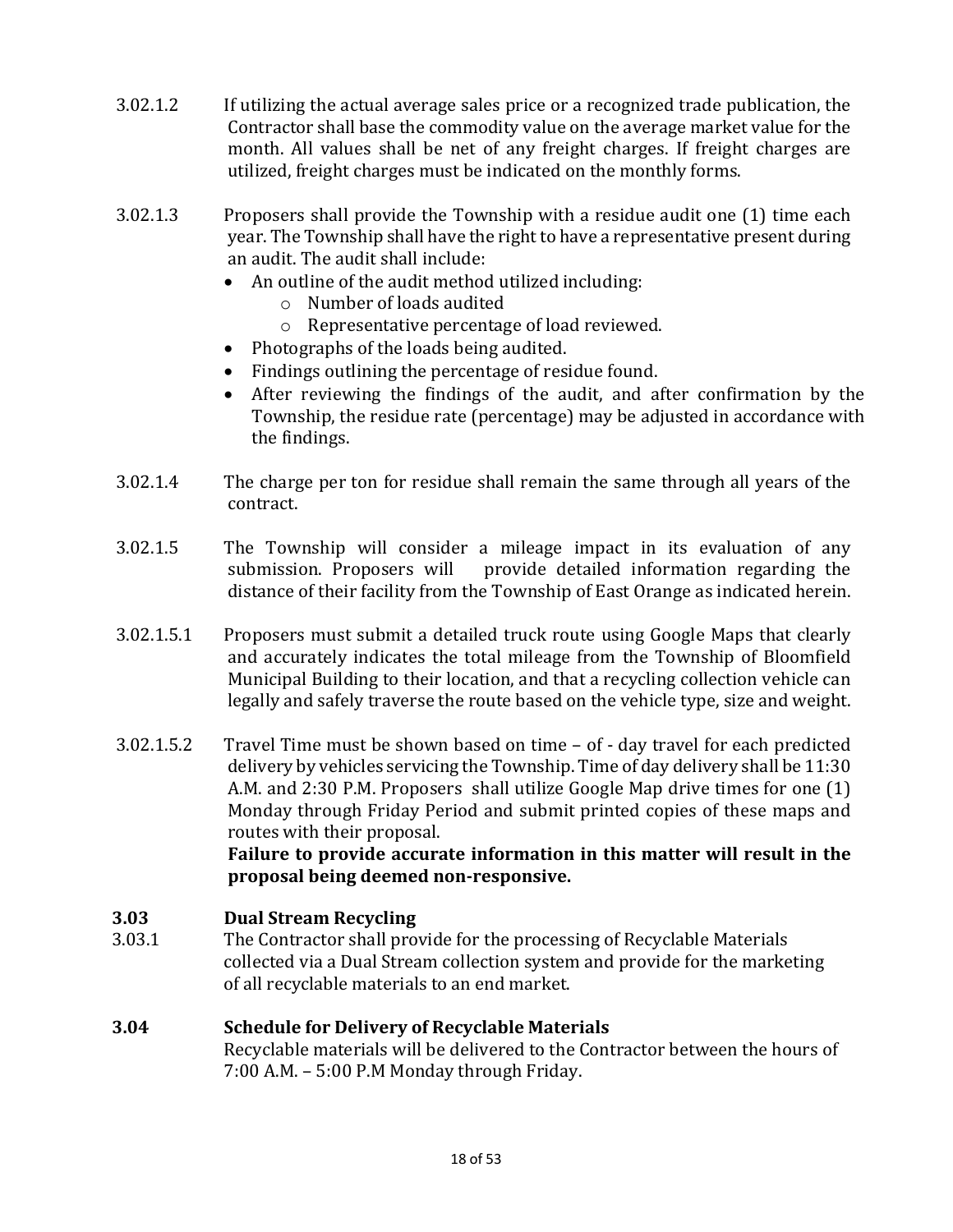| 3.05           | <b>Administration of Contract</b><br>The Director of Public Works or his designee shall be the Contract<br>Administrator.                                                                                                                                                                                                                                                                                                             |
|----------------|---------------------------------------------------------------------------------------------------------------------------------------------------------------------------------------------------------------------------------------------------------------------------------------------------------------------------------------------------------------------------------------------------------------------------------------|
| 3.06<br>3.06.1 | <b>Invoices, Payment Procedures</b><br>The Contractor shall submit all invoices/payments for recycling marketing<br>service in accordance with the requirements of this section.                                                                                                                                                                                                                                                      |
| 3.06.2         | Where a payment is being made to the Township of Bloomfield, the<br>Contractor shall submit a payment and corresponding paperwork to the<br>Township within thirty (30) days after the end of the calendar month during<br>the term of the contract during which the Contractor provided services as<br>provided per this RFP.                                                                                                        |
| 3.06.3         | Where the Contractor has indicated that a change in prices paid for either<br>fiber and commingled recyclable material has been made based on a market<br>index as identified within this Proposal, the Contractor shall provide the page<br>or pages that identify said change with the submission of the written<br>notification of a price change.                                                                                 |
| 3.06.4         | Where a payment is required to the Contractor under the terms of the<br>Contract, the Contractor shall submit an invoice within thirty (30) days after<br>the end of each calendar month during the term of the contract during which<br>the Contractor provided services as provided per this RFP. The Contractor<br>will submit an invoice to the Township of Bloomfield for the preceding<br>calendar month (the "Billing Month"). |
| 3.06.5         | Where a Contamination Surcharge is being assessed by the Contractor, any<br>such assessment must conform to the conditions outlined within this RFP.                                                                                                                                                                                                                                                                                  |
| 3.06.6         | Pursuant to P.L. 2018, c. 127 establishes a prompt payment requirement<br>that applies to goods and services contracts a contracting unit awards to a<br>"business concern" under the Local Public Contracts Law (LPCL) the<br>Township of Bloomfield shall pay all invoices within 60 days of receipt.                                                                                                                               |
| 3.06.6.1       | Where a payment is required to the Contractor, the Township of Bloomfield<br>will not be obligated to pay a defective invoice until the Contractor cures the<br>defect. The Township of Bloomfield shall have 60 days from the date of<br>receipt of the corrected invoice to make payment.                                                                                                                                           |
| 3.06.7         | The Contractor shall submit a receipt setting forth the payments for each ton<br>of material recycled whether to the Township or due to the Contractor. The<br>receipts shall include the number of tons of the material recycled each day<br>during the billing month.                                                                                                                                                               |
| 3.06.8         | Monthly receipts issued by the markets shall include:<br>The origin of the recyclable material;<br>The total quantity and weight of recyclable material; and<br>Copies of all weight tickets and receipts.                                                                                                                                                                                                                            |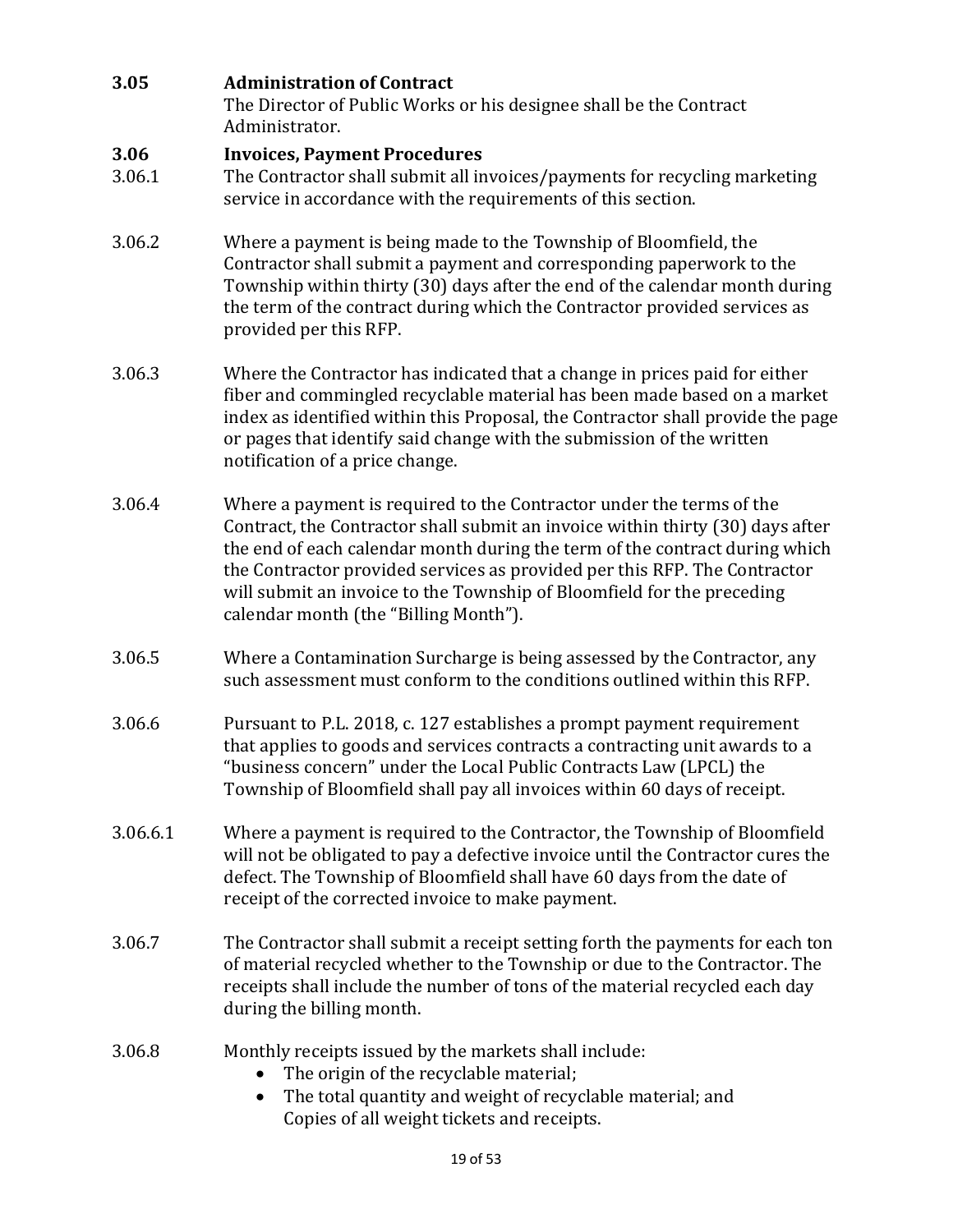### **3.07 Liquidated Damages**

- 3.07.1 The parties acknowledge that in the event of a default in performance by the  $Contractor(s)$ , it is foreseeable that the Township of Bloomfield will suffer damages for which it is entitled to be compensated. Certain of these damages may be reasonably ascertained. Others shall consist of intangible losses which are difficult to accurately calculate and assess, including, but not limited to, revenue losses and general and administrative costs. For these intangible losses, in the event the Contractor fails to satisfactorily comply with all of the terms and conditions of these Proposal specifications, the Contractor shall be liable for, and the Township may assess, the below listed sums as Liquidated Damages.
- 3.07.2 Liquidated Damages shall be assessed based on the findings of the Contract Administrator during the course of this Contract.
- 3.07.2.1 Any failure by the Contractor to arrange for the Marketing of materials as specified herein may result in the assessment of liquidated damages in an amount equal to two thousand dollars  $(S2,000.00)$  per day, plus any and all costs incurred by the Township of Bloomfield for the marketing of said materials.
- 3.07.2.2 For failure of the Contractor to make payments to the Township of Bloomfield here market revenue is to be paid to the Township, in a timely manner and in a manner as outlined within this RFP, liquidated damages in an amount equal to five hundred dollars (\$500.00) per day that such noncompliance remains in effect.
- 3.07.2.3 For failure of the Contractor to submit recycling tonnage reports as required within this RFP, liquidated damages in an amount equal to two hundred dollars (\$200.00) per day that such non-compliance remains in effect.
- 3.07.2.4 For failure of the Contractor to provide sufficient equipment or staffing as outlined within this RFP to process recyclable material delivered by the Township, liquidated damages in an amount equal to five hundred dollars (\$500.00) per day that such non-compliance remains in effect.

#### **3.08 Annual Reporting of Recycling Tonnages**

The Contractor shall report all recycling activities on a monthly basis within fifteen (15 days) of the close of the prior month's recycling activities.

- 3.08.1 Monthly reporting shall conform to the same format as the annual report.
- 3.08.2 The Contractor agrees that at its sole cost and expense, it will provide to the Township an annual report which sets forth the number of tons of recyclable materials delivered to markets during the prior year. This report shall be delivered to the Township no later than April 31 for the prior year's activity.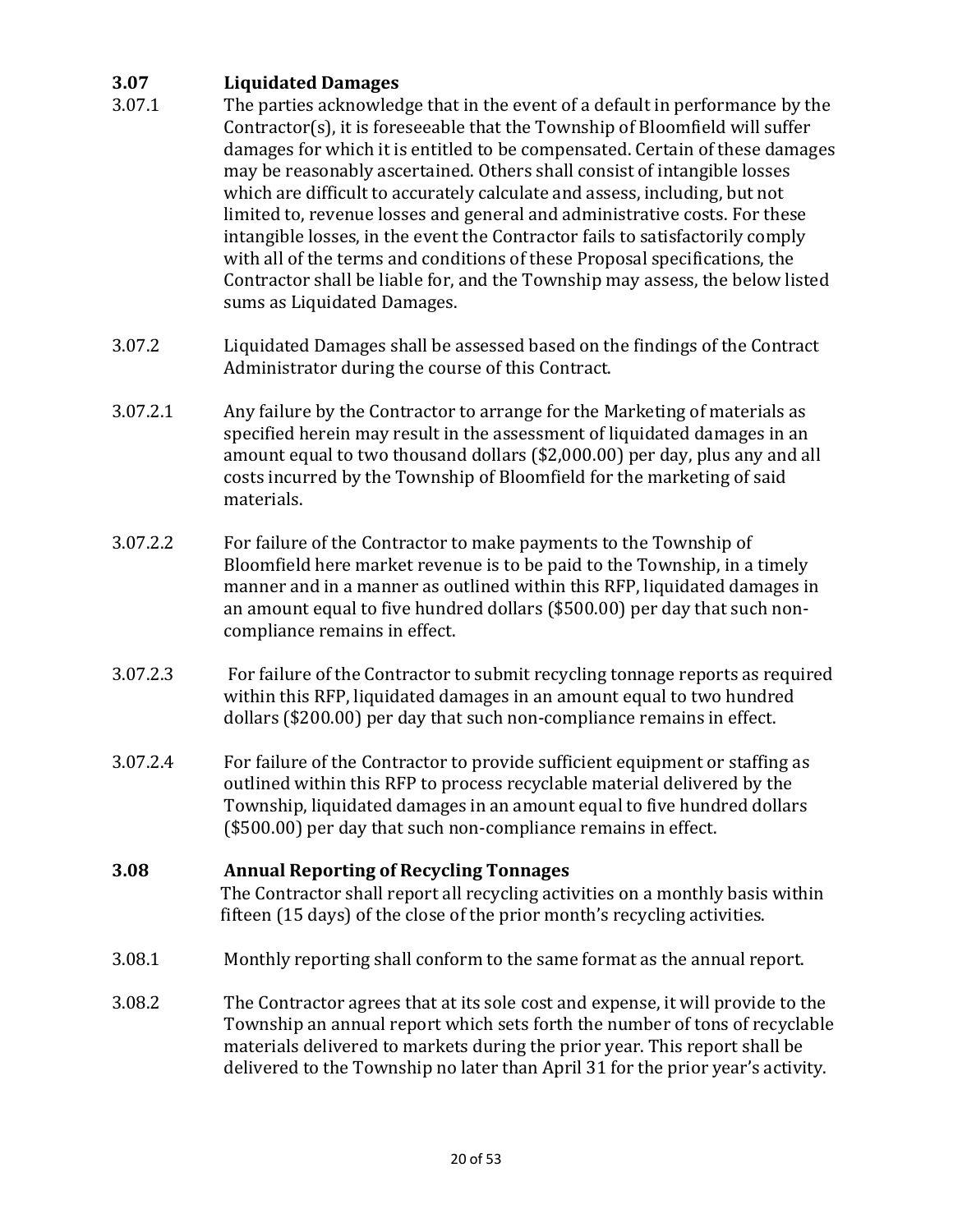- 3.08.3 All annual reporting of recyclable materials shall conform to the requirements of the New Jersey Department of Environmental Protection as required under the terms of Recycling Tonnage Grant Applications submitted by the Township. At a minimum, such data must include:
	- 1. The marketing dates
	- 2. The weight receipt number
	- 3. The market's name
	- 4. The market's address
	- 5. Identification of the material marketed
	- 6. Each material shall be separately identified
	- 7. All data must be provided on the Operator's letterhead and signed.

#### **3.09 Termination**

The Township may, in its sole discretion, upon seven (7) days written notice delivered via hand delivery, overnight service or telecopy transmission to the address for the Contractor, terminate or limit the services of the Contractor for good cause, including, but not limited to, the following:

1. Non-performance by the Contractor.

- a. Contractor may correct non-performance within thirty (30) days of notice of such non-performance by the Township. The Township shall have sole authority to determine if correction has been made.
- b. Abandonment of the Contract by the Contractor which shall include, but not be limited to, the failure to provide for the marketing of recyclable materials delivered to the Contractor as per the requirements of the New Jersey Department of Environmental Protection.
- 2. Failure to provide proof of renewal of the Performance and Payment Bond ("Bond") and Certificate of Insurance ("Insurance") at least ten (10) business days before expiration of the existing Bond and Insurance.
- 3. Expiration or termination of any permit or approval necessary for the performance of the services required hereunder.
- 4. Any negative declaration, charge or determination by the DEP or other governmental entity that is not cured within thirty  $-30$ ) days.
- 5. Failure to reimburse the Township for any cost or expense incurred by the Township within seven (7) days of being provided a written request for reimbursement.

#### **3.10 Contractor Non-Performance**

Non-Performance by the Contractor shall include, but not be limited to, any of the following situations:

- 1. Failure to market materials for the purpose of recycling as outlined in this Request for Proposals.
- 2. Failure to accept designated recyclable materials in a timely manner as outlined within this Request for Proposals.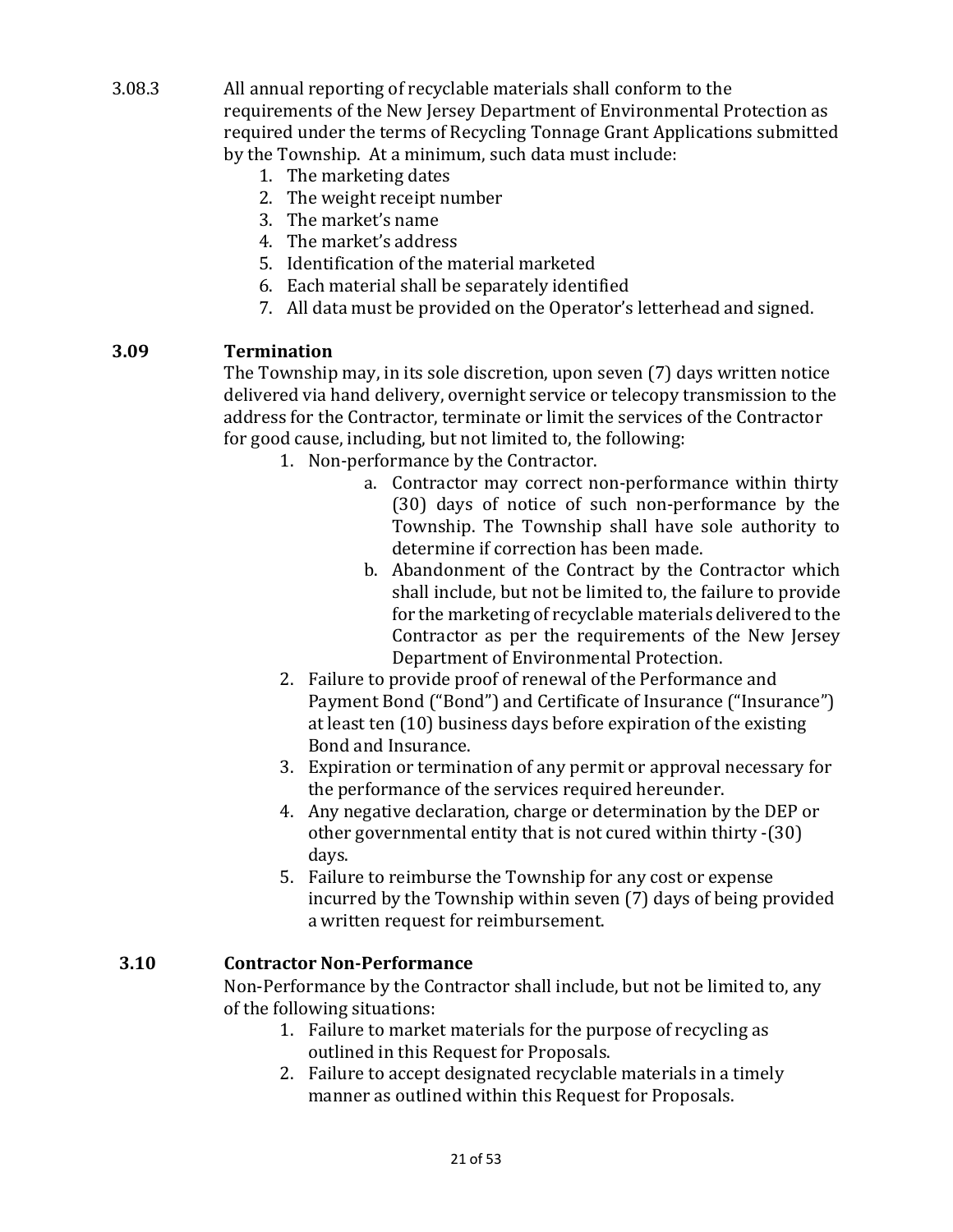- 3. Failure to comply with all conditions of any and all laws, ordinances or regulations of the Township of Bloomfield, the State of New Jersey and/or the New Jersey Department of Environmental Protection.
- 4. Failure to pay the Township of Bloomfield in accordance with the payment terms outlined within this Request for Proposals.
- 5. Any breach of any provision of the agreement.

### **3.11 Assignment of Contract**

- 3.11.01 All parties understand that if, during the life of the contract, the contractor disposes of his/her business concern by acquisition, merger, sale and or/transfer or by any means convey his/her interest(s) to another party, all obligations are transferred to that new party. In this event, the new owner(s) will be required to submit all documentation/legal instruments that were required in the original Proposal/contract.
- 3.11.02 The contractor will not assign any interest in the contract and shall not transfer any interest in the same without the prior written consent of the Township.

### **3.12 Performance Bond**

3.12.01 Before commencing the Work, the Contractor who is awarded a contract for the marketing of Fiber and/or Commingled Materials shall furnish to Bloomfield the following:

A Performance and Payment Bond will be required at the time of the signing of the contract. It must be a Performance and Payment Bond, in the form acceptable to the Township of Bloomfield, and in the amount equal to the sum of the following formulaand shall be equal to the annual cost/value of the Contract.

### **The annual value of the Performance Bond shall be calculated as follows:**

Total tonnage of all fiber and/or commingled materials, as outlined within this RFP multiplied  $(X)$  by the proposed Average price per ton in dollars for those recyclable materials on which a price is offered under the terms of this Proposal.

**Example:**

Bloomfield Average Recycling Tonnage for Fiber is 1,430 tons and for Commingled Materials is 389 tons per year.

Proposer offers an average price (either as paid or being paid) of \$65/ton for Fiber and \$35 Commingled Materials per year

Total Performance Bond shall be equal to:

### **\$65/ton X 1801 tons = \$117,052 Performance Bond Amount**

**+**

**\$35/ton X 1698 tons = \$59,430 Performance Bond Amount TOTAL PERFORMANCE BOND = \$176,482**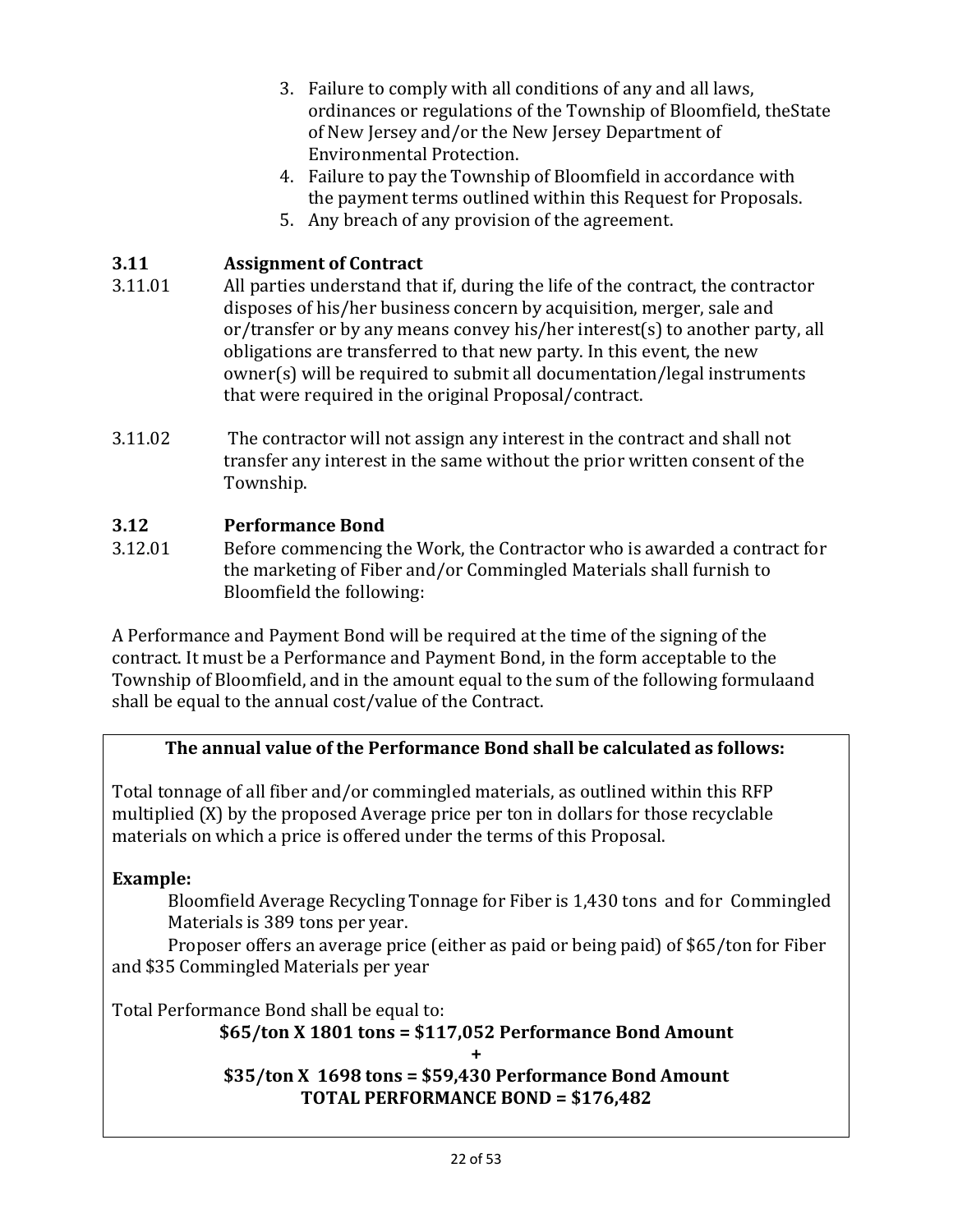For each subsequent year, the performance bond value shall be calculated in the same manner, using the market prices for commodities on the closing date of the month prior to the date that the new performance bond is to be submitted.

A bond must be duly executed by the successful Respondent (Contractor), as principal and by a reputable surety company rated  $A+$  or better by A. M. Best Company's Insurance Ratings, licensed to do business under the laws of and in the State of New Jersey and satisfactory to the Township of Bloomfield. The Performance Bond must specifically provide that it will indemnify and pay all costs related to any actions caused by the Contractor's performance under the terms of this RFP. This specifically includes, but isnot limited to, costs and expenses incurred by any adverse governmental regulatory actionand costs and expenses potentially incurred to transport and dispose of the Township's Recyclable materials as outlined herein at sites other than the approved market. If the Surety on the Bond furnished files bankruptcy or becomes insolvent or its right to do business in New Jersey is terminated, or it ceases to meet the requirements stated herein, the Contractor shall within five (5) days thereafter substitute another Bond and Surety from a reputable surety company rated  $A+$  or better by A.M. Best Company's Insurance Ratings, licensed to do business in the State of New Jersey acceptable to the Township of Bloomfield.

### **3.13 Insurance**

The Contractor shall take out and maintain in full force and effect at all times during the life of this Contract insurance in conformance with the requirements below. The insurance policy shall name the Township of Bloomfield as an Additional Named insured, indemnifying the Township of Bloomfield with respect to the Contractor's actions pursuant to the Contract.

- 3.13.1 Insurance requirements shall include Comprehensive General and Contractual Liability Insurance, Comprehensive Automobile Liability Insurance and Workers' Compensation Insurance with limits of not less than those set forth below:
	- a. Workers' Compensation unlimited coverage and in accordance with New Jersey statutes for employer's liability.
	- b. Comprehensive General and Contractual Liability Insurance Coverage - Policy to include personal liability, property, contractual liability, explosion, collapse and underground hazard coverage, and completed operations coverage for the term of the contract. Bodily Injury Liability limits of \$1,000,000 each person and Property Damage Liability limits of \$3,000,000 each occurrence; and
	- c. Comprehensive Automobile Liability insurance coverage. Bodily Injury Liability limits of \$500,000 each person and \$1,000,000 each occurrence. Property Damage Liability limits of \$1,000,000 each occurrence.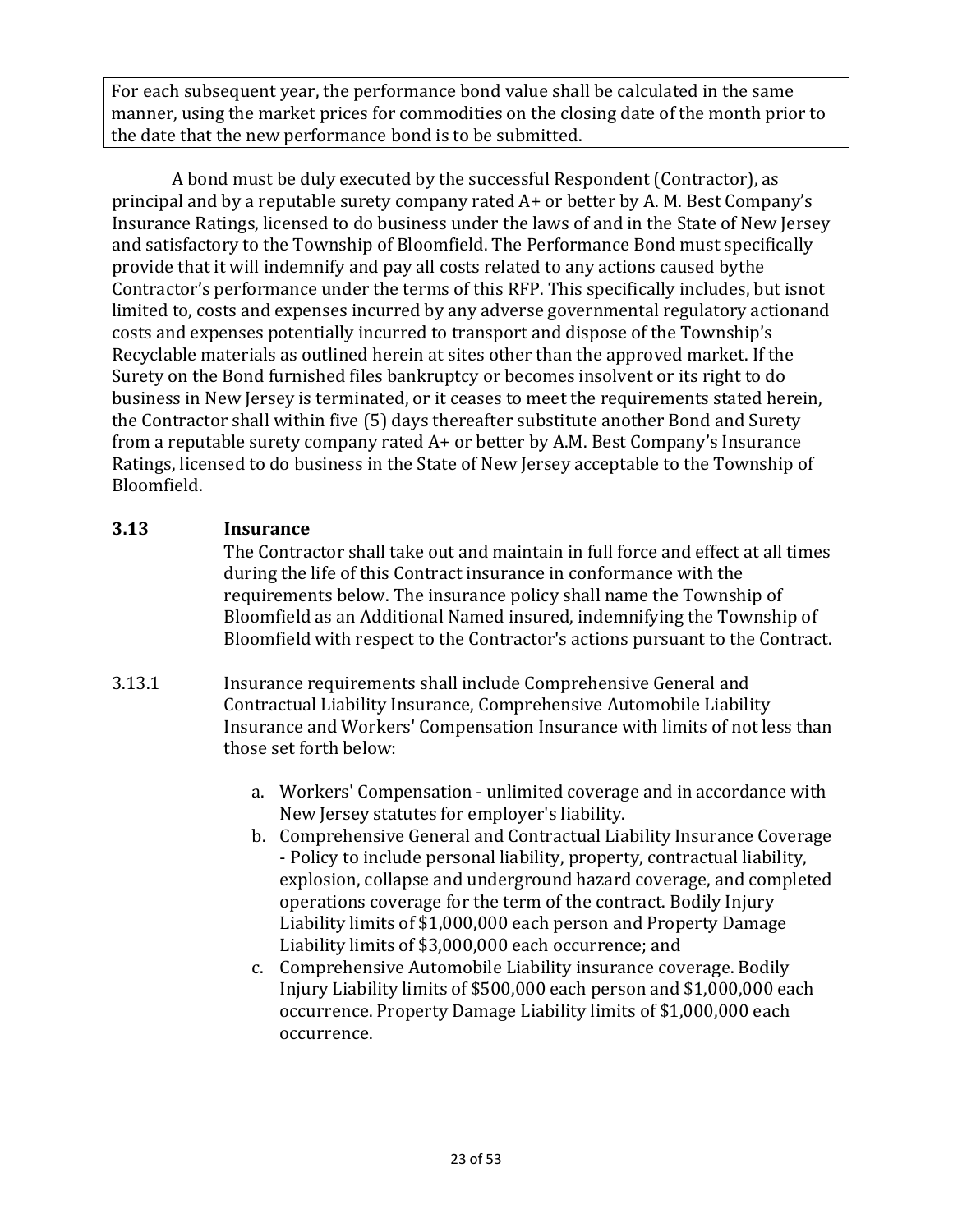- 1) The Insurance Certificate shall list the governing body as an additional insured on the Comprehensive General Contractual Liability, Automobile Liability and Umbrella policies.
- 2) Each insurance policy shall contain a provision stating that neither the insured, nor the insurer may cancel, materially change, or refuse renewal without thirty  $-$  (30) days prior written notice to the Contract Administrator. All insurance required pursuant to the above shall remain in full force and effect until the final contract payment.
- 3) Each insurance policy shall provide that neither the Contractor, nor its insurer, shall have any right to subrogation against the governing body. Each insurance policy shall provide primary coverage for any and all losses and shall be drafted so as to protect all of the parties.
- 4) Certificates of Insurance shall be delivered to the Contract Administrator at the time designated by the Township of Bloomfield provided however, that the time so designated by the Township's contract is prior to the commencement of performance.

All said policies shall remain in full force and effect during the term of this Agreement, and for any additional period of time as required and list Bloomfield as an additional insured.

#### **3.14 Indemnification**

The Contractor agrees to indemnify, save harmless and defend the Township of Bloomfield and its respective officers, members, employees and agents (Township Indemnified Parties) from and against any and all liabilities,claims, penalties, forfeitures, suits and the costs and expenses incidental thereto (including costs of defense, settlement and reasonable attorney's fees),which the Township Indemnified Parties may hereafter incur, become responsible for, or pay out as a result of death or bodily injuries to any person,destruction or damage to any property, contamination of or adverse effects on the environment, or any violation of governmental laws, regulations or orders caused, in whole or in part, by the Contractor performance or failure to perform its obligations under the provisions of this Request for Proposals or by any negligent or willful act or omission of the Contractor, its employees or Subcontractor in the performance of this Contract.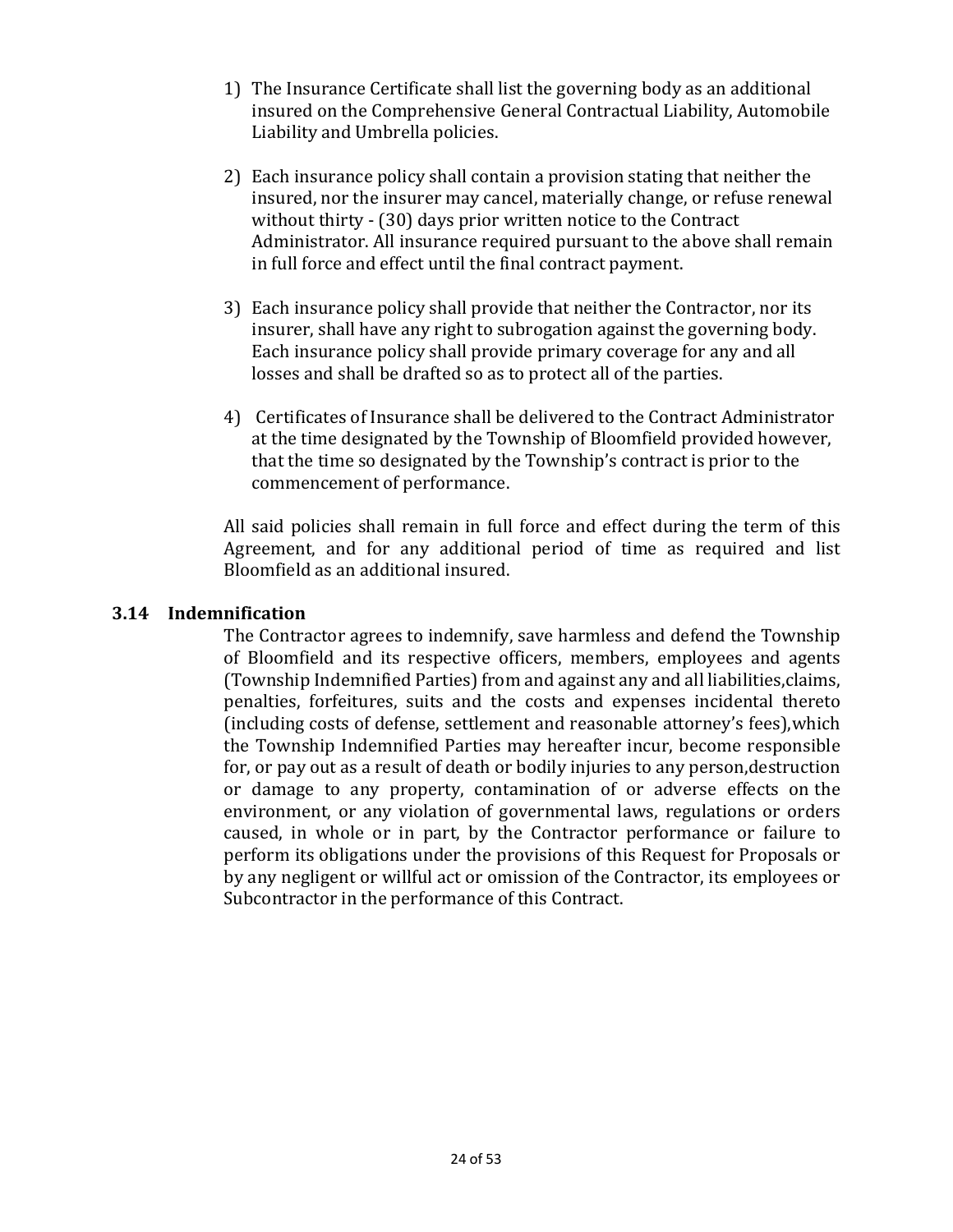#### **4.0 PROPOSAL DOCUMENTS**

#### **4.01 STATEMENT OF OWNERSHIP DISCLOSURE**

N.J.S.A. 52:25-24.2 (P.L. 1977, c.33, as amended by P.L. 2016, c.43)

This statement shall be completed, certified to, and included with all Proposal and **proposal submissions. Failure to submit the required information is cause for automatic rejection of the Proposal or proposal.**

| <b>Name of Organization:</b>                                                     |
|----------------------------------------------------------------------------------|
| <b>Organization Address:</b>                                                     |
| <b>Part I</b> Check the box that represents the type of business organization:   |
| Sole Proprietorship (skip Parts II and III, execute certification in Part IV)    |
| Non-Profit Corporation (skip Parts II and III, execute certification in Part IV) |
| $\Box$ For-Profit Corporation (any type) $\Box$ Limited Liability Company (LLC)  |
| Partnership Limited Partnership Limited Liability Partnership (LLP)              |
| Other (be specific): __                                                          |

#### **Part II**

 $\Box$  The list below contains the names and addresses of all stockholders in the corporation who own 10 percent or more of its stock, of any class, or of all individual partners in the partnership who own a 10 percent or greater interest therein, or of all members in the limited liability company who own a 10 percent or greater interest therein, as the case may be. (**COMPLETE THE LIST BELOW IN THIS SECTION**)

**OR**

 $\Box$  No one stockholder in the corporation owns 10 percent or more of its stock, of any class, or no individual partner in the partnership owns a 10 percent or greater interest therein, or no member in the limited liability company owns a 10 percent or greater interest therein, as the case may be. (**SKIP TO PART IV**)

(Please attach additional sheets if more space is needed):

| <b>Name of Individual or Business Entity</b> | Home Address (for Individuals) or Business Address |
|----------------------------------------------|----------------------------------------------------|
|                                              |                                                    |
|                                              |                                                    |
|                                              |                                                    |
|                                              |                                                    |
|                                              |                                                    |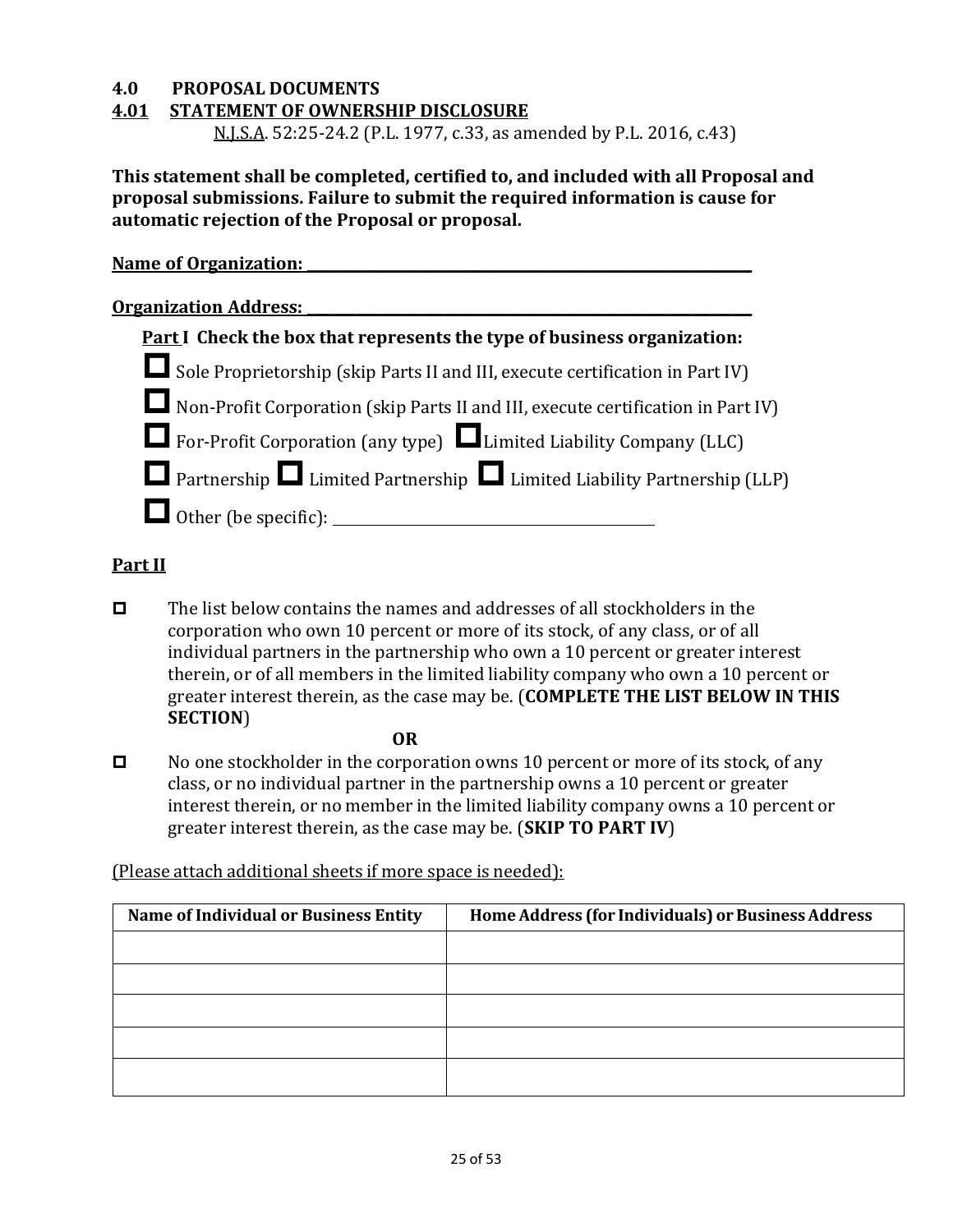### **Part III DISCLOSURE OF 10% OR GREATER OWNERSHIP IN THE STOCKHOLDERS, PARTNERS OR LLC MEMBERS LISTED IN PART II**

If a Proposer has a direct or indirect parent entity which is publicly traded, and any **person holds a 10 percent or greater beneficial interest in the publicly traded parent** entity as of the last annual federal Security and Exchange Commission (SEC) or **foreign equivalent filing,** ownership disclosure can be met by providing links to the website(s) containing the last annual filing(s) with the federal Securities and Exchange Commission (or foreign equivalent) that contain the name and address of each person holding a 10% or greater beneficial interest in the publicly traded parent entity, along with the relevant page numbers of the filing(s) that contain the information on each such person. **Attach additional sheets if more space is needed**.

| Website (URL) containing the last annual SEC (or foreign equivalent)<br>filing | Page # |
|--------------------------------------------------------------------------------|--------|
|                                                                                |        |
|                                                                                |        |
|                                                                                |        |

**Please list** the names and addresses of each stockholder, partner or member owning a 10 percent or greater interest in any corresponding corporation, partnership and/or limited liability company (LLC) listed in Part II **other than for any publicly traded parent entities referenced above**. The disclosure shall be continued until names and addresses of every noncorporate stockholder, and individual partner, and member exceeding the 10 percent ownership criteria established pursuant to N.J.S.A. 52:25-24.2 has been listed. **Attach additional sheets if more space is needed.**

| Stockholder/Partner/Member<br>and Corresponding Entity Listed in<br>Part II | Home Address (for Individuals) or<br><b>BusinessAddress</b> |
|-----------------------------------------------------------------------------|-------------------------------------------------------------|
|                                                                             |                                                             |
|                                                                             |                                                             |
|                                                                             |                                                             |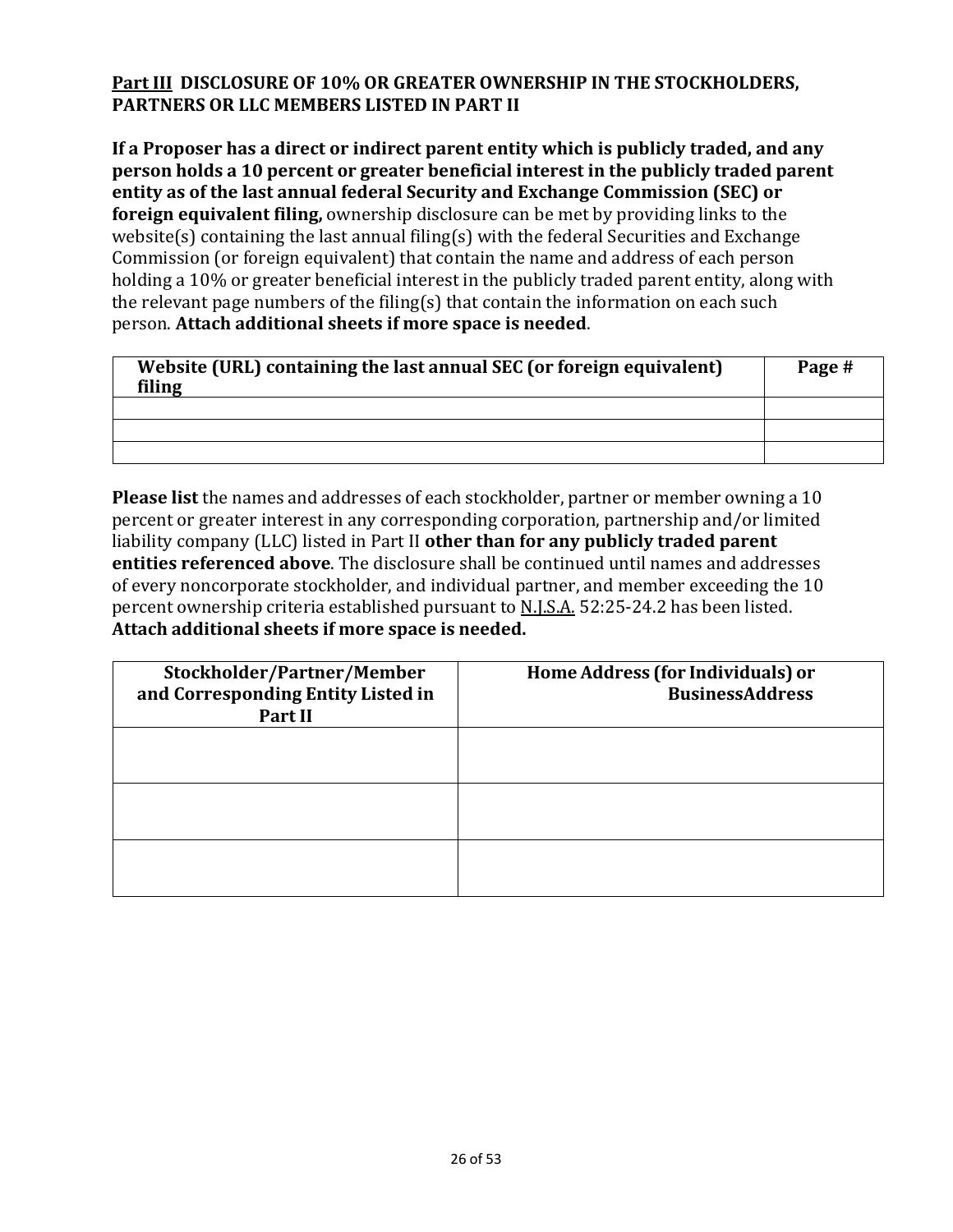### **Part IV Certification**

I, being duly sworn upon my oath, hereby represent that the foregoing information and any attachments thereto to the best of my knowledge are true and complete. I acknowledge: that I am authorized to execute this certification on behalf of the Proposer; that the TOWNSHIP OF BLOOMFIELD is relying on the information contained herein and that I am under a continuing obligation from the date of this certification through the completion of any contracts with the TOWNSHIP OF BLOOMFIELD to notify the TOWNSHIP OF BLOOMFIELD in writing of any changes to the information contained herein; that I am aware that it is a criminal offense to make a false statement or misrepresentation in this certification, and if I do so, I am subject to criminal prosecution under the law and that it willconstitute a material breach of my agreement(s) with the Township, permitting the TOWNSHIP OF BLOOMFIELD to declare any contract(s) resulting from this certification void and unenforceable.

| Full       | Title: |  |
|------------|--------|--|
| Name       |        |  |
| (Print):   |        |  |
| Signature: | Date:  |  |

Subscribed and sworn to before me

this  $\qquad \qquad$  day of  $\qquad \qquad 20$ 

| Notary Public of      |     |  |
|-----------------------|-----|--|
| My Commission expires | .20 |  |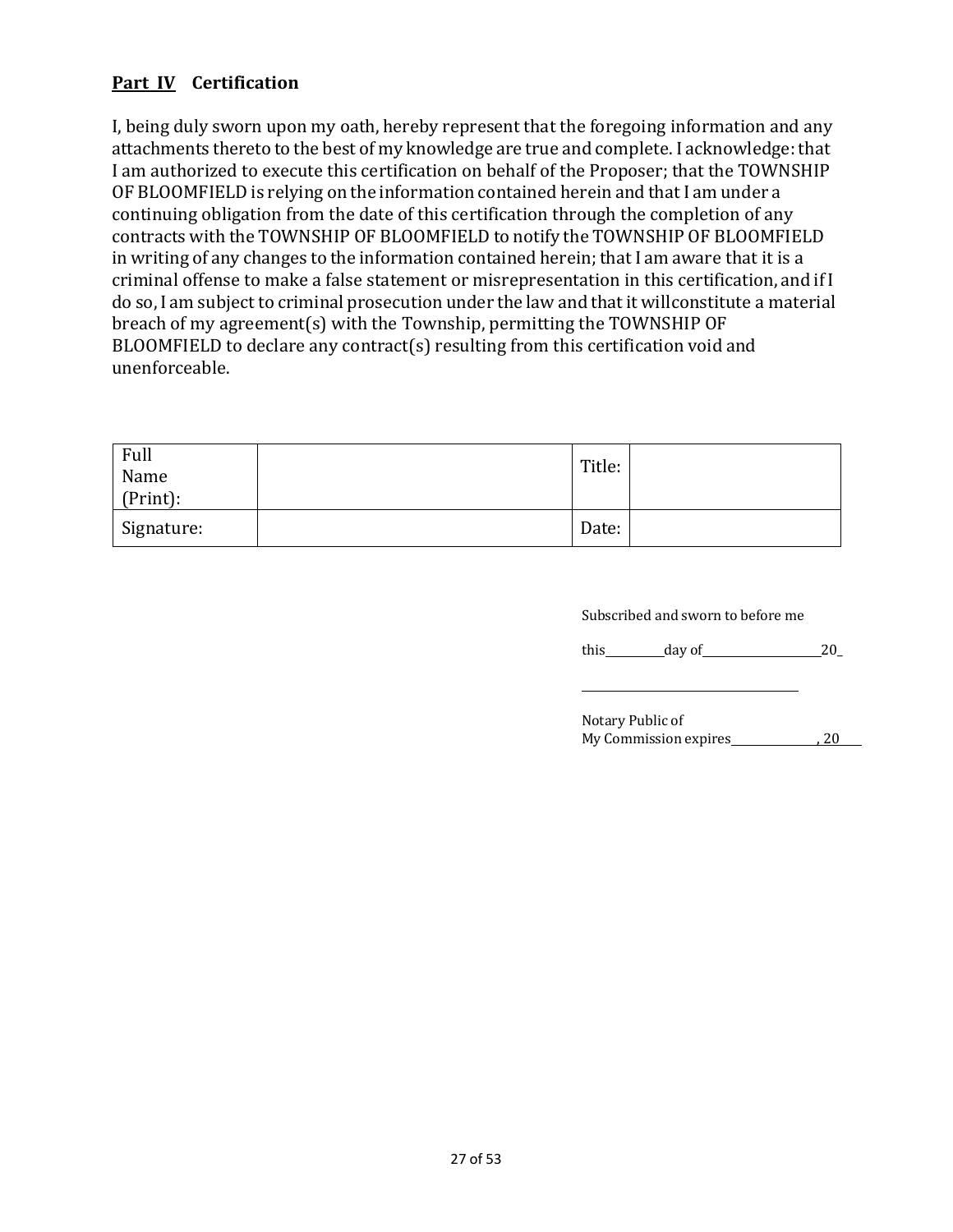#### **4.02 AFFIDAVIT OF AUTHORIZATION FOR CONTRACT**

State of New Jersey Township of Bloomfield

#### *Affidavit of Authorization for Contract*

| State of the state of the state of the state of the state of the state of the state of the state of the state o | SS. | <b>Township of Bloomfield</b><br><b>Recycling Markets</b><br>Proposal                                                                                                                                                                |
|-----------------------------------------------------------------------------------------------------------------|-----|--------------------------------------------------------------------------------------------------------------------------------------------------------------------------------------------------------------------------------------|
|                                                                                                                 |     | County of <u>County of County of County of County of County of County of County of County of County of County of County of County of County of County of County of County of County of County of County of County of County of C</u> |
| deposes and says that he resides at <u>the same and the same in the same</u>                                    |     |                                                                                                                                                                                                                                      |
|                                                                                                                 |     | that he is the series (Title) who signed the Proposal for this Contract;                                                                                                                                                             |
|                                                                                                                 |     | that he was duly authorized to sign; that the seal attached is the seal of the Respondent;                                                                                                                                           |
| and that all declarations and statements contained in the Proposal are true, to the best of                     |     |                                                                                                                                                                                                                                      |
| his knowledge and belief.                                                                                       |     |                                                                                                                                                                                                                                      |

(*Type of print name of affiant under signature*)

Subscribed and sworn to before me

this  $\qquad \qquad \text{day of} \qquad \qquad 20$ 

Notary Public of My Commission expires 6 20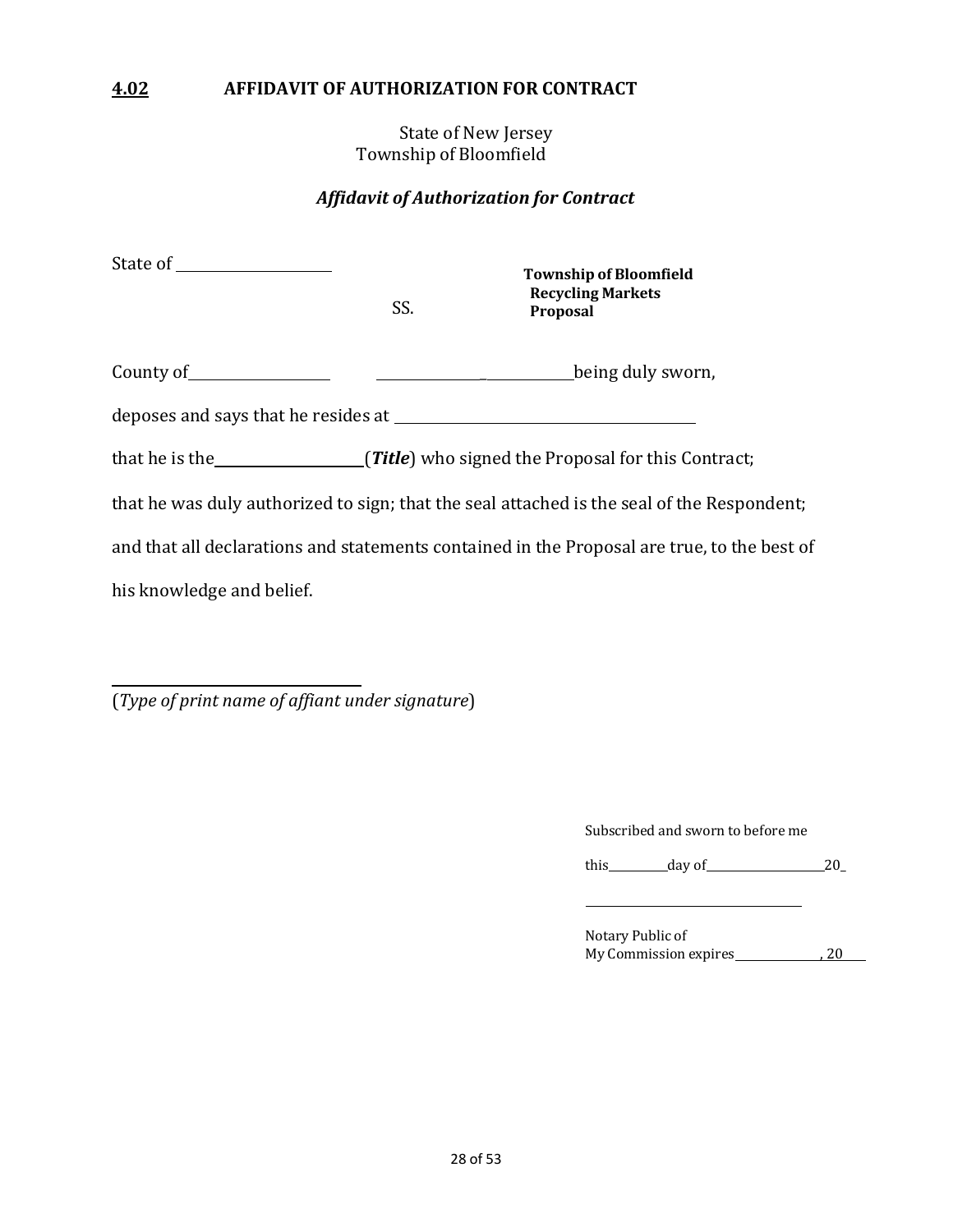#### **4.03 MORAL INTEGRITY AFFIDAVIT FOR CONTRACT**

State of New Jersey Township of Bloomfield

#### *Moral Integrity Affidavit for Contract*

| County of ___________________ |                                                | SS.                                         | <b>Township of Bloomfield</b><br><b>Recycling Markets</b>                                                                                                                                                                                                                                         |  |
|-------------------------------|------------------------------------------------|---------------------------------------------|---------------------------------------------------------------------------------------------------------------------------------------------------------------------------------------------------------------------------------------------------------------------------------------------------|--|
|                               |                                                |                                             | Proposal                                                                                                                                                                                                                                                                                          |  |
|                               | $h$ the state $\lambda$ is the state $\lambda$ |                                             | of                                                                                                                                                                                                                                                                                                |  |
|                               |                                                |                                             | <b>Example 20</b> hereinafter called the Respondent, being duly sworn, deposes and                                                                                                                                                                                                                |  |
| says:                         |                                                |                                             |                                                                                                                                                                                                                                                                                                   |  |
| 1.                            |                                                | to the Township of Bloomfield.              | That the Respondent herewith submits a proposal regarding this Contract                                                                                                                                                                                                                           |  |
| 2.                            |                                                | satisfaction of the Township of Bloomfield. | That the Respondent wishes to demonstrate moral integrity to the                                                                                                                                                                                                                                  |  |
| 3.                            |                                                |                                             | That, as of the date of signing this Affidavit, neither the Respondent, nor<br>any of his owners, officers, or directors are involved in any Federal, State<br>or other Governmental investigations concerning criminal or quasi-<br>criminal violations, except as follows: (if none, so state). |  |
| 4.                            |                                                |                                             | That neither the Respondent not any of his owners, officers or directors                                                                                                                                                                                                                          |  |

have ever committed any violations of a Federal or State of quasi-criminal statute, except as follows (if none, so state).

<u> 1989 - Johann Harry Harry Harry Harry Harry Harry Harry Harry Harry Harry Harry Harry Harry Harry Harry Harry</u>

5. That the State in which the Respondent is incorporated is: 

 $\overline{a}$ 

6. That if the answer to question  $# 5$  is a State other than New Jersey, the Respondent has received from the Secretary of the State of New Jersey a certificate authorizing the corporation to conduct business in New Jersey.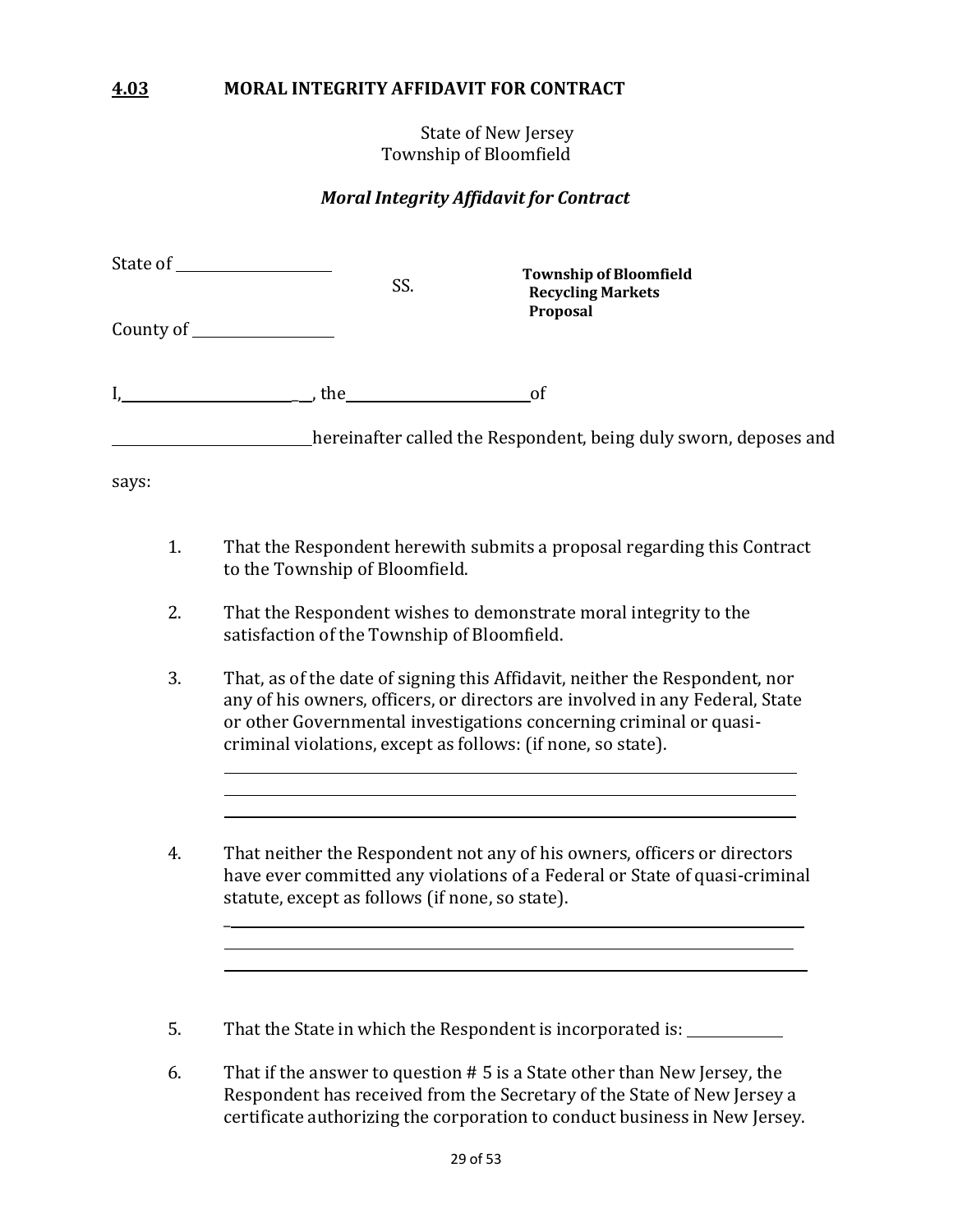- 7. That he/she is personally acquainted with the operation of the Respondent; has full knowledge of the factual basis comprising the contents of this Affidavit; and that the contents are true.
- 8. That this Affidavit is made to the Township of Bloomfield to accept the Proposal for this Contract, knowing that the Township of Bloomfield relies upon the truth of the statements contained herein.

(*Respondent*)

(*Type or print name of affiant under signature*)

Subscribed and sworn to before me

this  $\_\_\_\_\_\_\_\_\_\_\_\_\_\_\_\_\_20$  ay of  $\_\_\_\_\_\_\_\_\_20$ 

Notary Public of My Commission expires 6 and 20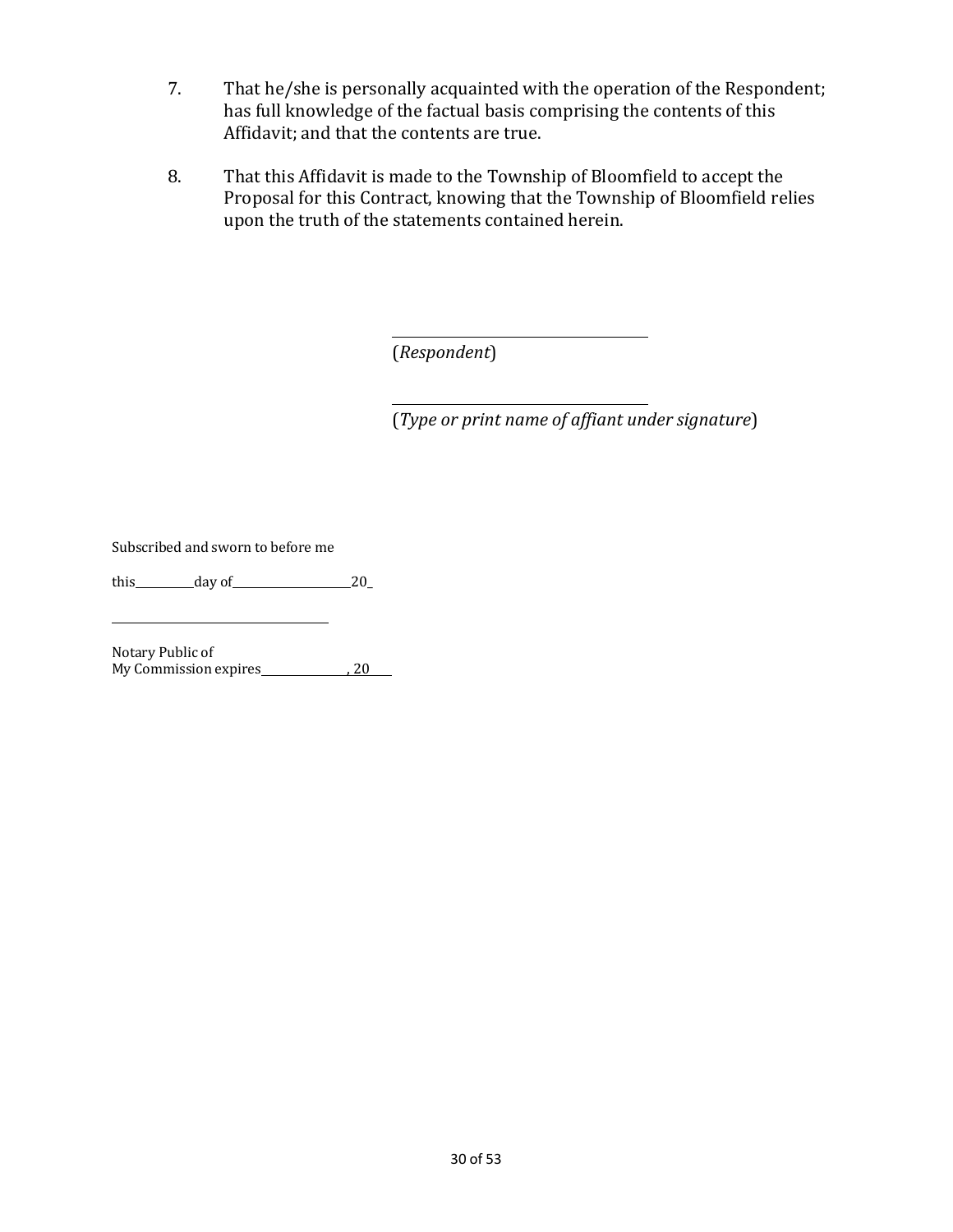### **4.04 NON-COLLUSION AFFIDAVIT**

| STATE OF NEW JERSEY                                                                                                                                                                                                       | } |          | <b>Township of Bloomfield</b>                                                                                                                                                                                           |
|---------------------------------------------------------------------------------------------------------------------------------------------------------------------------------------------------------------------------|---|----------|-------------------------------------------------------------------------------------------------------------------------------------------------------------------------------------------------------------------------|
| <b>COUNTY OF</b>                                                                                                                                                                                                          | } | $S.S.$ : | <b>Recycling Markets</b><br>Proposal                                                                                                                                                                                    |
| I, residing in residing in                                                                                                                                                                                                |   |          |                                                                                                                                                                                                                         |
| (Name of affiant)                                                                                                                                                                                                         |   |          | (Name of municipality)                                                                                                                                                                                                  |
| of full age, being duly sworn according to law on my oath depose and say that:                                                                                                                                            |   |          |                                                                                                                                                                                                                         |
| $\sim$ of the firm of $\sim$<br>$I$ am $\qquad \qquad$                                                                                                                                                                    |   |          |                                                                                                                                                                                                                         |
| (title or position)                                                                                                                                                                                                       |   |          | (Name of firm)                                                                                                                                                                                                          |
|                                                                                                                                                                                                                           |   |          | the Proposer making this proposal for the work entitled                                                                                                                                                                 |
|                                                                                                                                                                                                                           |   |          | and that I executed the said                                                                                                                                                                                            |
| (title of proposal)                                                                                                                                                                                                       |   |          |                                                                                                                                                                                                                         |
| any agreement, participated in any collusion, or otherwise taken any action in restraint of free,                                                                                                                         |   |          | proposal with full authority to do so that said Proposer has not, directly or indirectly entered into<br>competitive process in connection with the above-named project; and that with full knowledge that              |
| (Name of contracting unit)                                                                                                                                                                                                |   |          |                                                                                                                                                                                                                         |
| for said project.                                                                                                                                                                                                         |   |          | contained in said Proposal and in the statements contained in this affidavit in awarding the contract                                                                                                                   |
| I further warrant that no person or selling agency has been employed or retrained to solicit or<br>or contingent fee, except bona fide employees or bona fide established commercial or selling<br>agencies maintained by |   |          | secure such contract upon an agreement or understanding for commission, percentage, brokerage,<br><u> 1980 - Johann Barn, mars ann an t-Amhain Aonaichte ann an t-Aonaichte ann an t-Aonaichte ann an t-Aonaichte a</u> |

(Company name)

(Signature)

(Print name)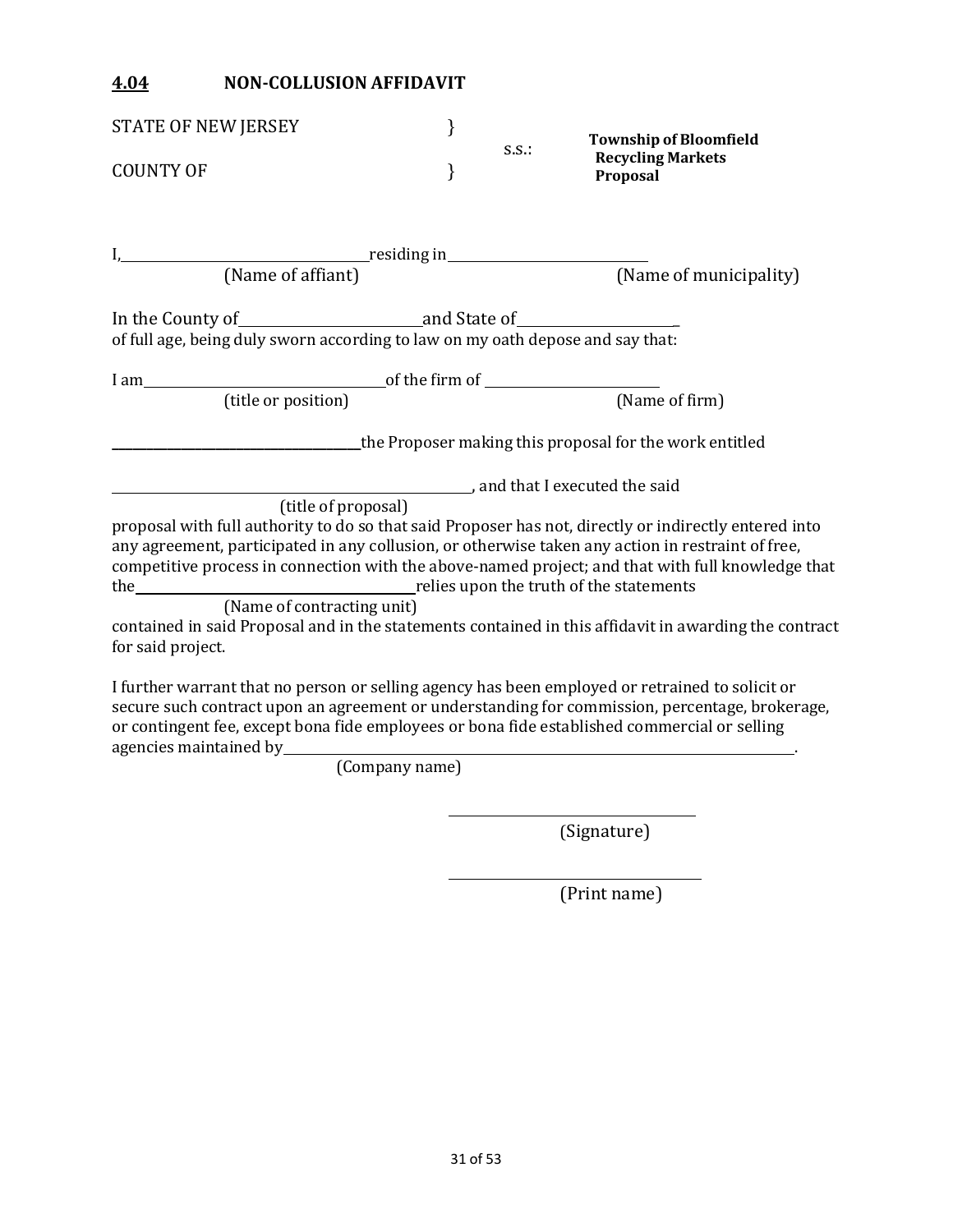#### **4.05 STATE OF NEW JERSEY DEBARRED LIST AFFIDAVIT**

| <b>STATE OF NEW JERSEY</b> |       |                               |
|----------------------------|-------|-------------------------------|
|                            |       | <b>Township of Bloomfield</b> |
| COUNTY OF                  |       | <b>Recycling Markets</b>      |
|                            | S.S.: | <b>Proposal</b>               |

I, , of the of in the County of and the State of New Jersey of full age, being duly sworn according to law on my oath depose and say that:

I am an officer of the firm of the Proposer making the Proposal for the **Recycling Markets Proposal**, and that I executed the said Proposal with full authority to do so; that said Proposer at the time of making this Proposal is not included on the State of New Jersey, State Treasurer's List of Debarred, Suspended and Disqualified Proposers; and that all statements contained in said Proposal and in this affidavit are true and correct, and made with the full knowledge that the Township of Bloomfield, as Township, relies upon the truth of the statements contained in said Proposal and in the statements contained in this affidavit in awarding the contract for said work.

The undersigned further warrants that should the name of the firm making this Proposal appear on the State Treasurer's List of Debarred, Suspended and Disqualified Proposers at any time prior to, and during the life of this Contract, including Guarantee period, that the Township of Bloomfield shall be immediately notified by the signatory of this Eligibility Affidavit.

The undersigned understands that the firm making the Proposal as Contractor is subject to disbarment, suspensions and/or disqualification in contracting with the State of New Jersey, if the Contractor, pursuant to NJAC 7:15.2, commits any of the acts listed therein, and as determined according to applicable law and regulations.

(*Respondent*)

Subscribed and sworn to before me

this  $\_\_\_\_\_\_\_\_\_\_\_\_\_\_\_\_20$ 

(*Type or print name of affiant under signature*)

Notary Public of My Commission expires , 20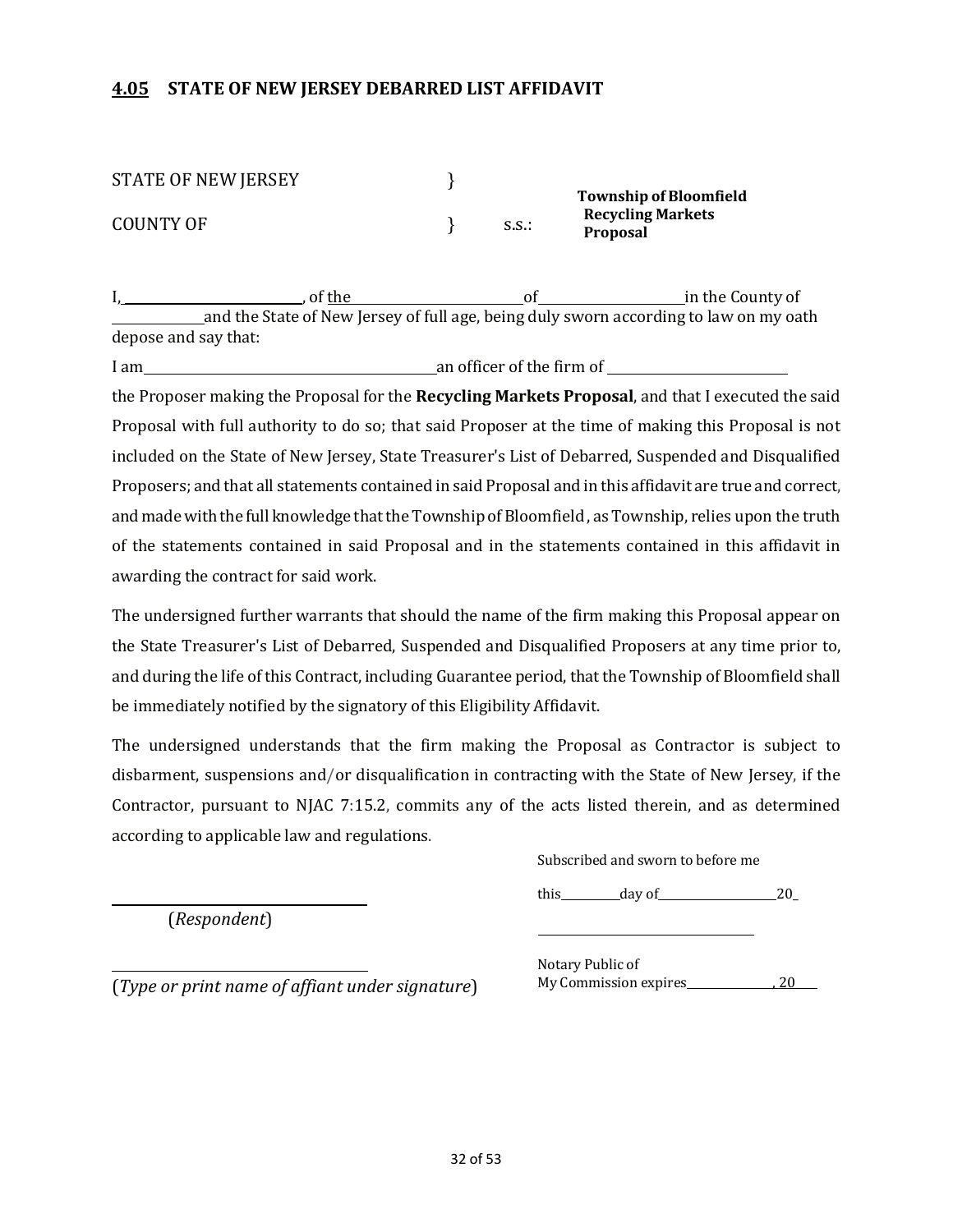#### **4.06 EXPERIENCE STATEMENT**

#### This questionnaire must be filled out and submitted with and as part of the Proposal for Recycling Marketing for the Township of Bloomfield. **Failure to complete this form orto truthfully provide any of the information required herein shall result in rejection of theProposal.**

Answers should be typewritten or printed neatly in black or blue ink. Answers must be legible. Any answer that is illegible or unreadable will be considered incomplete. If additional space is required, the Proposer shall add additional sheets and identify clearly the question beinganswered.

- 1. How many years has the proposer been in business as a contractor under your presentname?
- 2. List any other names under which the proposer, its partners or officers have conducted business in the past five years.
- 3. Has the proposer, its partners or officers failed to perform any contract awarded to it bythe Township of Bloomfield under its current or any past name in the past five years? If the answer is "Yes", state when, where and why. A complete explanation is required.
- 4. Has any officer or partner of the proposer's business ever failed to perform any contract that was awarded to him/her as an individual by the Township of Bloomfield in thepast five years under its current or any past name? If the answer is "Yes", state when, where and why. A complete explanation is required.
- 5. List all public entity contracts that the proposer, any officer or partner of the proposer'sbusiness under its current, or any past name in the past five years is now performing orfor which contracts have been signed, but work not begun. Give the name of the municipality or owner, the amount of the contract and the number of years the contractcovers.
- 6. List the government marketing services contract that the proposer, under its current, orany past name; or any officer or partner of the proposer, has completed within the last five years. Give detailed answers to questions below relating to this subject.
	- (a) Name of contracting unit;
	- (b) Approximate population of contracting unit;
	- $(c)$  Term of contract from to ;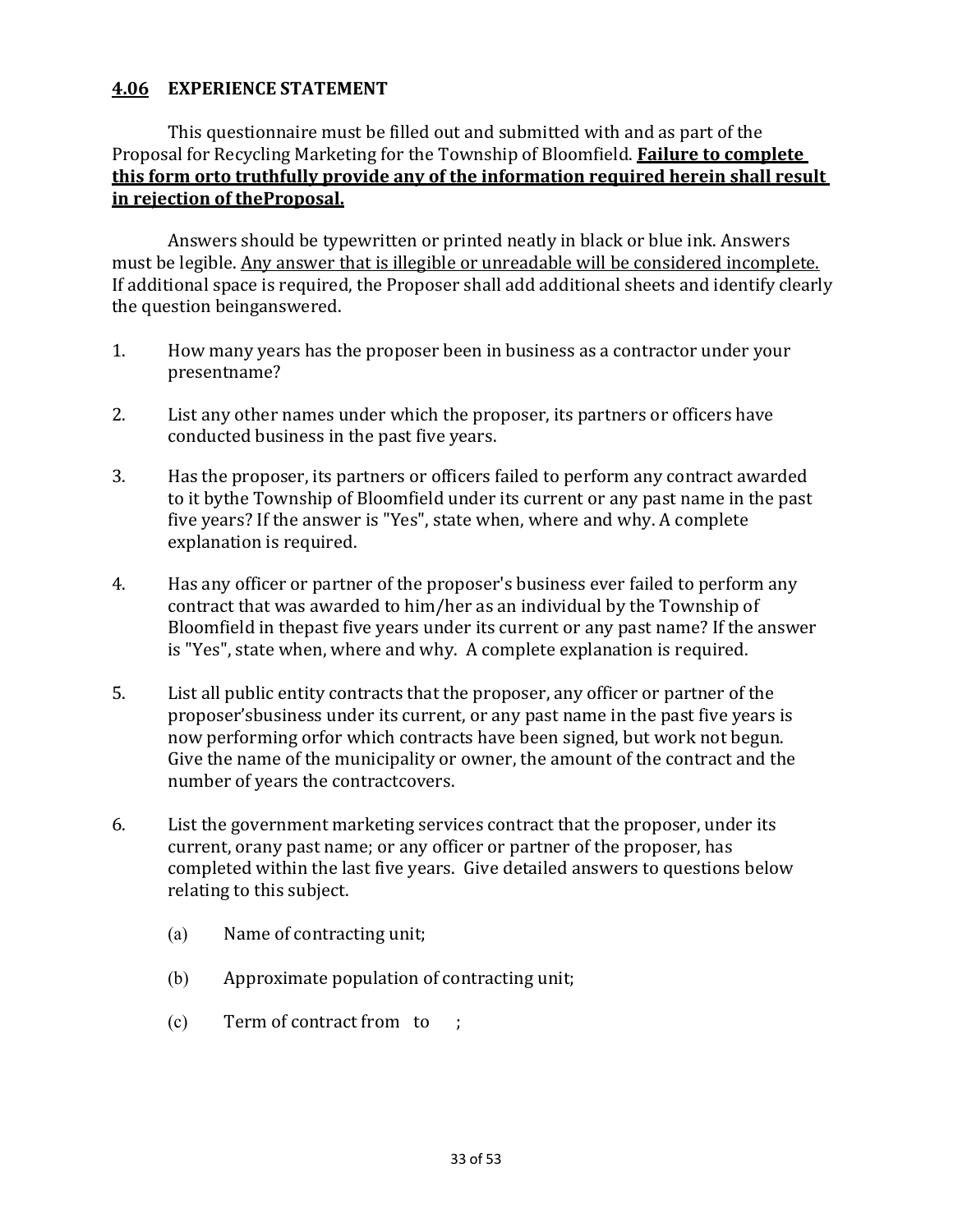- (d) How were the materials collected?
- (e) Explain how the materials were marketed.
- (f) Has the proposer ever failed to make payments for recyclable materials in agovernment contract in the last five (5) years? If so, explain.
- (f) Name and telephone number of Contract Administrator or some other official incharge of this Contract.
- 7. In the past three (3) years has the Proposer, under its current or any past name, any officer or partner of the proposer, ever failed to successfully market recyclable materialsunder the terms of a contract? If yes, explain. A complete explanation is required.
- 8. Has the Proposer, under its current or any past name, any officer or partner of the proposer, been involved in a lawsuit over either the marketing of recyclable materials or payment to a governmental unit in the last three  $(3)$  years? If yes, explain. A complete explanation is required.
- 9. Has any officer or partner of the proposer's business, under its current or any past name, ever failed to perform any contract that was awarded to him/her as an individual by a County or Municipality in the past five years? If the answer is "Yes", state when, where and why. A complete explanation is required.
- 10. Has the proposer, or any officer or partner of the proposer, under its current or any past name, ever filed for bankruptcy in the last seven (7) years? If yes, a complete explanation is required.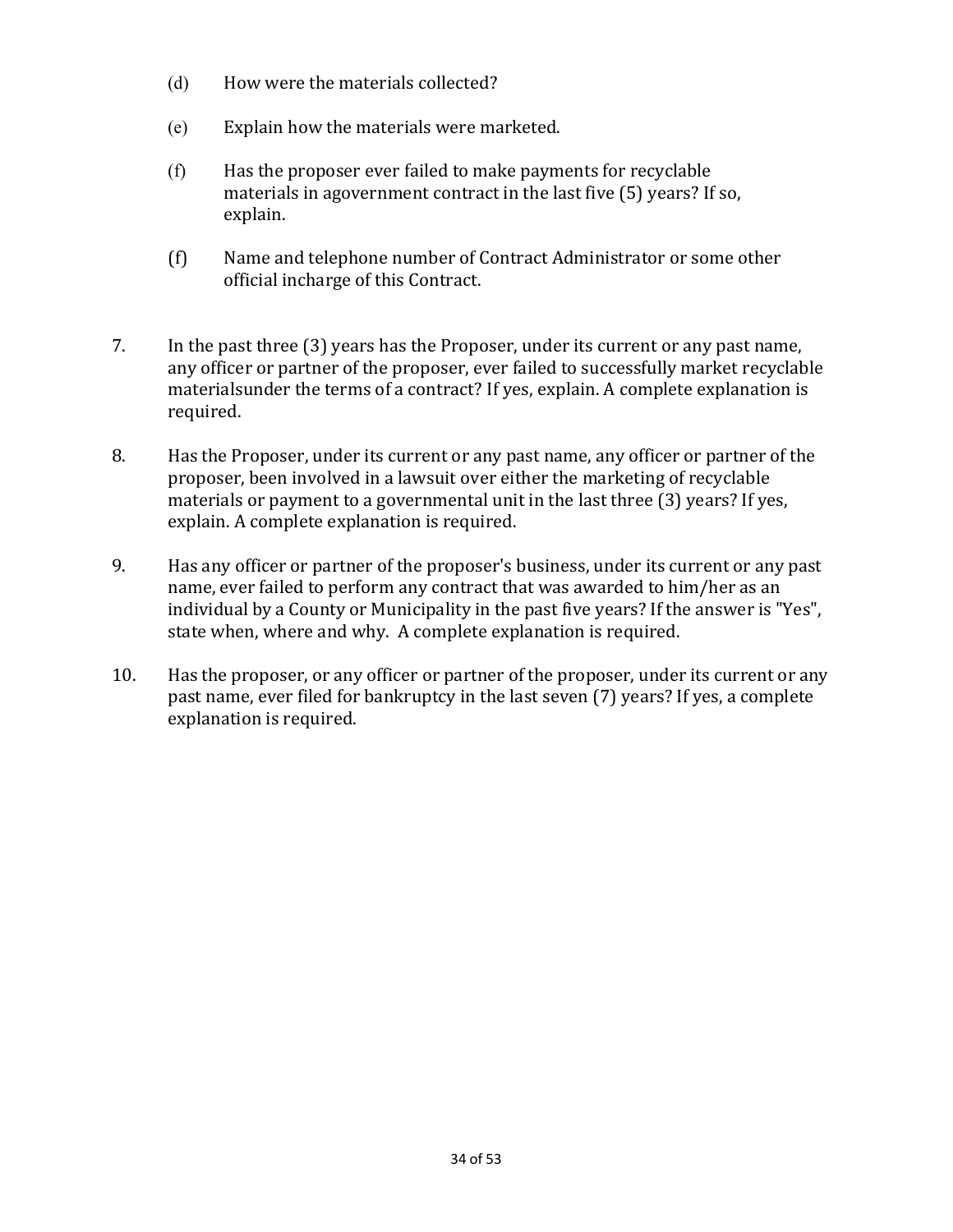#### **[FORM SUPPLIED BY PROPOSER]**

Proposal Guarantee in the form of a Proposal Bond, Cashier's Check or Certified Check, made payable to the Township of Bloomfield in the amount of 10% of the highest aggregate two (2) year Proposal submitted, not to exceed twenty thousand dollars (\$20,000). All Proposals must contain a Proposal Guarantee. Should the prices being offered be \$0.00 or less, than the Proposer shall offer a Proposal Bond equal to \$20,000.00.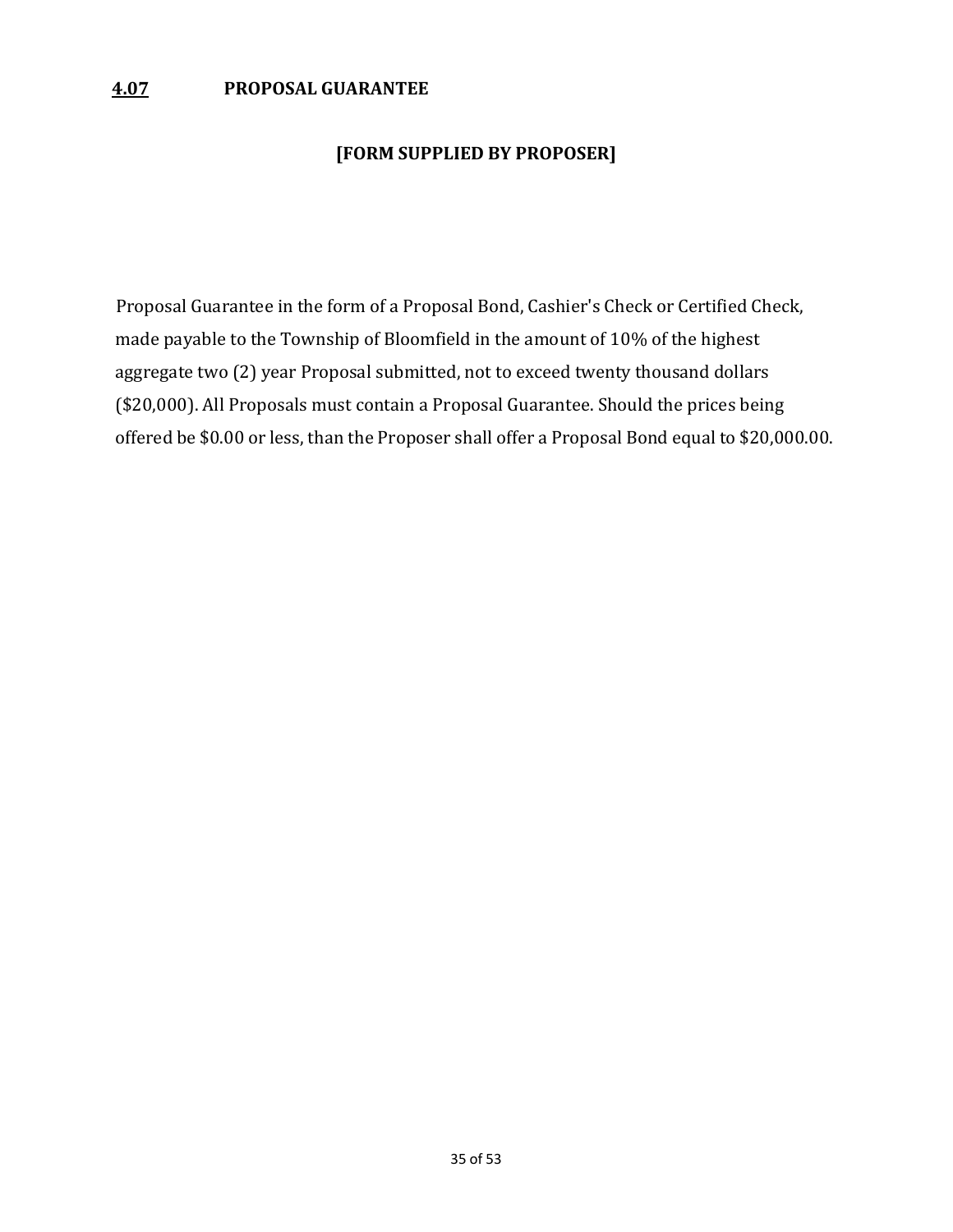#### **4.08 CONSENT OF SURETY**

#### *Consent of Surety To Accompany Proposal*

### **[FORM SUPPLIED BY PROPOSER]**

The Consent of Surety shall be a standard industry accepted Note in a form and with limits as outlined guaranteeing that if the contract is awarded, the surety will provide a performance bond as described herein.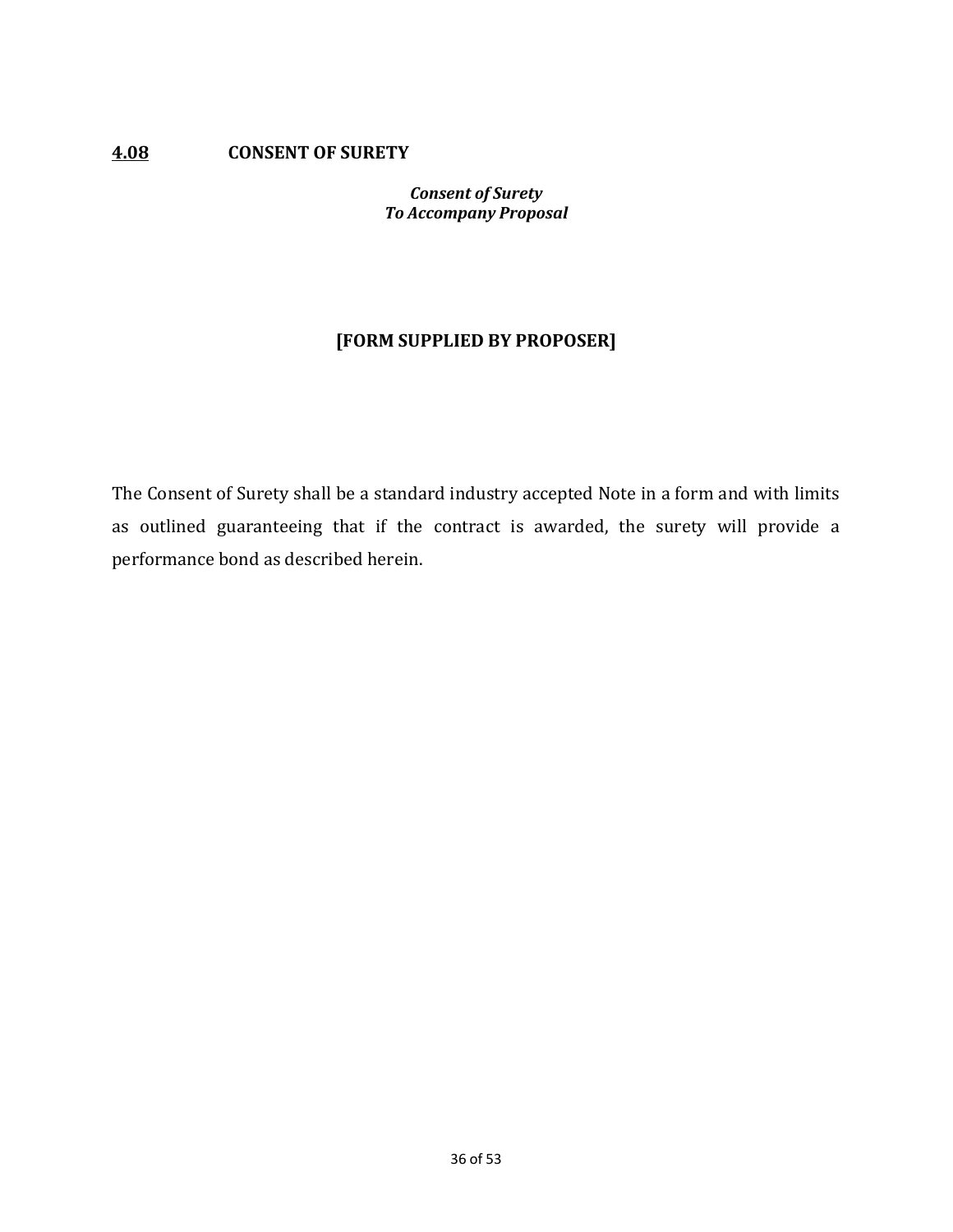#### **4.09 DISCLOSURE OF CONTRIBUTIONS TO NEW JERSEY ELECTION LAW ENFORCEMENT COMMISSION (ELEC)**

Proposers should be aware that N.J.S.A. 19:44A-20.27 establishes a disclosure requirement for business entities. It requires that, when a business entity has received in any calendar year \$50,000 or more in public contracts with public entities, it must file an annual report with the Election Law Enforcement Commission (ELEC)

All Proposers are advised of their responsibility to file an annual disclosure statement of politicalcontributions with the New Jersey Election Law Enforcement Commission (ELEC) pursuant to N.J.S.A. 19:44A-20.27 if they receive contracts in excess of \$50,000 from public entities in a calendar year. Proposers are responsible for determining if filing is necessary. Additional information on this requirement is available from ELEC at 888-313-3532 or at www.elec.state.nj.us

#### **I HAVE\_\_\_\_\_\_\_\_\_\_\_\_\_\_\_\_\_MADE THE FOLLOWING DONATIONS AS INDICATED HEREIN. IF YOU ANSWER YES, DISCLOSE ALL DONATIONS MADE AS REQUIRED.**

### **I HAVE NOT \_\_\_\_\_\_\_\_\_\_\_\_\_\_\_\_\_MADE ANY DONATIONS AS OUTLINED IN THE REQUIREMENTS OF THIS SECTION AND N.J.S.A 19:44-20.27.**

#### **PLEASE MARK THE APPROPRIATE LINE.**

Name of Firm or Individual Title

Signature Date

Subscribed and sworn to before me this

 $day of$  20

Notary Public of My Commission expires 60 120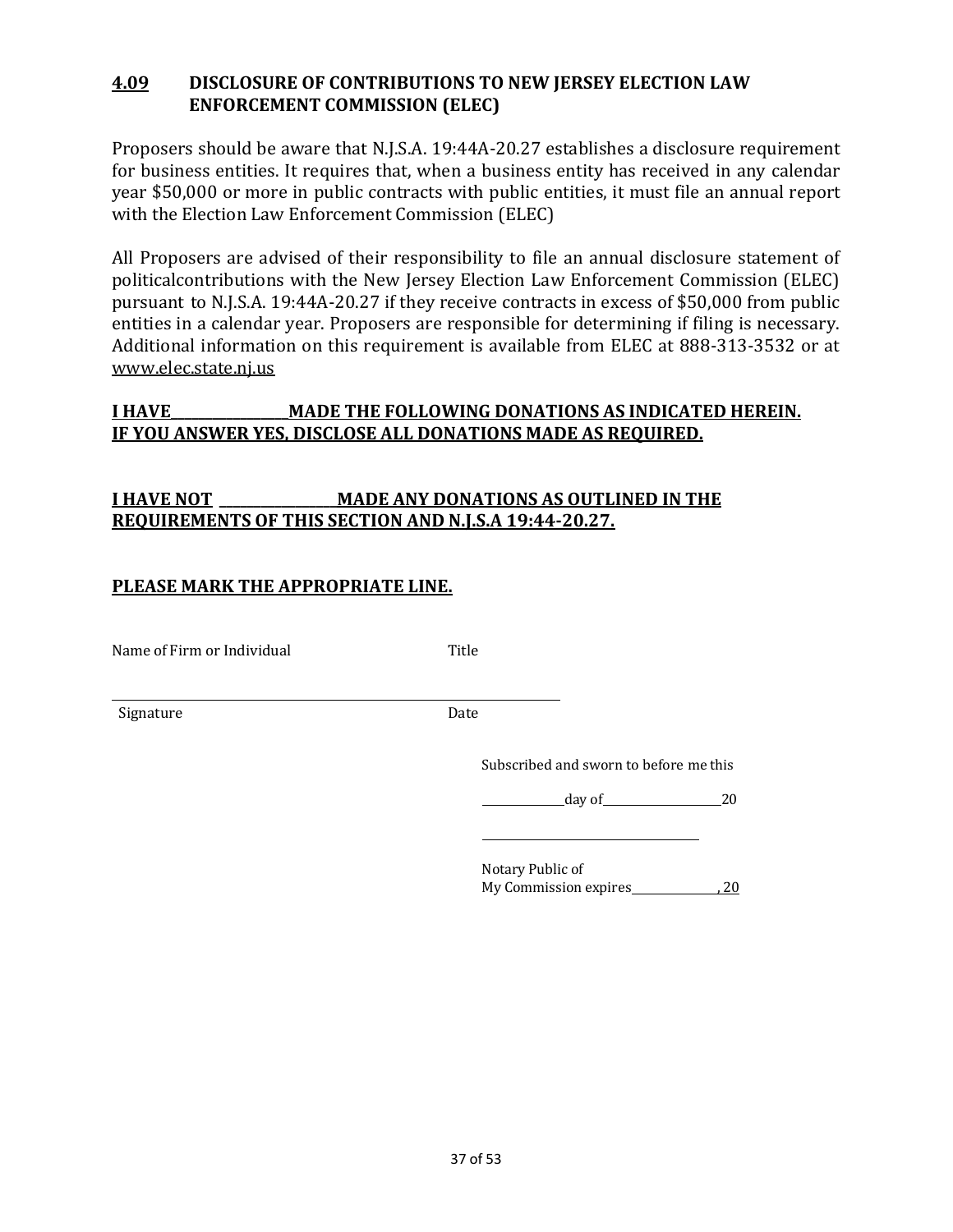#### **4.10 AFFIRMATIVE ACTION REQUIREMENTS**

#### **MANDATORY AFFIRMATIVE ACTION CERTIFICATION AFFIRMATIVE ACTION AFFIDAVIT**

| <b>STATE OF NEW JERSEY</b> |     | <b>Township of Bloomfield</b>               |
|----------------------------|-----|---------------------------------------------|
| COUNTY OF                  | SS. | <b>Recycling Markets</b><br><b>Proposal</b> |

I or We of the (municipality) of

in the County of in the State of

, of full age, being duly sworn according to law on my oath depose and say that:

I am (President, Partner, Owner) of the firm of a Proposer making a Proposal to provide Recycling Marketing services and, in that Township, I have executed the Proposal with full authority to do so.

Further, as the Proposer I will comply with and certify that he/she is aware of the commitment tocomply with the requirements of N.J.S.A. 10:5-31 and N.J.A.C. 17:27 and agrees to furnish the required forms of evidence.

I further understand that my Proposal shall be rejected as non-responsive if fail to comply with the requirements of N.J.S.A. 10:5-31 and N.J.A.C. 17:27.

If the undersigned is an individual Proposer, I sign in such capacity for the Township. If I sign in a representative capacity for the Township, this Affidavit binds my principal and I certify that I have the authority to bind my principal.

Signature of Company Officer

Subscribed and sworn to before me

this  $\_\_\_\_\$  day of  $\_\_\_\$ 20

Notary Public of My Commission expires , 20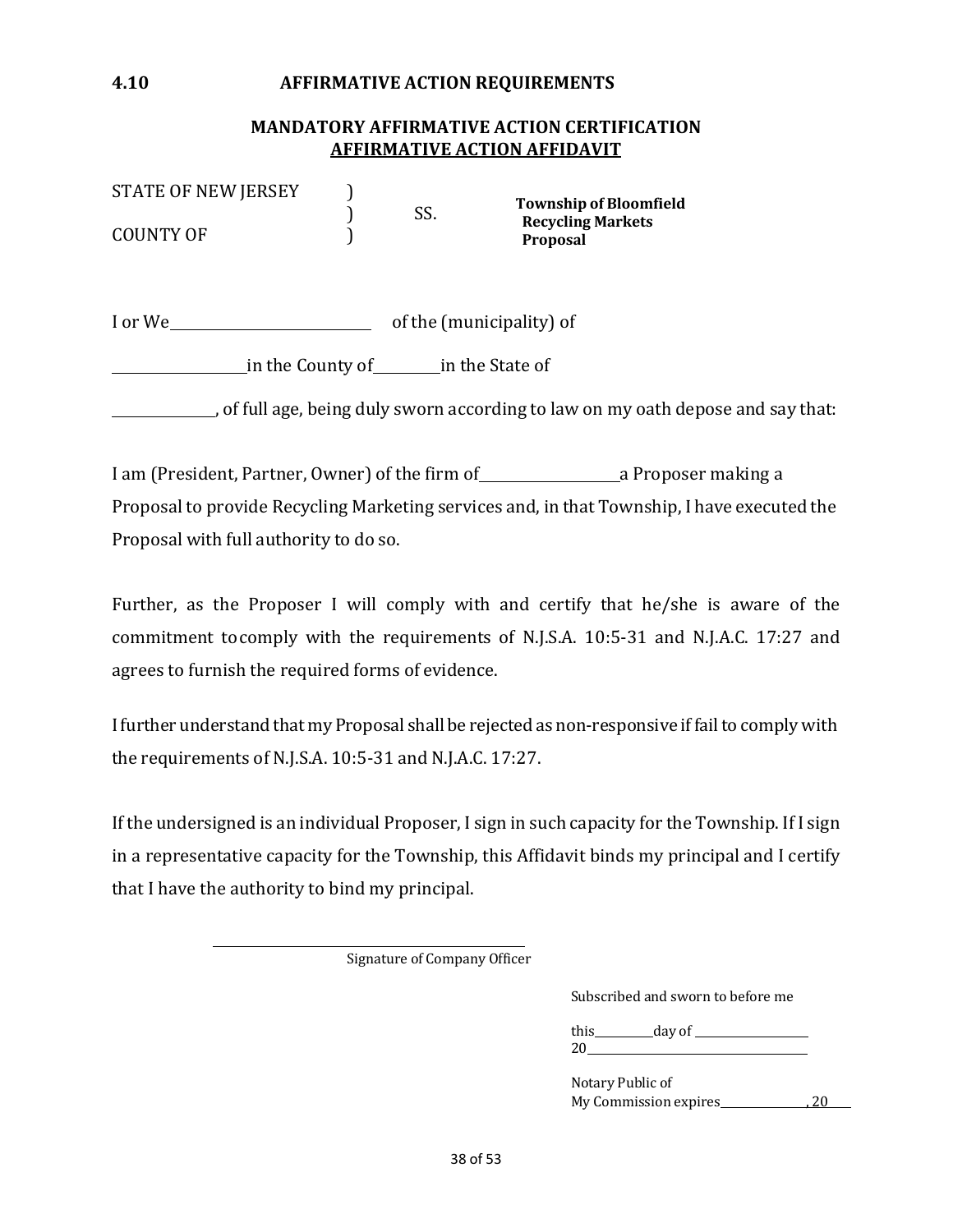#### **MANDATORY EQUAL EMPLOYMENT OPPORTUNITY LANGUAGE N.J.S.A. 10:5-31 et seq. (P.L. 1975, C. 127) N.J.A.C. 17:27**

#### **GOODS, PROFESSIONAL SERVICE AND GENERAL SERVICE CONTRACTS**

During the performance of this contract, the contractor agrees as follows:

The contractor or subcontractor, where applicable, will not discriminate against any employee or applicant for employment because of age, race, creed, color, national origin, ancestry, marital status, affectional or sexual orientation, gender identity or expression, disability, nationality or sex. Except with respect to affectional or sexual orientation and gender identity or expression, the contractor will take affirmative action to ensure that such applicants are recruited and employed, and that employees are treated during employment, without regard to their age, race, creed, color, national origin, ancestry, marital status, affectional or sexual orientation, gender identity or expression, disability, nationality or sex. Such action shall include, but not be limited to the following: employment, upgrading, demotion, or transfer; recruitment or recruitment advertising; layoff or termination; rates of pay or other forms of compensation; and selection for training, including apprenticeship. The contractor agrees to post in conspicuous places, available to employees and applicants for employment, notices to be provided by the Public Agency Compliance Officer setting forth provisions of this nondiscrimination clause.

The contractor or subcontractor, where applicable will, in all solicitations or advertisements for employees placed by or on behalf of the contractor, state that all qualified applicants will receive consideration for employment without regard to age, race, creed, color, national origin, ancestry, marital status, affectional or sexual orientation, gender identity or expression, disability, nationality or sex.

The contractor or subcontractor, where applicable, will send to each labor union or representative or workers with which it has a collective bargaining agreement or other contract or understanding, a notice, to be provided by the agency contracting officer advising the labor union or workers' representative of the contractor's commitments under this act and shall post copies of the notice in conspicuous places available to employees and applicants for employment.

The contractor or subcontractor, where applicable, agrees to comply with any regulationspromulgated by the Treasurer pursuant to N.J.S.A. 10:5-31 et seq., as amended and supplemented from time to time and the Americans with Disabilities Act.

The contractor or subcontractor agrees to make good faith efforts to employ minority and women workers consistent with the applicable county employment goals established in accordance with N.J.A.C. 17:27-5.2, or a binding determination of the applicable county employment goals determined by the Division, pursuant to N.J.A.C. 17:27-5.2.

The contractor or subcontractor agrees to inform in writing its appropriate recruitment agencies including, but not limited to, employment agencies, placement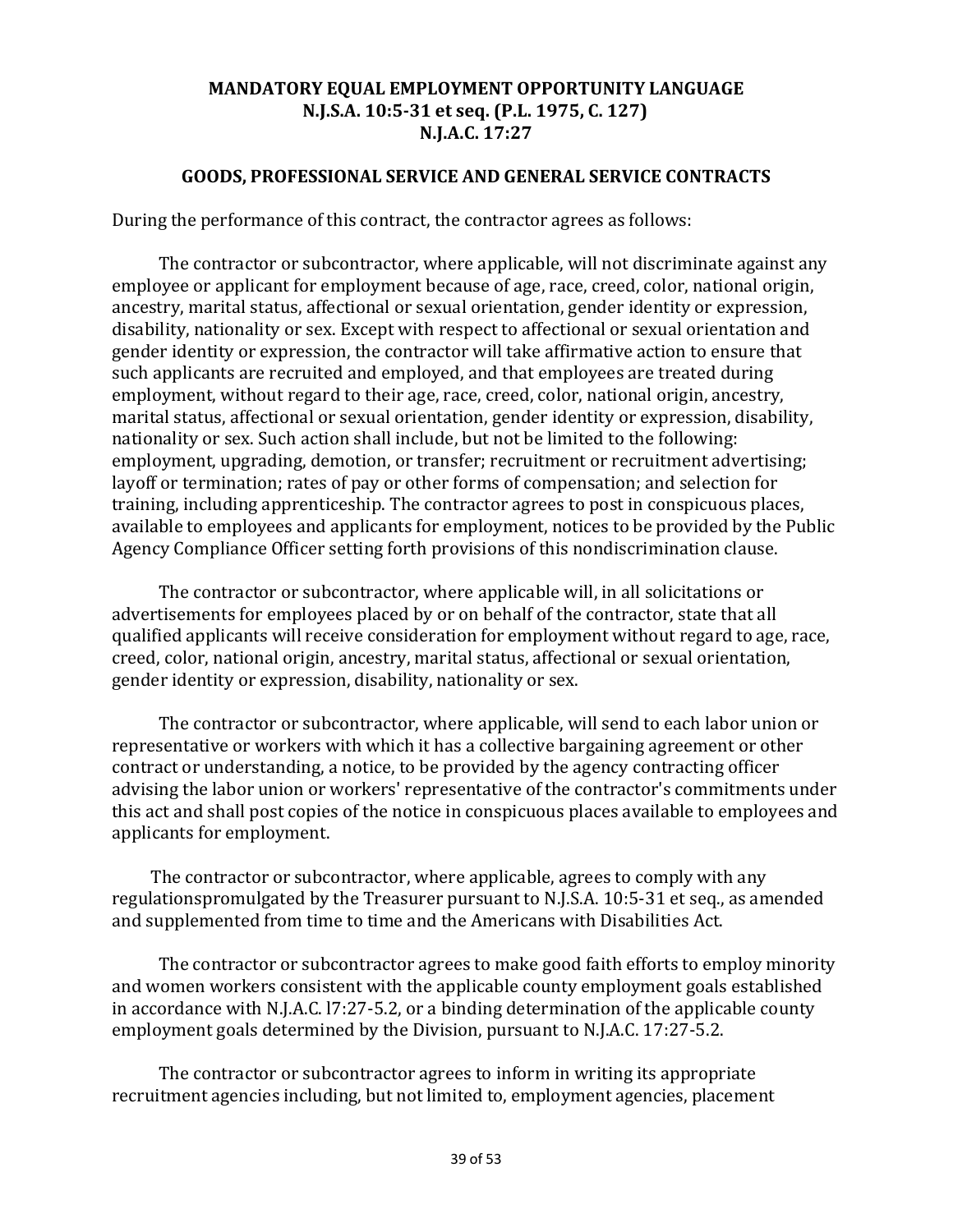bureaus, colleges, universities, labor unions, that it does not discriminate on the basis of age, creed, color, national origin, ancestry, marital status, affectional or sexual orientation, gender identity or expression, disability, nationality or sex, and that it will discontinue the use of any recruitment agency which engages in direct or indirect discriminatory practices.

The contractor or subcontractor agrees to revise any of its testing procedures, if necessary, to assure that all personnel testing conforms with the principles of job-related testing, as established by the statutes and court decisions of the State of New Jersey and as established by applicable Federal law and applicable Federal court decisions.

In conforming with the applicable employment goals, the contractor or subcontractor agrees to review all procedures relating to transfer, upgrading, downgrading and layoff to ensure that all such actions are taken without regard to age, creed, color, national origin, ancestry, marital status, affectional or sexual orientation, gender identity or expression, disability, nationality or sex, consistent with the statutes and court decisions of the State of New Jersey, and applicable Federal law and applicable Federal court decisions.

The contractor shall submit to the public agency, after notification of award but prior to execution of a goods and services contract, one of the following three documents:

Letter of Federal Affirmative Action Plan Approval

Certificate of Employee Information Report

Employee Information Report Form AA302

The contractor and its subcontractors shall furnish such reports or other documents to the Div. of Contract Compliance & EEO as may be requested by the office from time to time in order to carry out the purposes of these regulations, and public agencies shall furnish such information as may be requested by the Div. of Contract Compliance & EEO for conducting a compliance investigation pursuant to **Subchapter 10 of the Administrative Code at N.J.A.C. 17:27**.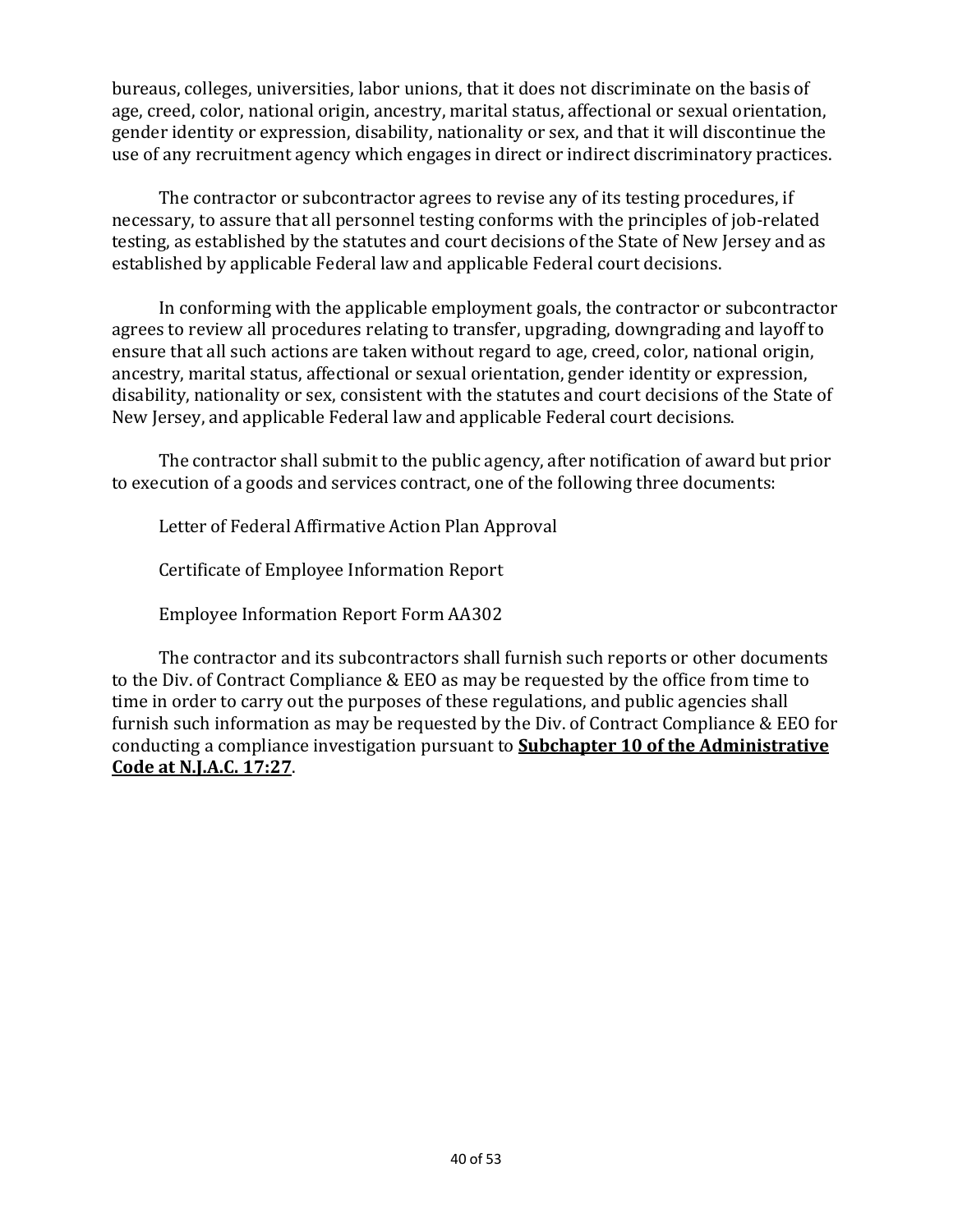### **4.11 AMERICANS WITH DISABILITIES ACT OF 1990 Equal Opportunity for Individuals with Disability**

The contractor and the Township of Bloomfield do hereby agree that the provisions of Title 11 of the Americans With Disabilities Act of 1990 (the "Act") *(42 U.S.C. S121 01* et seq.),which prohibits discrimination on the basis of disability by public entities in all services, programs, and activities provided or made available by public entities, and the rules and regulations promulgated pursuant there unto, are made a part of this contract. In providingany aid, benefit, or service on behalf of the owner pursuant to this contract, the contractor agrees that the performance shall be in strict compliance with the Act. In the event that the contractor, its agents, servants, employees, or subcontractors violate or are alleged to have violated the Act during the performance of this contract, the contractor shall defend the owner in any action or administrative proceeding commenced pursuant to this Act. The contractor shall indemnify, protect, and save harmless the owner, its agents, servants, and employees from and against any and all suits, claims, losses, demands, or damages, of whatever kind or nature arising out of or claimed to arise out of the alleged violation. The contractor shall, at its own expense, appear, defend, and pay any and all charges for legal services and any and all costs and other expenses arising from such action or administrative proceeding or incurred in connection therewith. In any and all complaints brought pursuant to the owner's grievance procedure, the contractor agrees to a Proposal e by any decision of the owner which is rendered pursuant to said grievance procedure. If any action or administrative proceeding results in an award of damages against the owner, or if the owner incurs any expense to cure a violation of the ADA which has been brought pursuant to its grievance procedure, the contractor shall satisfy and discharge the same at its own expense.

The owner shall, as soon as practicable after a claim has been made against it, give written notice thereof to the contractor along with full and complete particulars of the claim, if any action or administrative proceeding is brought against the owner or any of its agents, servants, and employees, the *owner shall* expeditiously forward or have forwarded to the contractor every demand, complaint, notice, summons, pleading, or other process received by the owner or its representatives.

It is expressly agreed and understood that any approval by the owner of the services provided by the contractor pursuant to this contract will not relieve the contractor of the obligation to comply with the Act and to defend, indemnify, protect, and save harmless the owner pursuant to this paragraph.

It is further agreed and understood that the owner assumes no obligation to indemnify or save harmless the contractor, its agents, servants, employees and subcontractors for any claim which may arise out of their performance of this Agreement. Furthermore, the contractor expressly understands and agrees that the provisions of this indemnification clause shall in no way limit the contractor's obligations assumed in this Agreement, nor shall they be construed to relieve the contractor from any liability, nor preclude the owner from taking any other actions available to it under any other provisions of the Agreement or otherwise at law.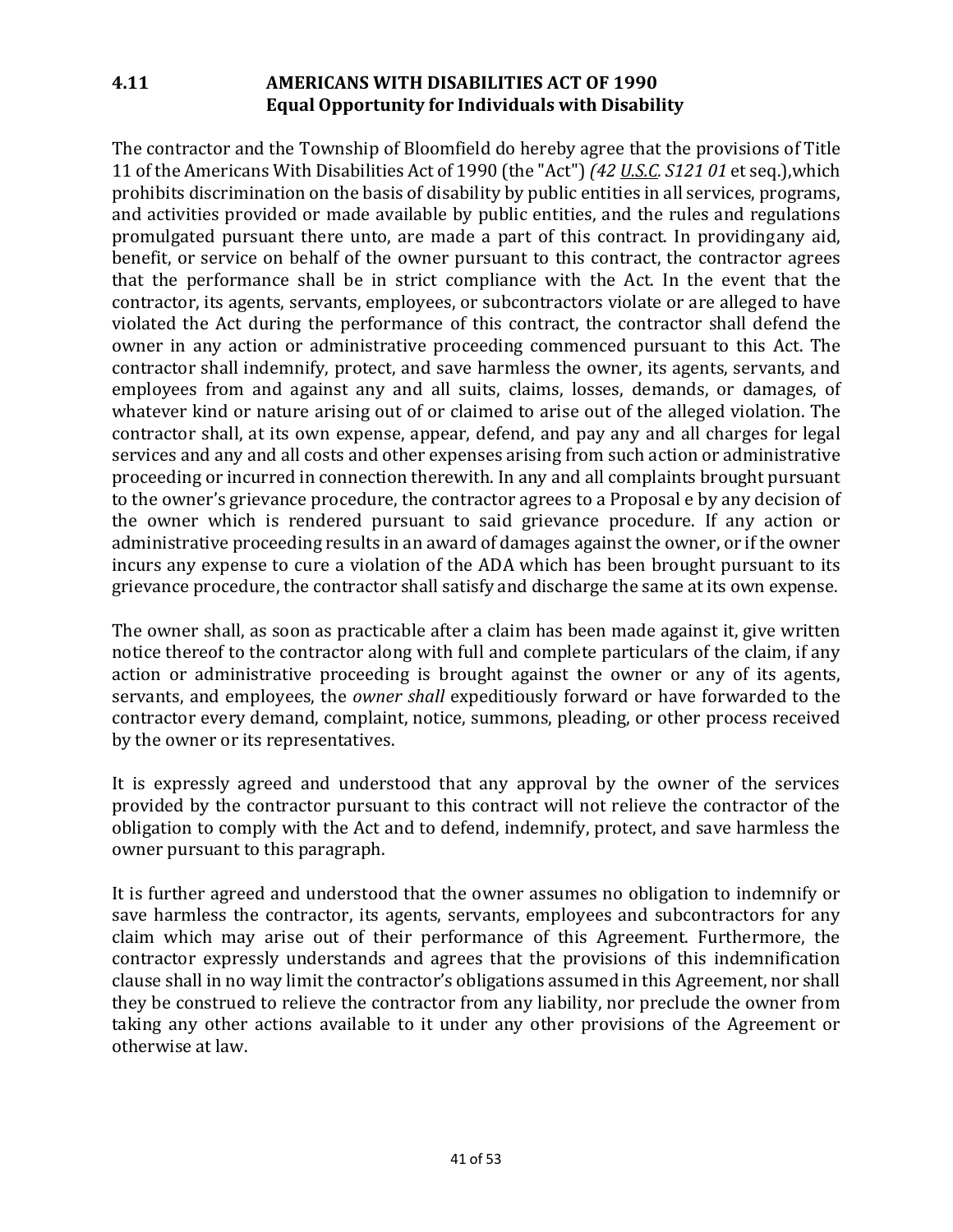#### **4.11.1 AMERICANS WITH DISABILITIES ACT OF 1990 AFFIDAVIT**

|                  | STATE OF NEW JERSEY } |                    |                                                                       |
|------------------|-----------------------|--------------------|-----------------------------------------------------------------------|
| <b>COUNTY OF</b> |                       | SS:                | <b>Township of Bloomfield</b><br><b>Recycling Markets</b><br>Proposal |
| I,               | (Name of Affiant)     | , am the           | (Identify Relationship to Proposer)                                   |
| of the           |                       | (Name of Proposer) | and being duly                                                        |

sworn, I depose and say:

All statements contained in this affidavit are true and correct and made with full knowledge that the State of New Jersey and the Township of Bloomfield rely uponthe truth of the statements contained in this affidavit and in said Proposal in signing the contract for the said project.

I/we warrant that I/we have read all Sections of these Specifications.

I further warrant that at all times during the performance of the Recycling Marketing Contract, I agree I will comply with and certify that he/she is aware of the commitment to comply with the requirements of the provisions of Title 11 of the Americans With Disabilities Act of 1990 (the "Act") *(42 U.S.C. S121 01* et seq.) and agrees to furnish the of evidence of such compliance upon request.

I also understand and agree that failure to comply with the representations contained herein shall be cause for breach of contract and will entitle the Township of Bloomfield to damages arising therefrom.

| Name of Firm or Individual               |    | Title |
|------------------------------------------|----|-------|
| Signature                                |    | Date  |
| Subscribed and sworn to before me        |    |       |
| this___________day of___________________ | 20 |       |
| Notary Public of                         |    |       |

My Commission expires **1998**, 20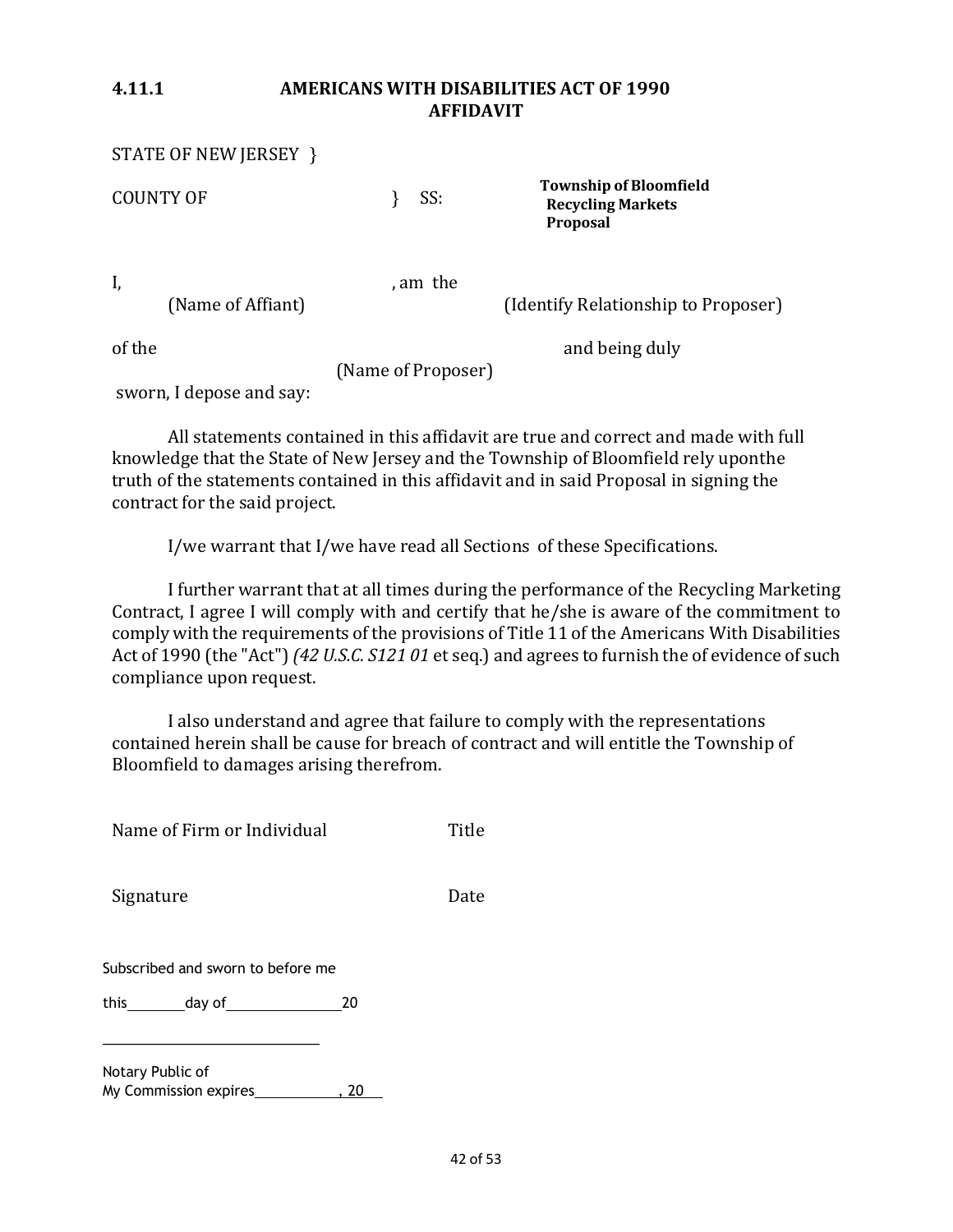#### **4.12 RECYCLING MARKET AFFIDAVIT AND GUARANTEE OF MARKET CAPACITY AFFIDAVIT**

| <b>STATE OF NEW JERSEY</b> |        |                                                                       |
|----------------------------|--------|-----------------------------------------------------------------------|
| <b>COUNTY OF</b>           | SS:    | <b>Township of Bloomfield</b><br><b>Recycling Markets</b><br>Proposal |
|                            | am the |                                                                       |
| (Name of Affiant)          |        | (Identify Relationship to Proposer)                                   |
| of the                     |        | and being duly                                                        |
| (Name of Proposer)         |        |                                                                       |
| sworn, I depose and say:   |        |                                                                       |

All statements contained in this affidavit are true and correct and made with full knowledge that the State of New Jersey and the Township of Bloomfield rely uponthe truth of the statements contained in this affidavit and in said Proposal in signing the contract for the said project.

At all times during the performance of the collection contract, I agree to commit, that I (we) have secured sufficient market capacity for the Marketing of all Recyclable materials being marketed for the Township of Bloomfield.

I also understand and agree that failure to comply with the representations contained herein shall be cause for breach of contract and will entitle the Township of Bloomfield to damages arising therefrom.

| Name of Firm or Individual | Title                                  |    |
|----------------------------|----------------------------------------|----|
| Signature                  | Date                                   |    |
|                            | Subscribed and sworn to before me this |    |
|                            | day of $\qquad \qquad$                 | 20 |
|                            |                                        |    |
|                            | Notary Public of                       |    |
|                            | My Commission expires_                 | 20 |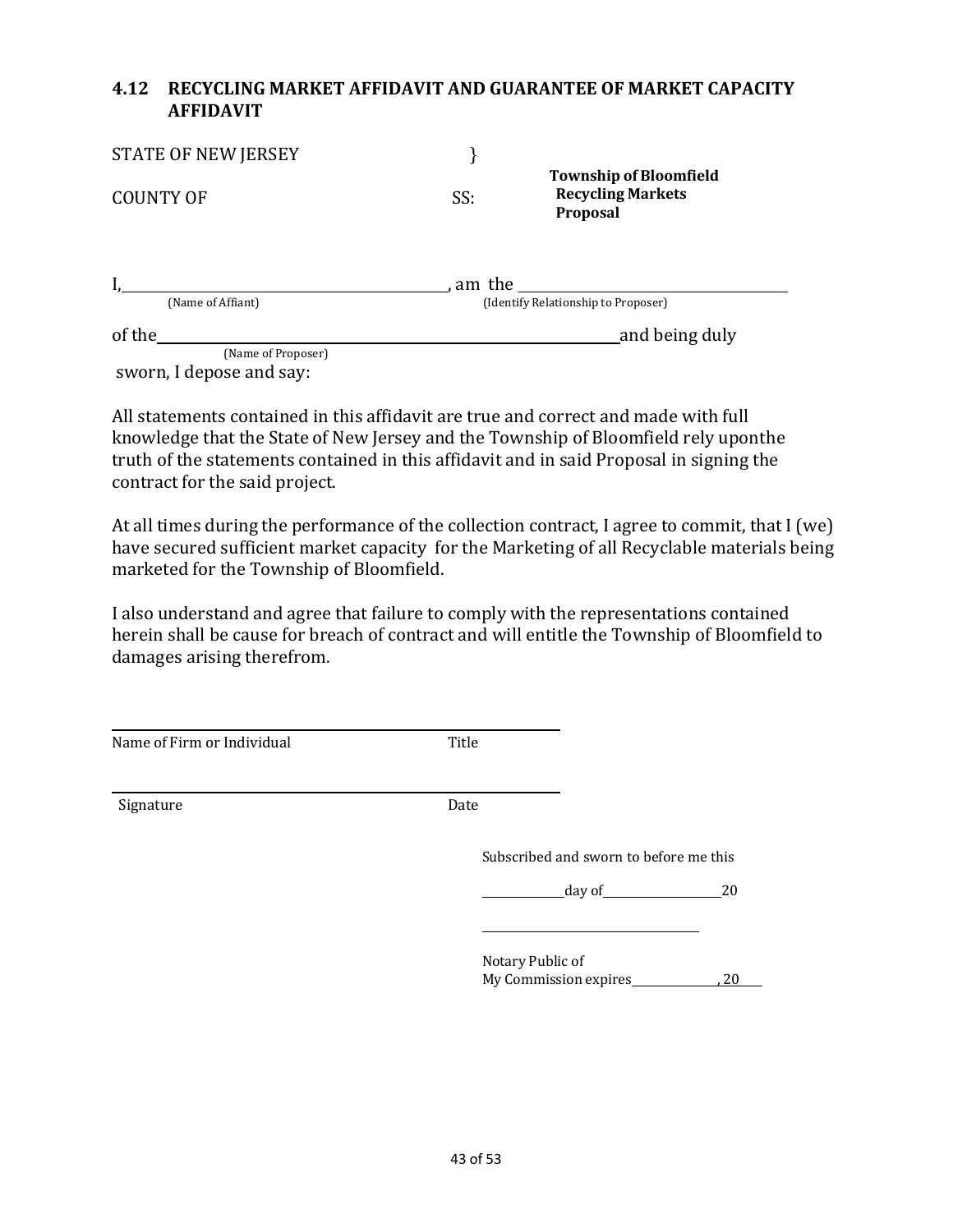### **4.13 DISCLOSURE OF VIOLATIONS**

Please list any violations, alleged violations, fines and notices of violations issued against the respondent, related companies, or affiliates within the last 5 years. The information disclosed must include any governmental agency, Municipality, or individual initiating the charge, along with date and nature of the violations (use additional sheets if required). Include copies of all violations, alleged violations, fines, notices of violation, appeals, and final determinations.

|                | and or affiliates within the past 5 years | There have been no violations against_____________________________or any related companies,<br>(Respondent) |
|----------------|-------------------------------------------|-------------------------------------------------------------------------------------------------------------|
|                |                                           | (Type or print name of affiant under<br>signature)                                                          |
|                | Subscribed and sworn to before me         |                                                                                                             |
| this day of 20 |                                           |                                                                                                             |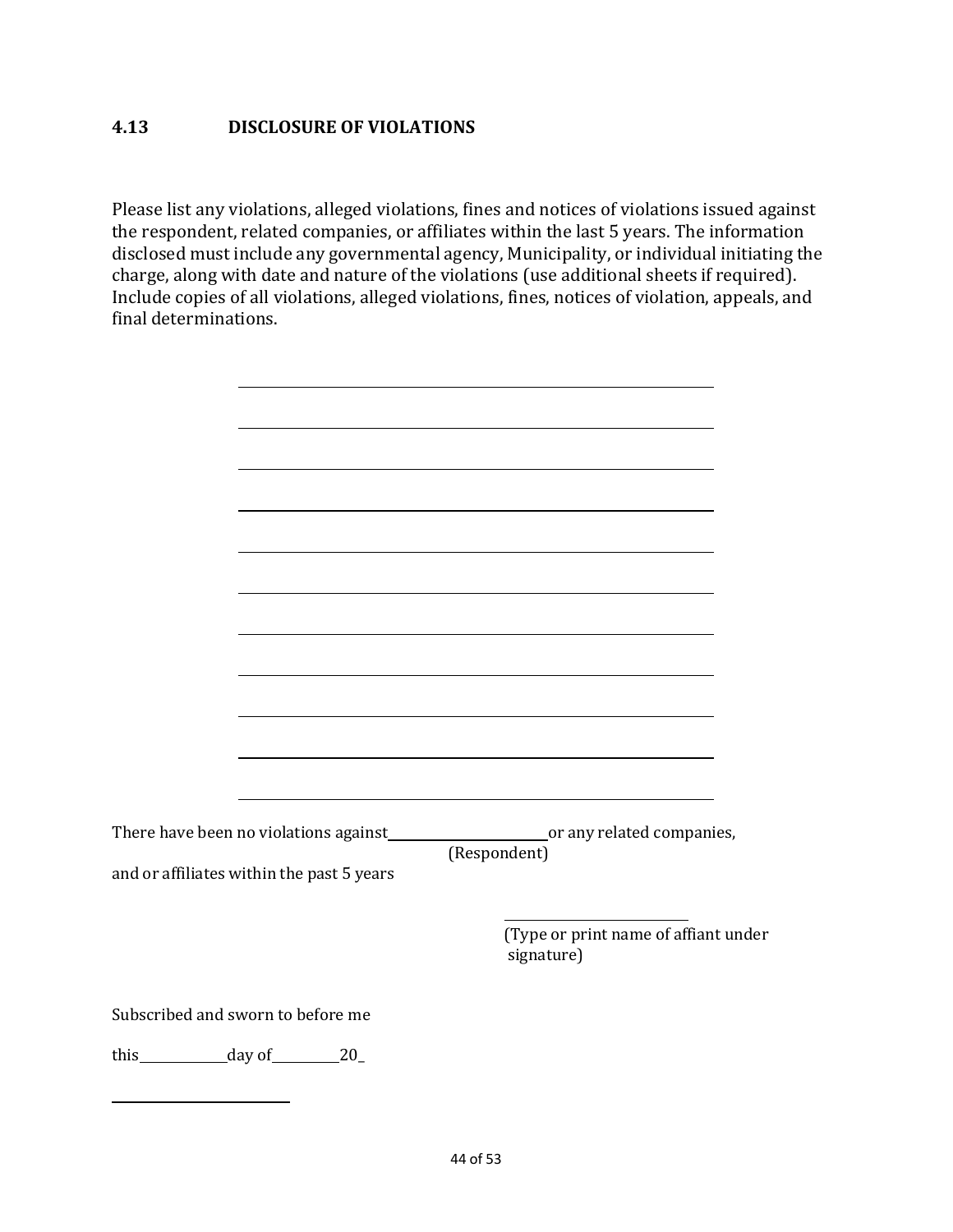Notary Public of My Commission expires 6.20

#### **4.14 DISCLOSURE OF INVESTMENT ACTIVITIES IN IRAN**

 $\Box$ 

 $\Box$ 

Proposer:

Pursuant to Public Law 2012, c. 25, any person or entity that submits a bid or proposal or otherwise proposes to enter into or renew a contract must complete the certification below to attest, under penalty of perjury, that the person or entity, or one of the person or entity's parents, subsidiaries, or affiliates, is not identified on a list created and maintained by the New Jersey Department of the Treasury as a person or entity engaging in investment activities in Iran. If the Director finds a person or entity to be in violation of the principles which are the subject of this law, s/he shall take action as may be appropriate and provided by law, rule or contract, including but not limited to, imposing sanctions, seeking compliance, recovering damages, declaring the party in default and seeking debarment or suspension of the person or entity.

I certify, pursuant to Public Law 2012, c. 25, that the person or entity listed above for which I am authorized to submit a proposal:

is not providing goods or services of \$20,000,000 or more in the energy sector of Iran, including a person or entity that provides oil or liquefied natural gas tankers, or products used to construct or maintain pipelines used to transport oil or liquefied natural gas, for the energy sector of Iran, **AND** 

is not a financial institution that extends \$20,000,000 or more in credit to another person or entity, for 45 days or more, if that person or entity will use the credit to provide goods or services in the energy sector in Iran.

In the event that a person or entity is unable to make the above certification because it or one of its parents, subsidiaries, or affiliates has engaged in the above-referenced activities, a detailed, accurate and precise description of the activities must be provided in part 2 below to the New Jersey Turnpike Authority under penalty of perjury. Failure to provide such will result in the proposal being rendered as non-responsive and appropriate penalties, fines and/or sanctions will be assessed as provided by law.

PART 2: PLEASE PROVIDE FURTHER INFORMATION RELATED TO INVESTMENT ACTIVITIES IN **IRAN** 

You must provide a detailed, accurate and precise description of the activities of the proposer, or one of its parents, subsidiaries or affiliates, engaging in the investment activities in Iran outlined above by completing the boxes below.

| Name:<br>Description of Activities: | Relationship to Proposer:          |
|-------------------------------------|------------------------------------|
| Duration of Engagement:             | <b>Anticipated Cessation Date:</b> |
| Proposer Contact Name:              | <b>Contact Phone Number:</b>       |

Certification: I, being duly sworn upon my oath, hereby represent and state that the foregoing information and any attachments thereto to the best of my knowledge are true and complete. I attest that I am authorized to execute this certification on behalf of the above-referenced person or entity. I acknowledge that the State of New Jersey is relying on the information contained herein and thereby acknowledge that I am under a continuing obligation from the date of this certification through the completion of any contracts with the State to notify the State in writing of any changes to the answers of information contained herein. I acknowledge that I am aware that it is a criminal offense to make a false statement or misrepresentation in this certification, and if I do so, I recognize that I am subject to criminal prosecution under the law and that it will also constitute a material breach of my agreement(s) with the State of New Jersey and that the State at its option may declare any contract(s) resulting from this certification void and unenforceable.

| Full Name (Print): | Signature: |  |
|--------------------|------------|--|
|                    |            |  |
| Title <sup>.</sup> | Date:      |  |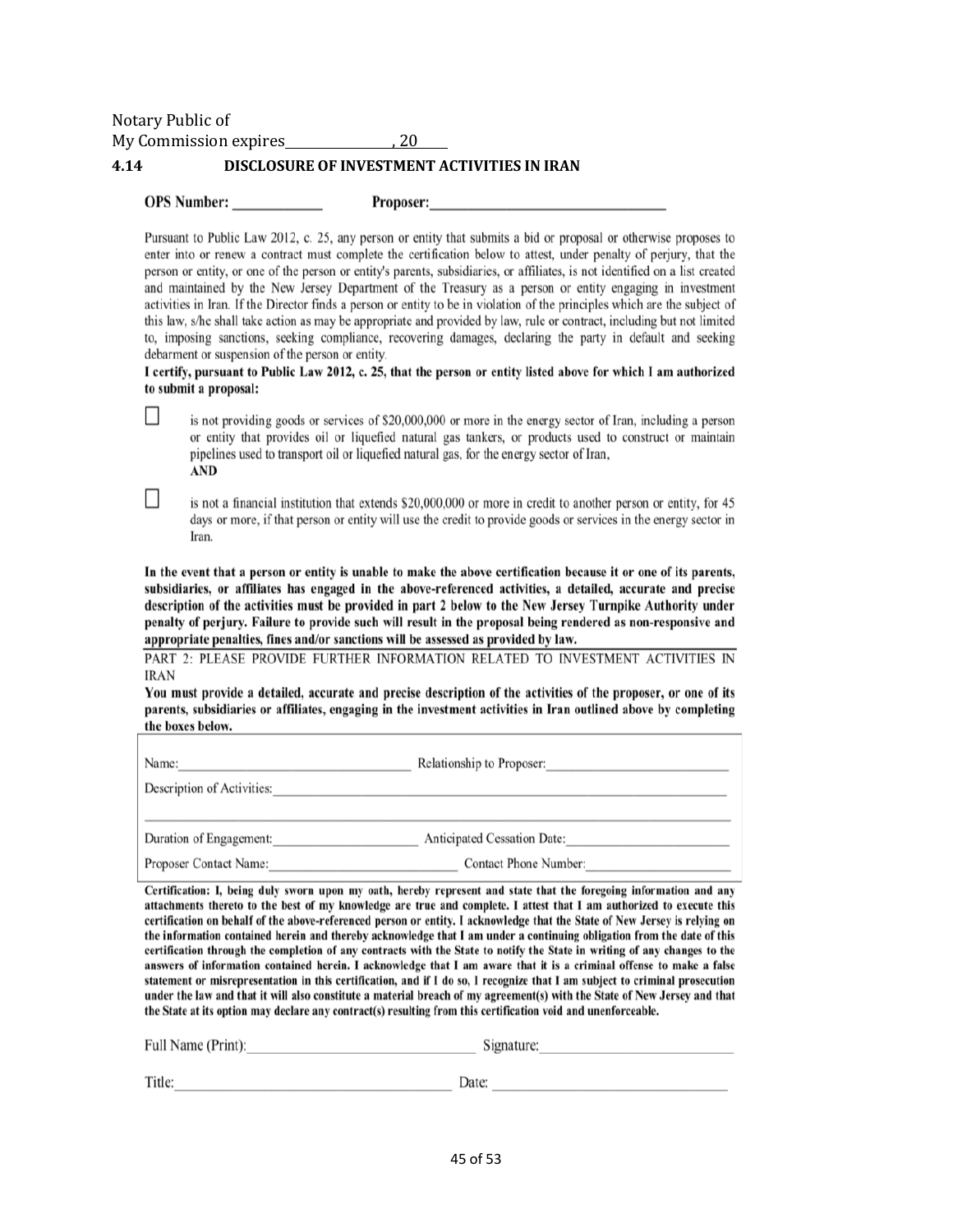#### **4.14 BUSINESS REGISTRATION CERTIFICATE BUSINESS REGISTRATION CERTIFICATE (S) N.J.S.A. 52:32-44 As amended PL 2009 c39**

#### **ATTACH A PHOTO-COPY OF BUSINESS REGISTRATION CERTIFICATE OR SUCH OTHER FORM OF VERIFICATION OR PROOF OF REGISTRATION AS MAYBE ISSUED BY**  THE DIVISION OF REVENUE IN THE DEPARTMENT OF THE TREASURY

Name of Proposer: 

Complete Address: 

Telephone Number: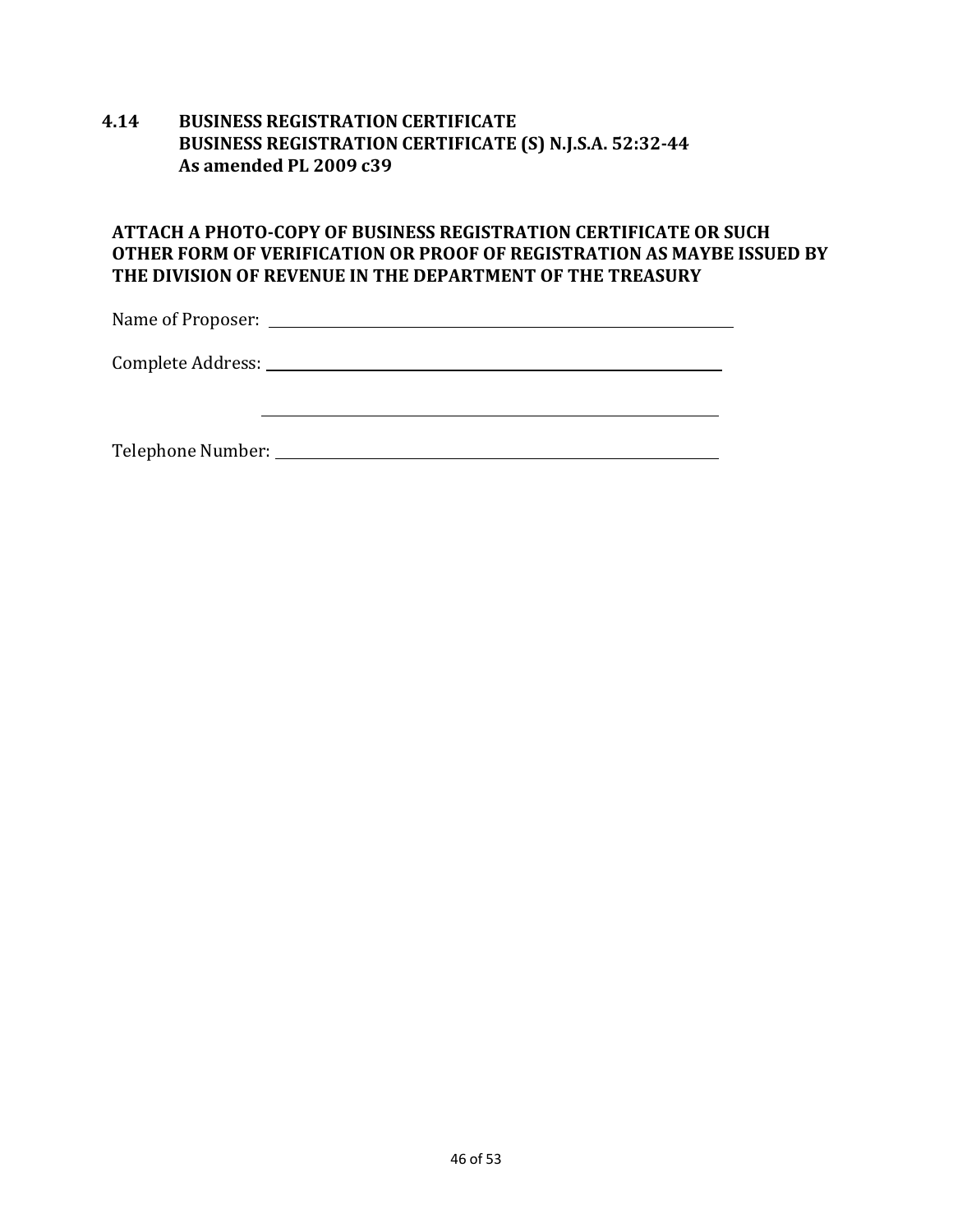### **4.16.0 MILEAGE DOCUMENTATION**

Insert information and maps demonstrating the distance of your recycling facility from the Township of Bloomfield, Municipal Building located at 1 Municipal Plaza as outlined within these specifications.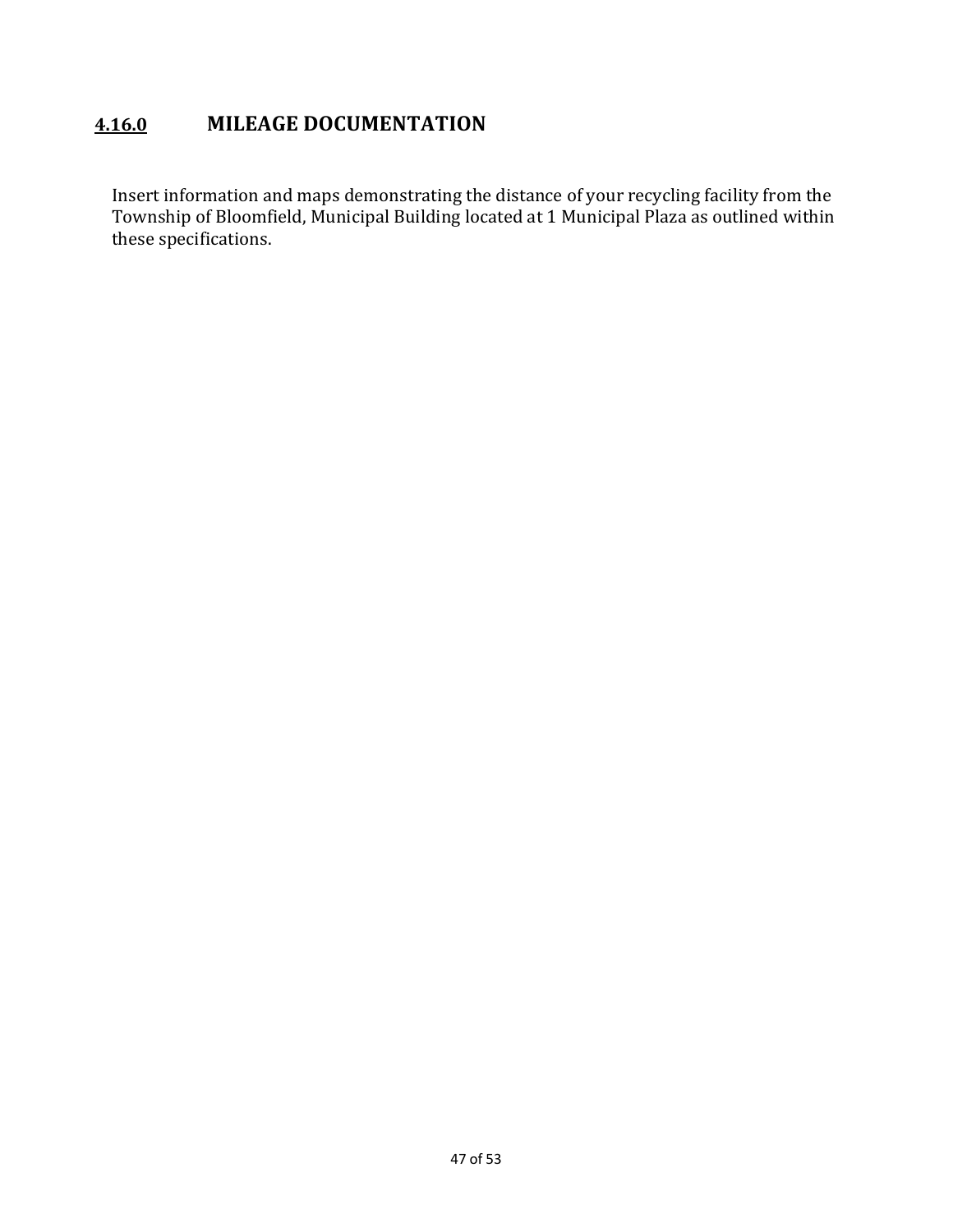## **4.17 PROPOSAL PAGES (6 Pages) 4.17.1.1 PRICING PROPOSAL FOR THE MARKETING OF DUAL STREAM RECYCLABLE MATERIALS BLENDED VALUE INDEX FORMULA.**

The undersigned will contract to do all the work and furnish all the material, labor, equipment, etc. necessary to carry out the intent of this proposal as described herein for the period **COMMENCING, APRIL 1, 2022 AND TERMINATING ON FEBRUARY 28, 2025, 2026 OR 2027** (BOTH DATES INCLUSIVE).

#### FILL IN ALL COLUMNS; WHERE A VALUE IS \$0.00, FILL IN \$0.00. LEAVE NO BLANKS ALL VALUES TO BE IN U.S. DOLLARS. IF NOT PROPOSING ON THIS OPTION, TYPE IN THE WORDS"NO PROPOSAL."

| Commodity                               | Current<br><b>Value</b> | Commodity<br>Composition<br>(%) | Commodity<br><b>Blended</b><br>Value(\$) |
|-----------------------------------------|-------------------------|---------------------------------|------------------------------------------|
| <b>Aluminum Cans</b>                    | S                       |                                 | \$                                       |
| <b>Steel Cans</b>                       | \$                      |                                 |                                          |
| <b>Natural HDPE</b>                     | \$                      |                                 |                                          |
| <b>Colored HDPE</b>                     | \$                      |                                 | \$                                       |
| <b>PET</b>                              | \$                      |                                 |                                          |
| <b>PP</b>                               | \$                      |                                 |                                          |
| <b>Cartons</b>                          | \$                      |                                 | \$                                       |
| <b>Mixed Broken Glass</b>               | \$                      |                                 |                                          |
| <b>Residue</b>                          | \$                      |                                 | \$                                       |
| <b>Total Commodity Blended Value</b>    |                         | 100.0%                          | \$                                       |
| <b>Processing Fee Per Ton*</b>          |                         |                                 |                                          |
| <b>Net Market Value (Rebate or Fee)</b> |                         |                                 |                                          |

#### **COMMINGLED MATERIALS**

### **Proposer's Signature** \_\_\_\_\_\_\_\_\_\_\_\_\_\_

**FIBER**

| Commodity                            | Current<br><b>Value</b> | Commodity<br>Composition<br>(%) | Commodity<br><b>Blended</b><br>Value(\$) |
|--------------------------------------|-------------------------|---------------------------------|------------------------------------------|
| <b>Mixed Paper</b>                   |                         |                                 |                                          |
| <b>Residue</b>                       |                         |                                 |                                          |
| <b>Total Commodity Blended Value</b> |                         | 100.0%                          |                                          |
| <b>Processing Fee Per Ton*</b>       |                         |                                 |                                          |
| Net Market Value (Rebate or Fee)     |                         |                                 |                                          |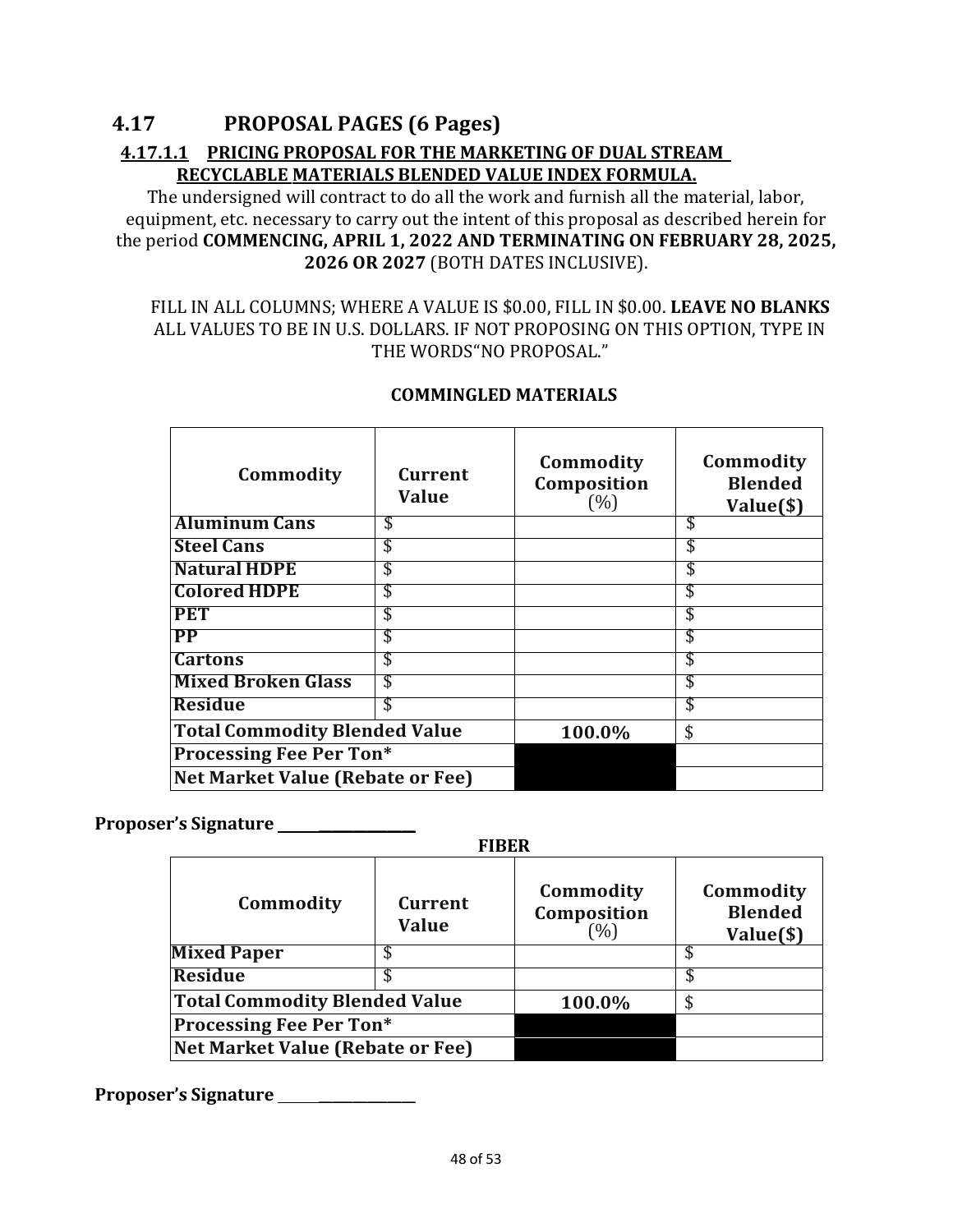### **PROPOSAL PAGES Continued \*Processing Fee Per Ton For Each Year of the Contract:**

|                         | <b>PROCESSING FEE</b><br><b>COMMINGLED</b> |
|-------------------------|--------------------------------------------|
|                         | <b>ALL FIGURES ARE PER TON</b>             |
| YEAR <sub>1</sub>       |                                            |
| <b>YEAR 2</b>           |                                            |
| <b>YEAR 3</b>           |                                            |
| <b>Option</b><br>Year 1 |                                            |
| <b>Option</b><br>Year 2 |                                            |

**Proposer's Signature** \_\_\_\_\_\_\_\_\_\_\_\_\_\_

|                             | <b>PROCESSING FEE</b><br><b>FIBER</b><br><b>ALL FIGURES ARE PER TON</b> |
|-----------------------------|-------------------------------------------------------------------------|
| YEAR <sub>1</sub>           |                                                                         |
| <b>YEAR 2</b>               |                                                                         |
| <b>YEAR 3</b>               |                                                                         |
| <b>Option</b><br>Year 1     |                                                                         |
| Option<br>Year <sub>2</sub> |                                                                         |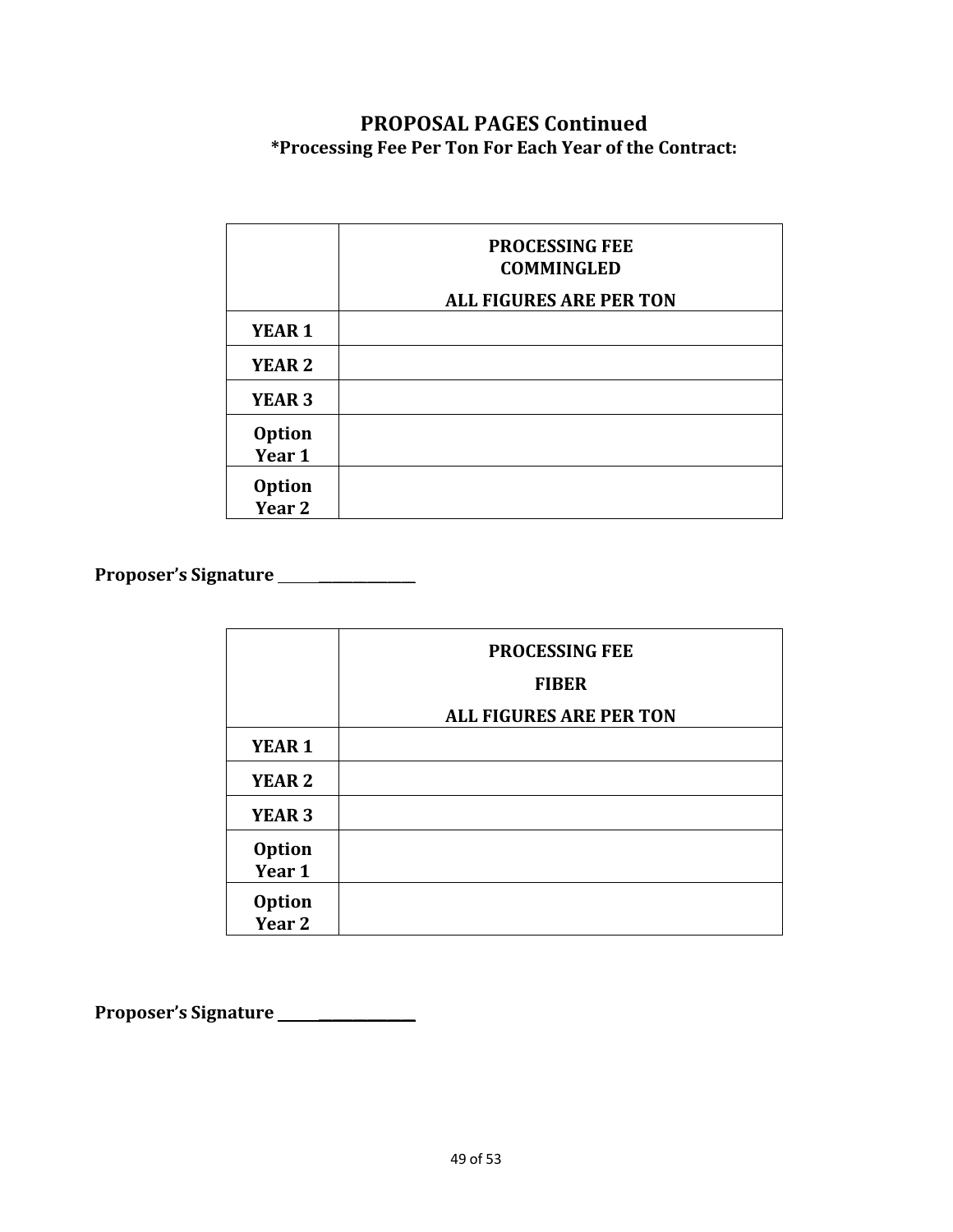### **PROPOSAL PAGES Continued**

#### **MARKET INDEX(S):**

### For Each Commodity, Identify the Market Index in accordance with one of the **methods defined in this RFP.** If using actual pricing, receipts must be included. **If using market index, receipts do not need to be included.**

| Commodity                 | <b>Identify Market Index</b><br><b>Method</b> |
|---------------------------|-----------------------------------------------|
| <b>Aluminum Cans</b>      |                                               |
| <b>Steel Cans</b>         |                                               |
| <b>Natural HDPE</b>       |                                               |
| <b>Colored HDPE</b>       |                                               |
| <b>PET</b>                |                                               |
| <b>PP</b>                 |                                               |
| <b>Cartons</b>            |                                               |
| <b>Mixed Broken Glass</b> |                                               |
| <b>Fiber</b>              |                                               |

**Proposer's Signature** \_\_\_\_\_\_\_\_\_\_\_\_\_\_

**Monthly Price Average: (Submit Pricing at time of Proposal Submission)** All values in dollars per ton.

| Commodity            |     |      |         |         |                      |
|----------------------|-----|------|---------|---------|----------------------|
|                      | Low | High | Average | Freight | <b>Current Value</b> |
| <b>Aluminum Cans</b> |     |      |         |         |                      |
| <b>Steel Cans</b>    |     |      |         |         |                      |
| <b>Natural HDPE</b>  |     |      |         |         |                      |
| <b>Colored HDPE</b>  |     |      |         |         |                      |
| <b>PET</b>           |     |      |         |         |                      |
| <b>PP</b>            |     |      |         |         |                      |
| <b>Cartons</b>       |     |      |         |         |                      |
| <b>Mixed Broken</b>  |     |      |         |         |                      |
| <b>Glass</b>         |     |      |         |         |                      |
| <b>Fiber</b>         |     |      |         |         |                      |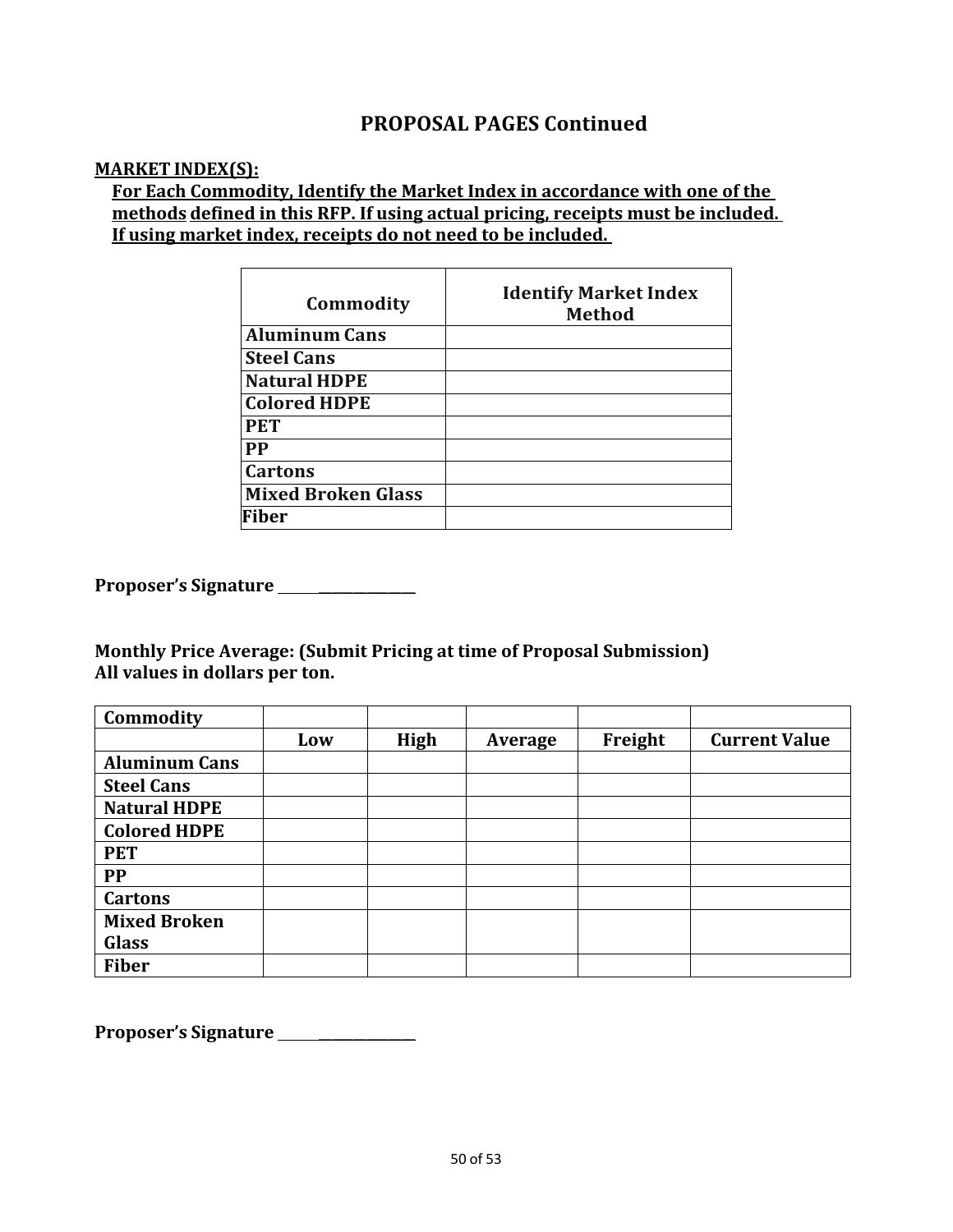### **PROPOSAL PAGES Continued**

### **PERCENTAGE ALLOCATION OF NET MARKET PRICEVALUE RANGE FROM 0 TO 100%**

### **NET MARKET VALUE IS NEGATIVE**

|                                    | <b>Commingled StreamTownship</b> | <b>Commingled StreamProposer</b> |
|------------------------------------|----------------------------------|----------------------------------|
| <b>YEAR 1</b>                      | $\frac{0}{0}$                    | $\frac{0}{0}$                    |
| <b>YEAR 2</b>                      | $\frac{0}{0}$                    | $\frac{0}{0}$                    |
| <b>YEAR 3</b>                      | $\frac{0}{0}$                    | $\frac{0}{0}$                    |
| <b>Option</b><br>Year 1            | $\frac{0}{0}$                    | $\frac{0}{0}$                    |
| <b>Option</b><br>Year <sub>2</sub> | $\frac{0}{0}$                    | $\frac{0}{0}$                    |

**Proposer's Signature** \_\_\_\_\_\_\_\_\_\_\_\_\_\_

#### **NET MARKET VALUE IS POSITIVE**

|                                    | <b>Commingled StreamTownship</b> | <b>Commingled StreamProposer</b> |
|------------------------------------|----------------------------------|----------------------------------|
| <b>YEAR 1</b>                      | $\frac{0}{0}$                    | $\frac{0}{0}$                    |
| <b>YEAR 2</b>                      | $\frac{0}{0}$                    | $\frac{0}{0}$                    |
| <b>YEAR 3</b>                      | $\frac{0}{0}$                    | $\frac{0}{0}$                    |
| <b>Option</b><br>Year 1            | $\frac{0}{0}$                    | $\frac{0}{0}$                    |
| <b>Option</b><br>Year <sub>2</sub> | $\frac{0}{0}$                    | $\frac{0}{0}$                    |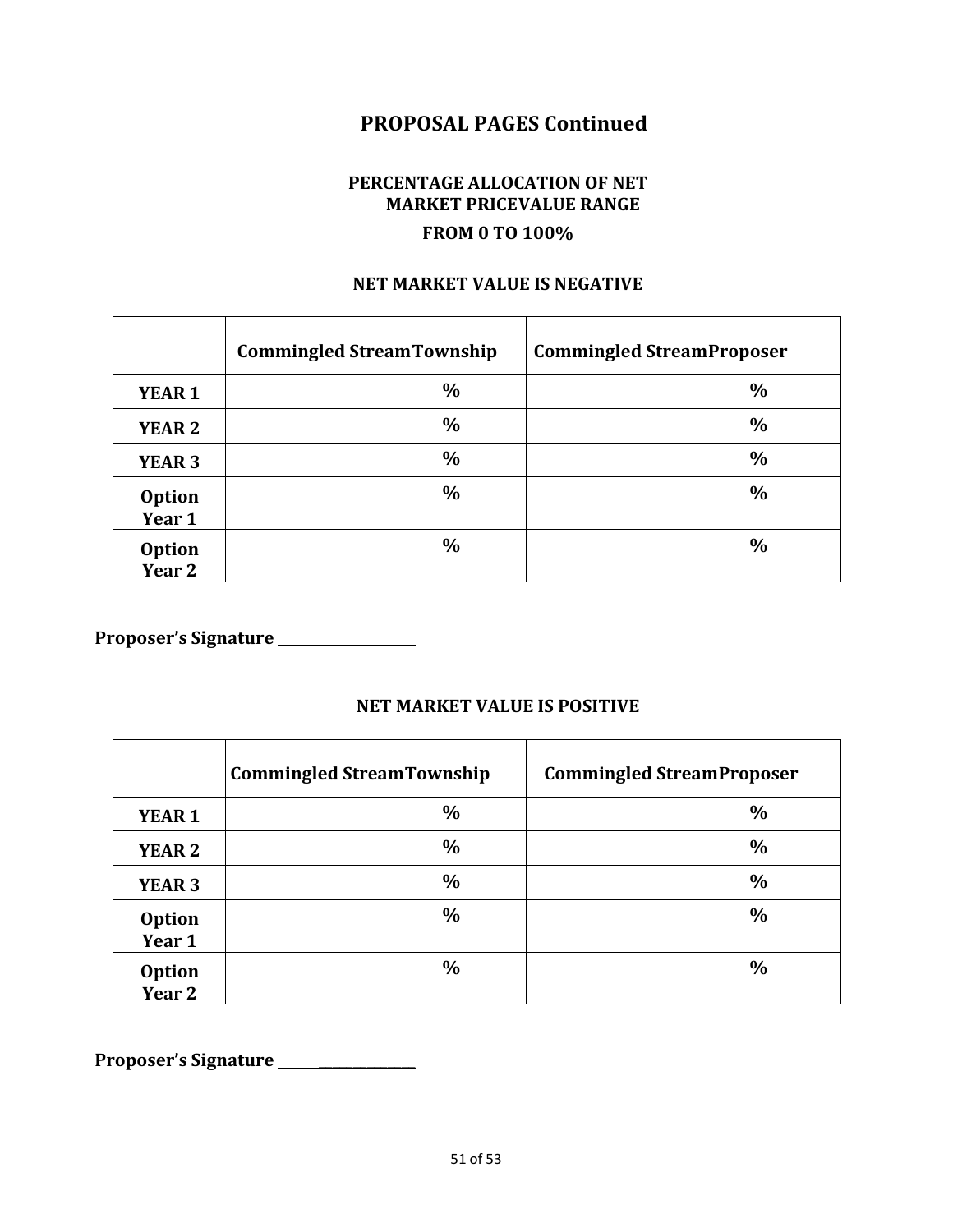### **PROPOSAL PAGES Continued**

#### **NET MARKET VALUE IS NEGATIVE**

|                         | <b>Fiber Stream Township</b> | <b>Fiber Stream Proposer</b> |
|-------------------------|------------------------------|------------------------------|
| <b>YEAR 1</b>           | $\frac{0}{0}$                | $\frac{0}{0}$                |
| <b>YEAR 2</b>           | $\%$                         | $\frac{0}{0}$                |
| <b>YEAR 3</b>           | $\frac{0}{0}$                | $\frac{0}{0}$                |
| <b>Option</b><br>Year 1 | $\frac{0}{0}$                | $\frac{0}{0}$                |
| <b>Option</b><br>Year 2 | $\%$                         | $\frac{0}{0}$                |

**Proposer's Signature** \_\_\_\_\_\_\_\_\_\_\_\_\_\_

# **NET MARKET VALUE IS POSTITIVE**

|                                    | <b>Fiber StreamTownship</b> | <b>Fiber StreamProposer</b> |
|------------------------------------|-----------------------------|-----------------------------|
| <b>YEAR 1</b>                      | $\frac{0}{0}$               | $\frac{0}{0}$               |
| <b>YEAR 2</b>                      | $\frac{0}{0}$               | $\frac{0}{0}$               |
| <b>YEAR 3</b>                      | $\frac{0}{0}$               | $\frac{0}{0}$               |
| <b>Option</b><br>Year 1            | $\frac{0}{0}$               | $\frac{0}{0}$               |
| <b>Option</b><br>Year <sub>2</sub> | $\%$                        | $\frac{0}{0}$               |